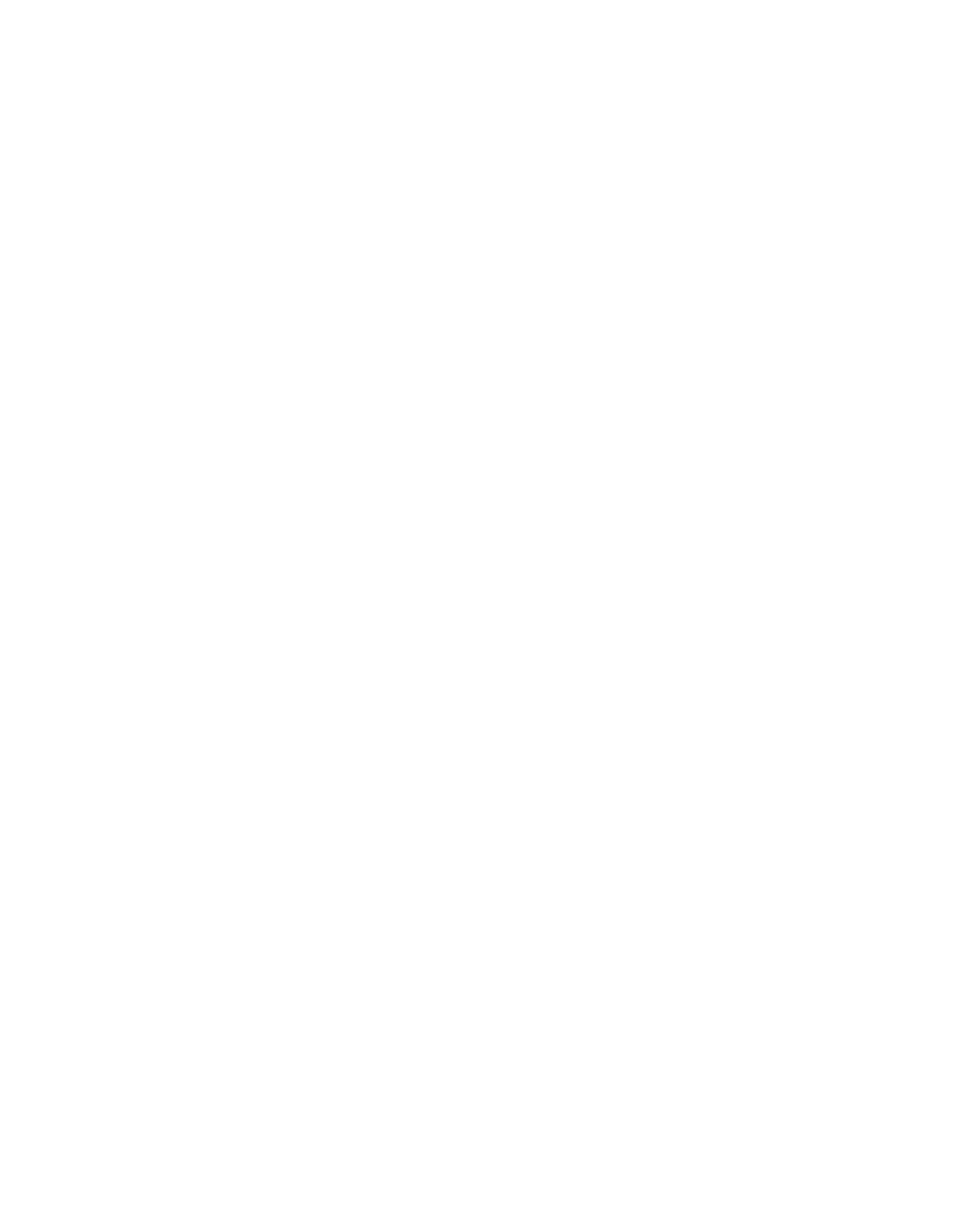#### CJSLPA EDITORIAL TEAM

#### EDITORIAL REVIEW BOARD

EDITOR-IN-CHIEF David H. McFarland, Ph.D. Université de Montréal

#### EDITORS

Paola Colozzo, Ph.D., RSLP University of British Columbia

Emily Zimmerman, Ph.D., CCC-SLP Northeastern University

Jennifer Kent-Walsh, Ph.D., CCC-SLP, S-LP(C) University of Central Florida

Josée Lagacé, Ph.D. Université d'Ottawa

Karine Marcotte, Ph.D Université de Montréa

Bonnie Martin-Harris, Ph.D., CCC-SLP, BCS-S Northwestern University

Stefano Rezzonico, Ph.D. Université de Montréal

Natacha Trudeau, Ph.D. Université de Montréal

François Bergeron, Ph.D. Simona Maria Brambati, Ph.D. Stéphanie Breau Godwin, M.Sc.S. Rachel Cassie, Ph.D. Monique Charest, Ph.D. Chantal Desmarais, Ph.D. Philippe Fournier, Ph.D., FAAA Soha N. Garadat, Ph.D. Kendrea L. (Focht) Garand, Ph.D., CScD, CCC-SLP, BCS-S, CBIS Bernard Grela, Ph.D. Celia Harding, Ph.D., FRCSLT Denyse Hayward, Ph.D. Ellen Hickey, Ph.D. Lisa N. Kelchner, Ph.D., CCC/SLP, BCS-S Amineh Koravand, Ph.D. Maureen A. Lefton-Greif, Ph.D., CCC-SLP, BCS-S Andrea MacLeod, Ph.D. Maxime Maheu, M.Sc.S. Vincent Martel-Sauvageau, Ph.D. Laurence Martin, M.P.A.

Katlyn McGrattan, Ph.D., CCC-SLP Christi Miller, Ph.D., CCC-A Victoria Milloy, M.Sc.S. Laura Monetta, Ph.D. Sheila Moodie, Ph.D. Kevin J. Munro, Ph.D. Mahchid Namazi, Ph.D. Flora Nassrallah, M.Sc. Britt Pados, Ph.D., R.N. Kathleen Peets, Ed.D. Angela Roberts, Ph.D. Elizabeth Rochon, Ph.D. Phaedra Royle, Ph.D. Douglas Shiller, Ph.D. Meg Simione, Ph.D., CCC-SLP Veronica Smith, Ph.D. Sig Soli, Ph.D. Michelle S. Troche, Ph.D., CCC-SLP Christine Turgeon, Ph.D. Ingrid Verduyckt, Ph.D. Erin Wilson, Ph.D., CCC-SLP Catherine Wiseman-Hakes, Ph.D., CCC-SLP

EDITORIAL ASSISTANTS Simone Poulin, M.P.O. Holly Stack-Cutler, Ph.D.

TRANSLATION Laurentin Lévesque Simone Poulin, M.P.O.

LAYOUT AND DESIGN Victoria Doherty

CHIEF OPERATING OFFICER Jessica Bedford

#### CJSLPA REVIEWERS

Reviewers for this issue included: Celia Harding, Chantal Lau, Georgia Malandraki, Katlyn McGrattan, Rachel Mulheren, Britt Pados, and Nicole Rogus-Pulia.

#### VISION AND MISSION OF SPEECH-LANGUAGE AND AUDIOLOGY CANADA

#### VISION

Ensuring all people of Canada achieve optimal communication health.

#### MISSION

Supporting and empowering our members and associates to maximize the communication health for all people of Canada.

#### INDEXING

CJSLPA is indexed by:

- CINAHL Cumulative Index to Nursing and Allied Health Literature
- Elsevier Bibliographic Databases (SCOPUS)
- ProQuest CSA Linguistics and Language Behavior Abstracts (LLBA)
- PsycInfo
- Thomson Gale Academic Onefile
- EBSCO Publishing Inc. (CINAHL Plus with full text)
- Directory of Open Access Journals (DOAJ)



#### SCOPE AND PURPOSE OF CJSLPA

#### SCOPE

The Canadian Journal of Speech-Language Pathology and Audiology (CJSLPA) is a peer-reviewed, online journal of clinical practice for audiologists, speech-language pathologists and researchers.

CJSLPA is an open access journal, which means that all articles are available on the internet to all users immediately upon publication. Users are allowed to read, download, copy, distribute, print, search, or link to the full texts of the articles, or use them for any other lawful purpose. CJSLPA does not charge publication or processing fees.

#### PURPOSE

The purpose of CJSLPA is to disseminate current knowledge pertaining to hearing, balance and vestibular function, feeding/ swallowing, speech, language and social communication across the lifespan. Furthermore, CJSLPA is not restricted to a particular age or diagnostic group.

#### COPYRIGHT

© 2020 Speech-Language & Audiology Canada

All rights reserved. No part of this document may be reprinted, reproduced, stored in a retrieval system or transcribed in any manner (electronic, mechanical, photocopy or otherwise) without written permission from SAC. To obtain permission, contact pubs@sac-oac. ca. To cite, give appropriate credit by referencing SAC, the document name, publication date, article title, volume number, issue number and page number(s) if applicable.

CJSLPA is published by Speech-Language and Audiology Canada (SAC). Publications Agreement Number: # 40036109. 1000-1 Nicholas St., Ottawa, ON K1N 7B7 | 800.259.8519 | www.cjslpa.ca | www.sac-oac.ca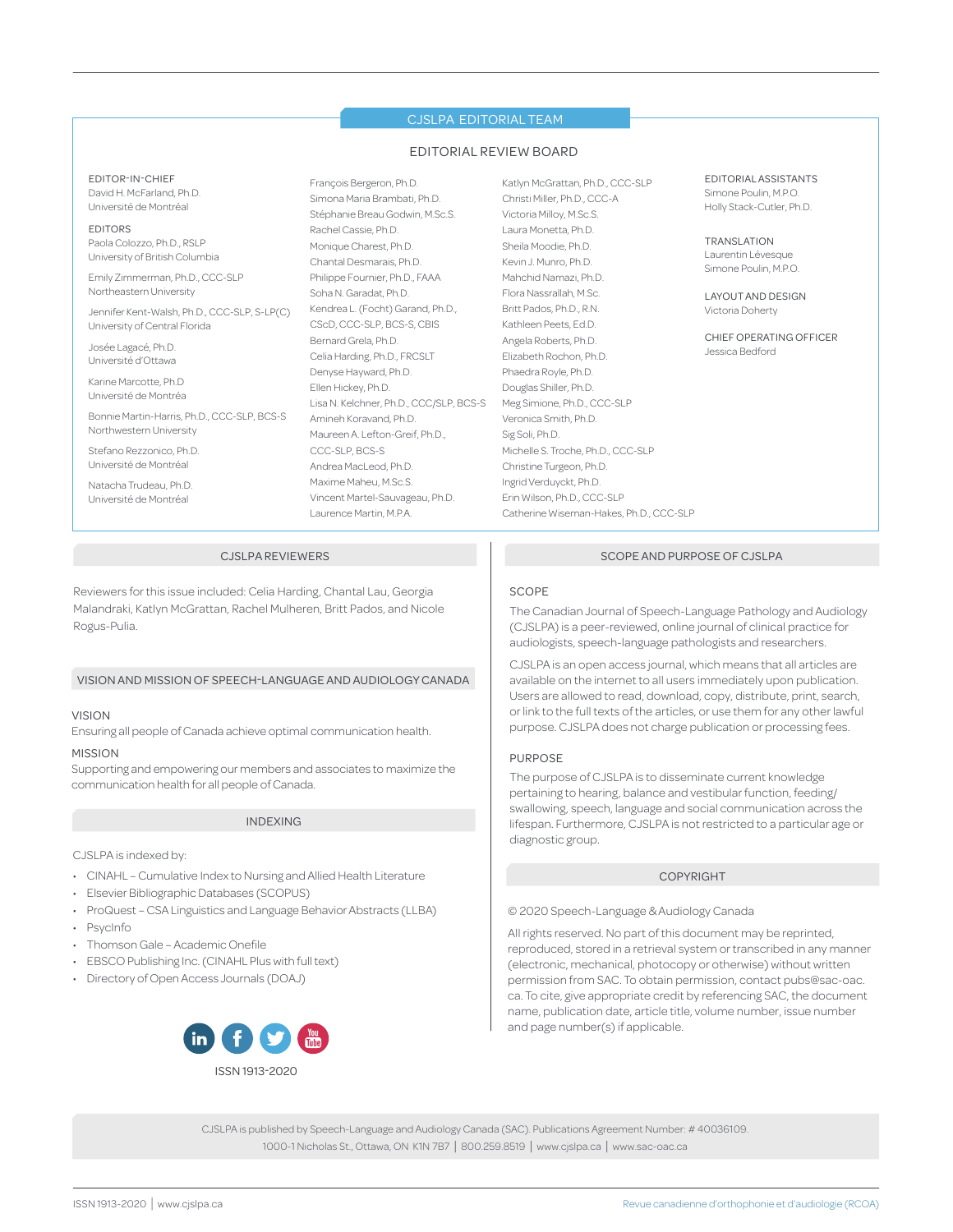#### MEMBRES DE L'ÉQUIPE DE RÉDACTION DE LA RCOA

#### COMITÉ DE RÉVISION DE LA RÉDACTION

RÉDACTEUR EN CHEF David H. McFarland, Ph.D. Université de Montréal

RÉDACTEURS ET RÉDACTRICES Paola Colozzo, Ph.D., RSLP University of British Columbia

Emily Zimmerman, Ph.D., CCC-SLP Northeastern University

Jennifer Kent-Walsh, Ph.D., CCC-SLP, S-LP(C) University of Central Florida

Josée Lagacé, Ph.D. Université d'Ottawa

Karine Marcotte, Ph.D Université de Montréa

Bonnie Martin-Harris, Ph.D., CCC-SLP, BCS-S Northwestern University

Stefano Rezzonico, Ph.D. Université de Montréal

Natacha Trudeau, Ph.D. Université de Montréal

François Bergeron, Ph.D. Simona Maria Brambati, Ph.D. Stéphanie Breau Godwin, M.Sc.S. Rachel Cassie, Ph.D. Monique Charest, Ph.D. Chantal Desmarais, Ph.D. Philippe Fournier, Ph.D., FAAA Soha N. Garadat, Ph.D. Kendrea L. (Focht) Garand, Ph.D., CScD, CCC-SLP, BCS-S, CBIS Bernard Grela, Ph.D. Celia Harding, Ph.D., FRCSLT Denyse Hayward, Ph.D. Ellen Hickey, Ph.D. Lisa N. Kelchner, Ph.D., CCC/SLP, BCS-S Amineh Koravand, Ph.D. Maureen A. Lefton-Greif, Ph.D. CCC-SLP, BCS-S Andrea MacLeod, Ph.D. Maxime Maheu, M.Sc.S. Vincent Martel-Sauvageau, Ph.D. Laurence Martin, M.P.A.

Katlyn McGrattan, Ph.D., CCC-SLP Christi Miller, Ph.D., CCC-A Victoria Milloy, M.Sc.S. Laura Monetta, Ph.D. Sheila Moodie, Ph.D. Kevin J. Munro, Ph.D. Mahchid Namazi, Ph.D. Flora Nassrallah, M.Sc. Britt Pados, Ph.D., R.N. Kathleen Peets, Ed.D. Angela Roberts, Ph.D. Elizabeth Rochon, Ph.D. Phaedra Royle, Ph.D. Douglas Shiller, Ph.D. Meg Simione, Ph.D., CCC-SLP Veronica Smith, Ph.D. Sig Soli, Ph.D. Michelle S. Troche, Ph.D., CCC-SLP Christine Turgeon, Ph.D. Ingrid Verduyckt, Ph.D. Erin Wilson, Ph.D., CCC-SLP Catherine Wiseman-Hakes, Ph.D., CCC-SLP

ASSISTANTES À LA RÉDACTION Simone Poulin, M.P.O. Holly Stack-Cutler, Ph.D.

**TRADUCTION** Laurentin Lévesque Simone Poulin, M.P.O.

MISE EN PAGE ET CONCEPTION Victoria Doherty

CHEF DES OPÉRATIONS Jessica Bedford

#### RÉVISEURS DE LA RCOA

Les personnes suivantes ont agi à titre de réviseurs pour ce numéro : Celia Harding, Chantal Lau, Georgia Malandraki, Katlyn McGrattan, Rachel Mulheren, Britt Pados et Nicole Rogus-Pulia

#### VISION ET MISSION D'ORTHOPHONIE ET AUDIOLOGIE CANADA

#### VISION

S'assurer que toutes les personnes au Canada accèdent à une santé de la communication optimale.

#### MISSION

Appuyer et habiliter nos membres et associés pour maximiser la santé de la communication de toutes les personnes au Canada.

#### INDEXATION

La RCOA est indexée dans :

- CINAHL Cumulative Index to Nursing and Allied Health Literature
- Elsevier Bibliographic Databases (SCOPUS)
- ProQuest CSA Linguistics and Language Behavior Abstracts (LLBA)
- PsycInfo
- Thomson Gale Academic Onefile
- EBSCO Publishing Inc. (CINAHL Plus with full text)
- Directory of Open Access Journals (DOAJ)



#### MISSION ET BUT DE LA RCOA

#### MISSION

La revue canadienne d'orthophonie et d'audiologie (RCOA) est une revue révisée par les pairs sur la pratique clinique, qui est disponible en ligne et qui est destinée aux audiologistes, orthophonistes et chercheurs.

La RCOA est une revue en accès libre, ce qui signifie que tous les articles sont disponibles sur Internet dès leur publication, et ce, pour tous les utilisateurs. Les utilisateurs sont autorisés à lire, télécharger, copier, distribuer, imprimer, rechercher ou fournir le lien vers le contenu intégral des articles, ou encore, à utiliser les articles à toutes autres fins légales. La RCOA ne charge aucun frais pour le traitement ou la publication des manuscrits.

#### **BUT**

Le but de la RCOA est de diffuser les connaissances actuelles relatives à l'audition, à la fonction vestibulaire et à l'équilibre, à l'alimentation/déglutition, à la parole, au langage et à la communication sociale, et ce, pour tous les âges de la vie. Les publications de la RCOA ne se limitent pas à un âge ou à un diagnostic particulier.

#### DROIT D'AUTEUR

#### © 2020 Orthophonie et Audiologie Canada

Tous droits réservés. Il est interdit de réimprimer, reproduire, mettre en mémoire pour extraction ou transcrire de quelque façon que ce soit (électroniquement, mécaniquement, par photocopie ou autrement) une partie quelconque de cette publication sans l'autorisation écrite d'OAC. Pour obtenir la permission, veuillez contacter pubs@sac-oac.ca. Pour citer ce document, veuillez mentionner la référence complète, ce qui inclut OAC, le nom du document, la date de publication, le titre de l'article, le numéro du volume et de la publication ainsi que les numéros de pages, si applicable.

La RCOA est publiée par Orthophonie et Audiologie Canada (OAC). Numéro de publication : # 40036109. 1, rue Nicholas, bureau 1000, Ottawa (Ontario) K1N 7B7 | 800.259.8519 | www.cjslpa.ca | www.oac-sac.ca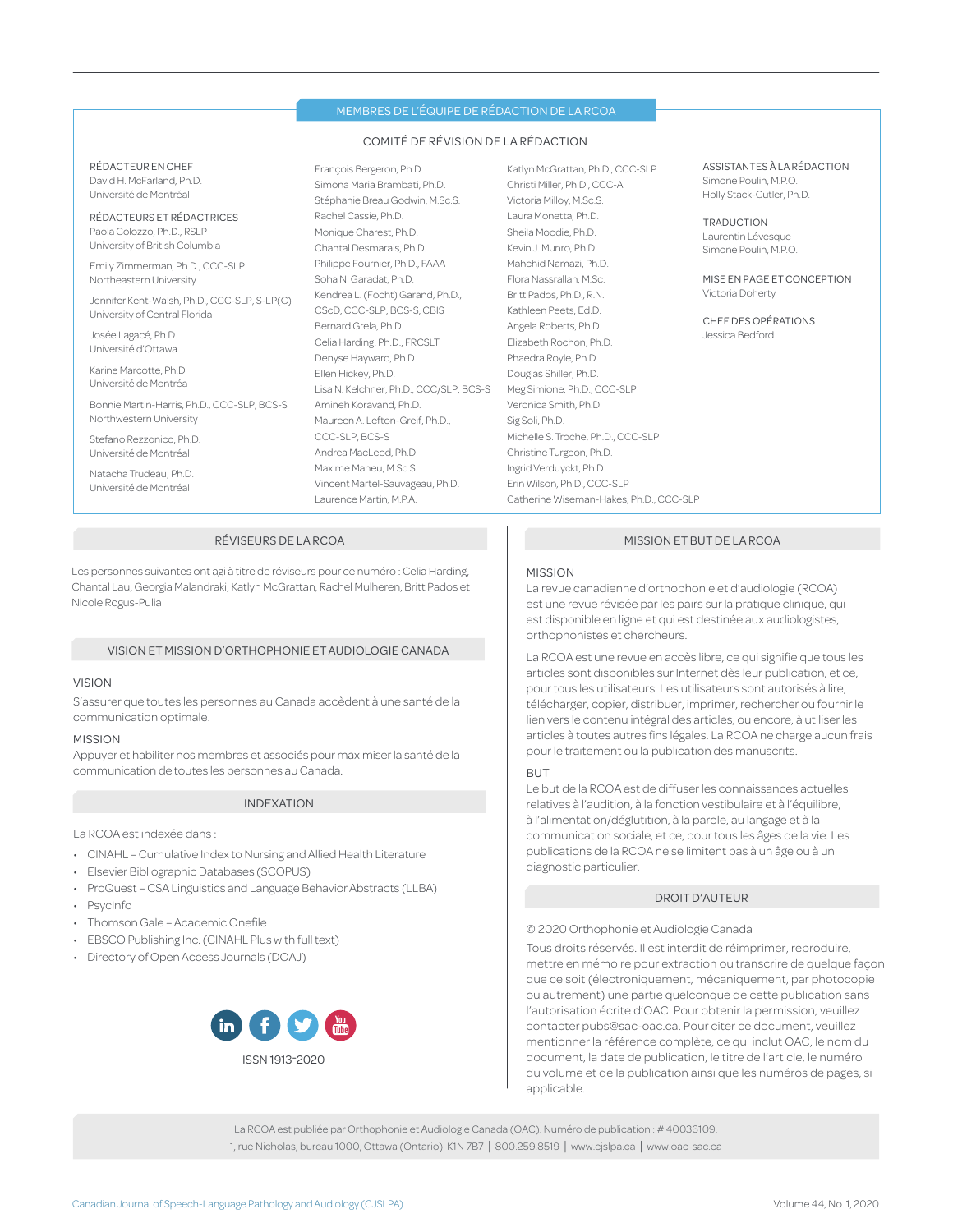# TABLE OF CONTENTS TABLE DES MATIÈRES

#### ARTICLE 1 1

Aging Effects on Eating Assessment Tool-10 (EAT-10) Total Scores in Healthy, Community-Dwelling Adults

KENDREA L. (FOCHT) GARAND, ELIZABETH G. HILL, KENT ARMESON, BONNIE MARTIN-HARRIS

#### ARTICLE 2 9

Trends in Neonatal Dysphagia Research: Insights From a Text Mining Approach

RAHUL KRISHNAMURTHY, RADISH KUMAR BALASUBRAMANIUM, NUTAN KAMATH, KAMALAKSHI G. BHAT

#### ARTICLE 3 19

Development and Preliminary Application of a Caregiver Directed Questionnaire to Identify Feeding–Swallowing Difficulties in Young Children

DAVID H. MCFARLAND, SIMONE POULIN, NATACHA TRUDEAU, ANNIE JOËLLE FORTIN, KATHY MALAS, JULIE GROULX-HOUDE ARTICLE 1 1

L'effet du vieillissement sur les scores totaux obtenus à l'*Eating Assessment Tool-10* (EAT-10) par des adultes en santé vivant à domicile

KENDREA L. (FOCHT) GARAND, ELIZABETH G. HILL, KENT ARMESON, BONNIE MARTIN-HARRIS

#### ARTICLE 2 9

Les tendances de recherche au sujet de la dysphagie chez le nouveau-né : un aperçu résultant d'une exploration de texte

RAHUL KRISHNAMURTHY, RADISH KUMAR BALASUBRAMANIUM, NUTAN KAMATH, KAMALAKSHI G. BHAT

#### ARTICLE 3 19

Développement et application préliminaire d'un questionnaire parental pour identifier les difficultés d'alimentation-déglutition de jeunes enfants

DAVID H. MCFARLAND, SIMONE POULIN, NATACHA TRUDEAU, ANNIE JOËLLE FORTIN, KATHY MALAS, JULIE GROULX-HOUDE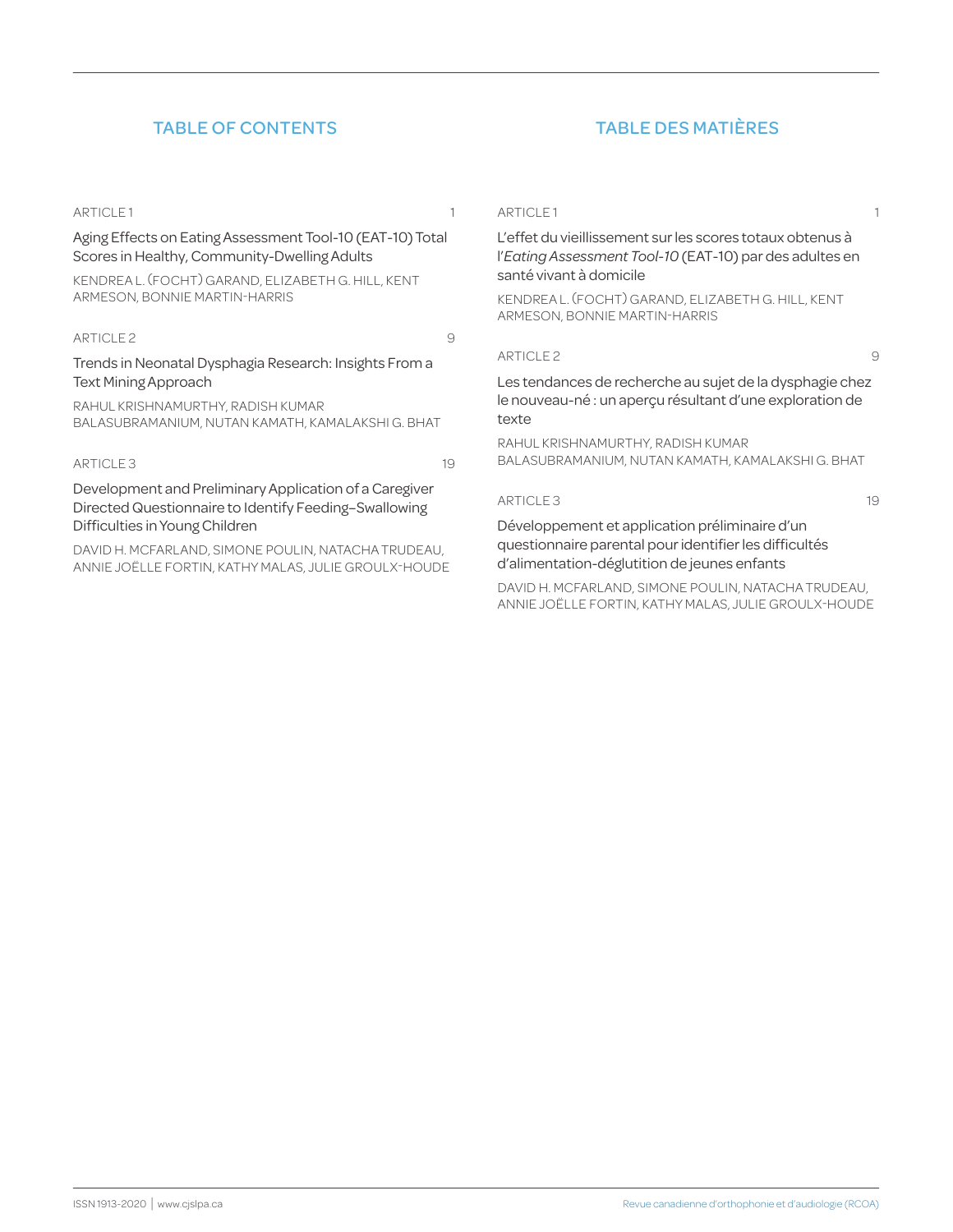Aging Effects on Eating Assessment Tool-10 (EAT-10) Total Scores in Healthy, Community-Dwelling Adults

L'effet du vieillissement sur les scores totaux obtenus à l'*Eating Assessment Tool-10* (EAT-10) par des adultes en santé vivant à domicile

Kendrea L. (Focht) Garand Elizabeth G. Hill Kent Armeson Bonnie Martin-Harris

#### EATING ASSESSMENT

**KEYWORDS**

TOOL-10 DYSPHAGIA SWALLOWING **HEALTHY** ADULTS

#### Kendrea L. (Focht) Garand

University of South Alabama, Mobile, AL, USA

#### Elizabeth G. Hill and Kent Armeson

Medical University of South Carolina, Charleston, SC, USA

#### Bonnie Martin-Harris

Northwestern University, Evanston, IL, USA

Editor: Emily Zimmerman Editor-in-Chief: David H. McFarland

#### Abstract

The purpose of this study was to examine how aging and sex impacted scores on the Eating Assessment Tool-10 in a large sample of healthy, non-dysphagic adults. Differences in Eating Assessment Tool-10 total normal (< 3) and abnormal (≥ 3) scores were examined across four age categories (21–39 years, 40–59 years, 60–79 years, 80 years and older) and between sexes. The mean (± *SD*) Eating Assessment Tool-10 total score for this healthy cohort of 167 individuals was 0.6 (± 1.6), with the majority of participants (75%) earning a score of zero. No significant differences were found in Eating Assessment Tool-10 total scores across age categories (*p* = .53) or between sexes (*p* = .79). Post-hoc analyses further explored relationships between Eating Assessment Tool-10 total scores and swallow performance measures as observed during videofluoroscopy. All participants (*n* = 15) scoring 3 and greater on the Eating Assessment Tool-10 passed an aspiration screen (i.e., 3-ounce water swallow challenge). Nine participants scoring less than 3 and failing the aspiration screen were not observed to have airway invasion as measured by the Penetration-Aspiration Scale during videofluoroscopy. A significant relationship was not observed between Eating Assessment Tool-10 total scores and highest Penetration-Aspiration Scale score. Eating Assessment Tool-10 total scores reported in the current study for patients with gastroesophageal reflux disease were significantly lower (*p* < .001) than total scores reported in the Eating Assessment Tool-10 validation study by Belafsky et al. (2008). In summary, aging or sex effects did not appear to impact self-report of dysphagia-related symptoms as measured by the Eating Assessment Tool-10. The Eating Assessment Tool-10, therefore, may not demonstrate the sensitivity needed to capture sub-clinical changes of the aging swallowing mechanism.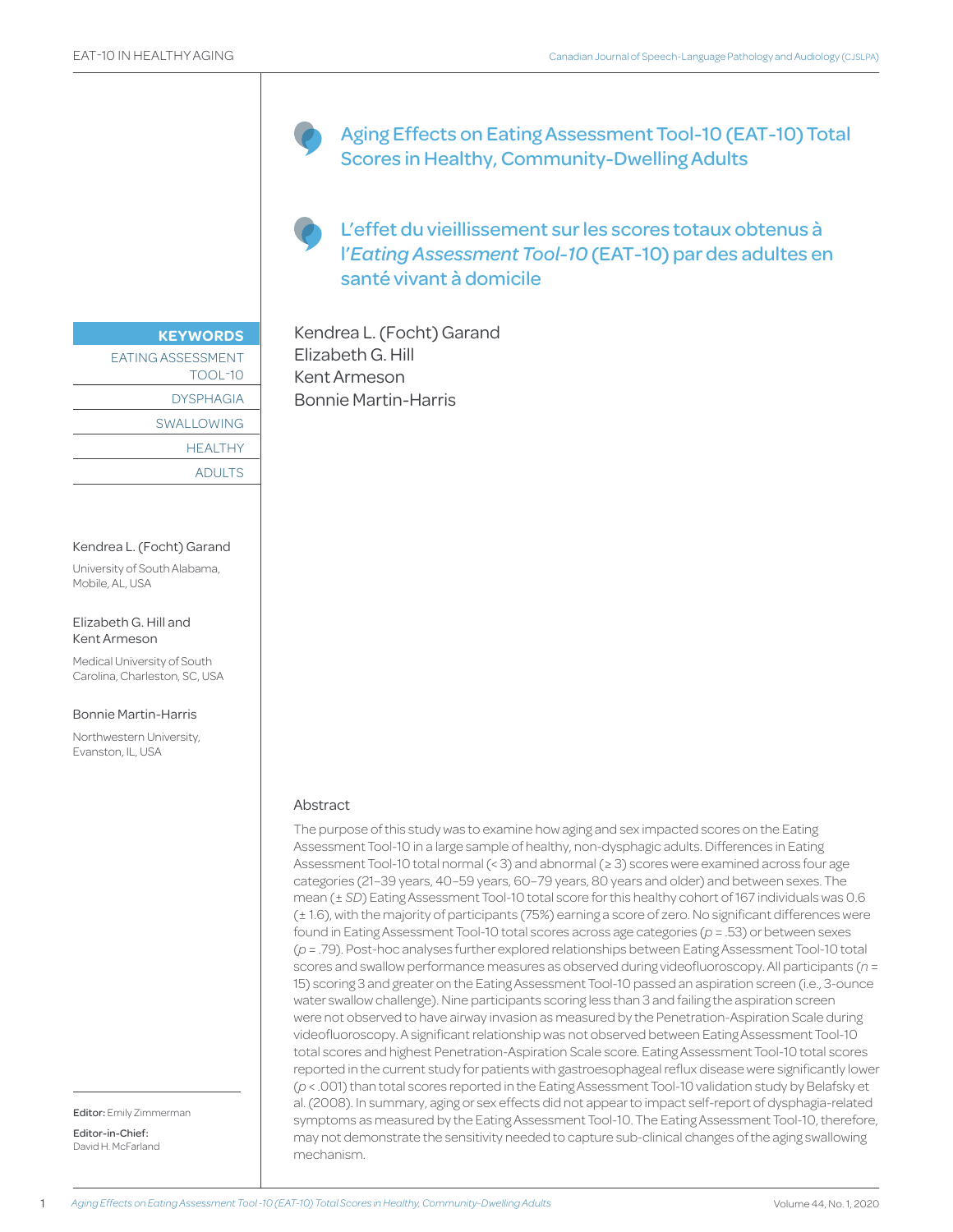#### Abrégé

L'objectif de cette étude était d'examiner l'impact du vieillissement et du sexe sur les scores du *Eating Assessment Tool-10*, et ce, auprès d'un grand échantillon d'adultes en santé qui n'ont pas de dysphagie. Les scores totaux normaux (< 3) et anormaux (≥ 3) obtenus à l*'Eating Assessment Tool-10* ont été examinés au sein de quatre catégories d'âge (21–39 ans, 40–59 ans, 60–79 ans, 80 ans et plus), ainsi qu'en fonction du sexe. La moyenne (± *ÉT*) des scores totaux était de 0,6 (± 1,6) pour cette cohorte de 167 individus en santé et une majorité d'entre eux (75%) ont obtenu un score de zéro. Aucune différence significative n'a été trouvée entre les catégories d'âge (*p* = 0,53) ou en fonction du sexe (*p* = 0,79). Des analyses *post-hoc* ont exploré plus en détail la relation entre les scores totaux du *Eating Assessment Tool-10* et des mesures de performance de la déglutition recueillies lors d'une vidéofluoroscopie. Aucune aspiration n'a été dépistée (à l'aide d'une épreuve demandant d'avaler 3 onces d'eau) chez les 15 participants ayant obtenu un score égal ou plus grand que 3 à l'*Eating Assessment Tool-10*. Des aspirations ont été dépistées (à l'aide d'une épreuve demandant d'avaler 3 onces d'eau) chez neuf des participants ayant obtenu un score inférieur à 3 à l'*Eating Assessment Tool-10*. Néanmoins, aucun matériel n'est entré dans leurs voies respiratoires, si l'on se fie aux résultats obtenus avec la *Penetration-Aspiration Scale* lors de la vidéofluoroscopie. Aucune relation significative n'a été observée entre les scores totaux obtenus à l'*Eating Assessment Tool-10* et les scores plus élevés obtenus à la *Penetration-Aspiration Scale*. Les scores totaux obtenus à l'*Eating Assessment Tool-10* par les patients de la présente étude ayant du reflux gastro-oesophagien étaient significativement inférieurs (*p* < 0,001) à ceux obtenus dans l'étude de validation de Belafsky et al. (2008). En résumé, l'âge et le sexe ne semblent pas influencer les symptômes de dysphagie rapportés par les patients et mesurés par l'*Eating Assessment Tool-10*. Par conséquent, l'*Eating Assessment Tool-10* ne semble pas avoir la sensibilité nécessaire pour identifier les changements subcliniques se produisant en cours de vieillissement au niveau du mécanisme de la déglutition.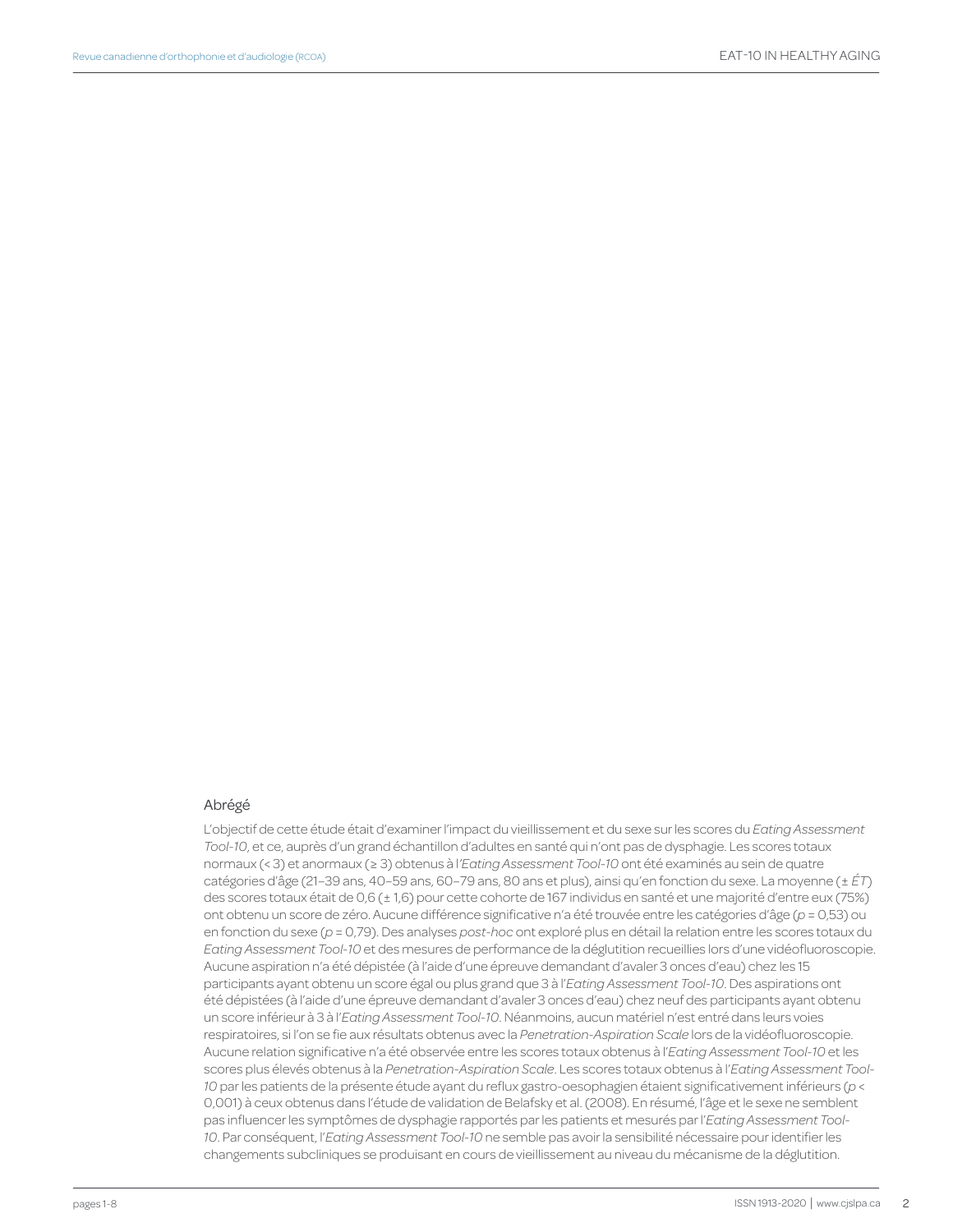The Eating Assessment Tool (EAT-10) was motivated by a need for a clinically practical dysphagia assessment of dysphagia symptom severity, quality of life, and treatment efficacy that can be rapidly administered and easily scored in a clinical setting (Belafsky et al., 2008). Items include symptom-related information such as unintentional weight loss, effort or pain during swallowing, and coughing during eating. Each item on the 10-item instrument is arranged in a 5-point Likert scale (0 = *No problem*, 4 = *Severe problem*).

During the validation study by Belafsky et al. in 2008, the EAT-10 was administered to 235 individuals (patient cohort) with known voice and swallowing disorders and 100 healthy, non-dysphagic individuals (normal cohort). Male participants comprised 53% of the normal cohort, and the mean (± *SD*) age was 48 ± 16 years. The normal cohort included persons without history of voice, swallowing, reflux, or other medical disorders known to influence swallowing function (Belafsky et al., 2008). The mean EAT-10 score for the normal cohort was  $0.40 \pm 1.01$ , which produced the upper normal limit score of 2.41 (mean + 2 *SD*). These normative data suggest that an EAT-10 score of ≥ 3 is *abnormal*. The EAT-10 scores of patients across a variety of medical diagnostic categories (e.g., head and neck cancer, reflux disease) had significantly higher EAT-10 scores compared with the healthy group (*p* < .001). The validation study, however, did not explore if aging affects EAT-10 total scores in healthy, community-dwelling adults.

Previous evidence estimates the prevalence of dysphagia in older, community-dwelling individuals at a rate of 11% (Holland et al., 2011). Increasing rates of swallowing impairments are expected as the aging population in the United States rapidly grows. Physiologic changes to the swallowing mechanism resulting from natural aging have been well documented, including loss of dentition, altered salivary flow, muscular atrophy and infiltration of fatty tissue, and reduced mobility and strength of upper aerodigestive tract structures relevant to swallowing (Baum & Bodner, 1983; Ekberg & Feinberg, 1991; Mulheren et al., 2018; Robbins, Hamilton, Lof, & Kempster, 1992; Yoshikawa et al., 2005). These age-related changes in swallowing function known as *presbyphagia* may impact health status and quality of life as an individual continues to age. Although the EAT-10 was validated using a healthy cohort, potential aging effects on total scores were not considered. Understanding how aging can impact swallowing function can help differentiate typical from atypical changes.

The primary purpose of this study was to describe performance on the EAT-10 in a large sample of healthy, non-dysphagic and non-reflux community-dwelling adults. To achieve this aim, we explored differences in EAT-10 total scores across four age categories (21–39 years, 40–59 years, 60–79 years, and 80 years and older) and between sexes. We then compared our healthy cohort results to findings reported in the original validation study by Belafsky et al. (2008). We did not anticipate any sex differences but expected higher EAT-10 total scores in older adults relative to their younger counterparts, although anticipated the average EAT-10 total score would be consistent with the previous report by Belafsky et al. During posthoc analysis, we further explored associations between EAT-10 total scores and additional swallowing measures, including pass/fail outcomes on an aspiration screening measure and observation of bolus airway invasion during videofluoroscopy. We hypothesized that higher EAT-10 scores (3 and greater) would have higher rates of fails and occurrences of bolus airway invasion.

# Method

# Participants

Participants for the current study were derived from a normative database consisting of 195 healthy participants. All participants were required to provide informed consent prior to participation in study procedures. This study received approval by the Institutional Review Board affiliated with the university (Pro00011566).

Our current sample included community-dwelling adult volunteers without a current or previous diagnosis of dysphagia, gastroesophageal reflux disease, neurological insult/disease (e.g., stroke, Parkinson's disease), pulmonary disease (e.g., chronic obstructive pulmonary disease), head and neck cancer, anterior neck surgery (e.g., thyroid surgery, anterior spinal surgery), or other medical conditions known to influence swallowing function per self-report during completion of a demographic and clinical questionnaire as part of determining study eligibility. All study participants reported eating a full regular diet with all liquids without restrictions (Functional Oral Intake Scale Level 7; Crary, Carnaby Mann, & Groher, 2005). Further, participants were judged by study personnel to have adequate cognition to participate in study procedures and/or pass a cognitive screen (Montreal Cognitive Assessment; Nasreddine et al., 2005). Participants were recruited using study flyers, wordof-mouth, and community outreach opportunities (e.g., booth at local event).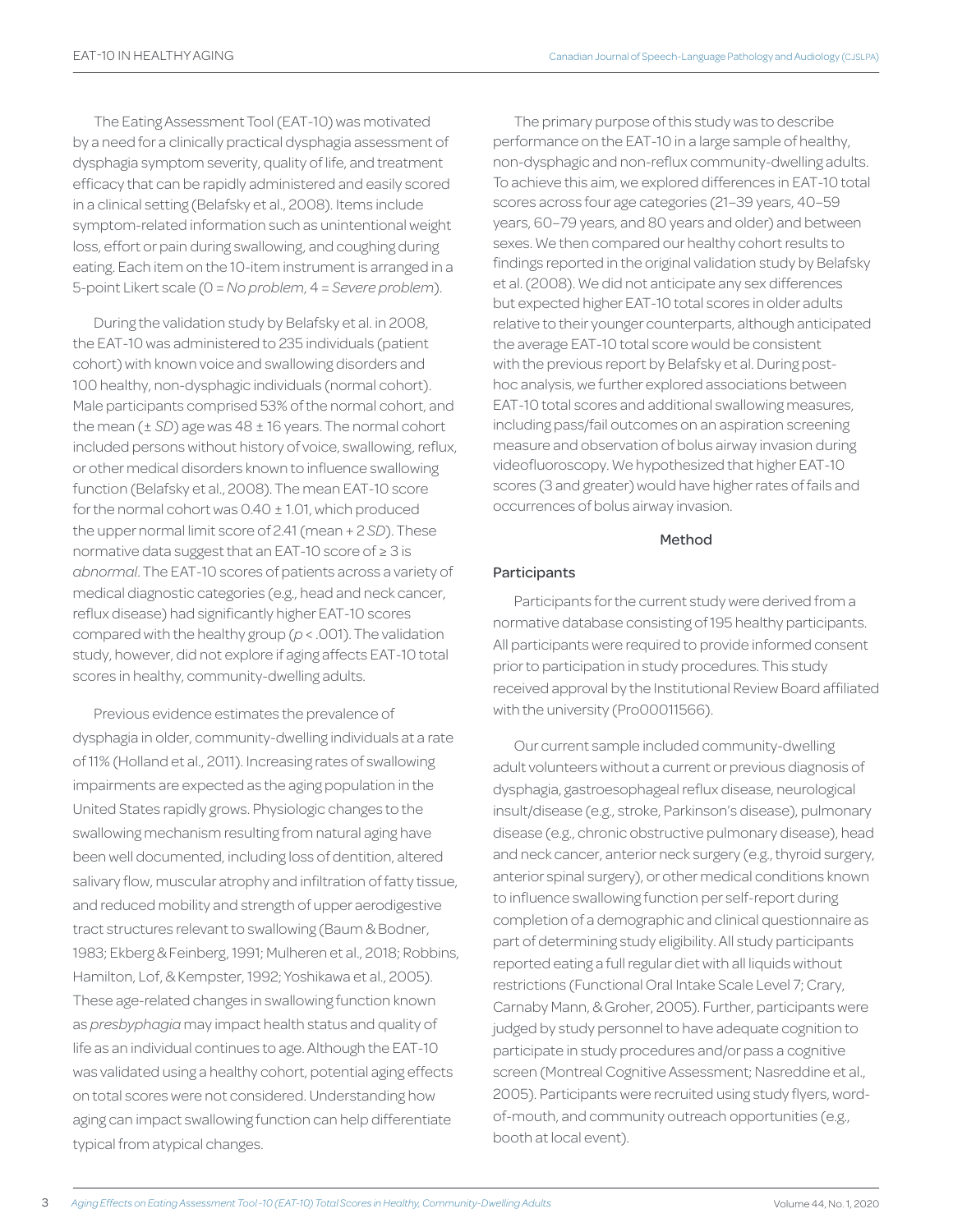#### Procedures

Participants completed the EAT-10 as part of a study protocol investigating the effects of typical aging on oropharyngeal swallowing function. Study procedures in addition to completion of the EAT-10 included completion of a 3-ounce water swallowing challenge (DePippo, Holas, & Reding, 1992; Suiter & Leder, 2008) and videofluoroscopic examination in accordance to the Modified Barium Swallow Impairment Profile protocol (Martin-Harris et al., 2008). Modified Barium Swallow Impairment Profile scores and Penetration-Aspiration Scale (PAS) scores were collected from videofluoroscopic studies obtained under continuous fluoroscopy and recorded at 30 frames per second. All study procedures were completed in an adult radiology suite during a one-time study visit. Participants were compensated for time and travel.

#### Analysis

EAT-10 scores were tabulated by sex and age category. In addition, scores were categorized in a binary manner as normal (0–2) or abnormal (≥ 3). Fisher's exact test was used to test for associations between the binary score and sex and age categories. Logistic regression was used to test for interaction effects between age and sex using the binary score as the outcome variable. Due to the small sample size for the 80+ year age category, it was combined with the 60–79 age category in the logistic regression model. An alpha level of .05 was used for this analysis to evaluate the significance for all comparisons.

#### Results

A total of 167 (93 women) participants were included in the analysis from the normative database. Mean age  $(\pm$ *SD*) in the current participant sample was 46 ( $\pm$  17) years. Further demographic information is provided in **Table 1**. The mean  $(\pm SD)$  EAT-10 total score was  $0.6 \pm 1.6$ , with a range from 0 to 11. The majority of participants in the current study scored a 0 on the EAT-10 (*n* = 126, 75.4%; **Table 2**). Fifteen participants (9.0%) earned an *w* score (i.e., EAT-10 total score of 3 or more). The rate of abnormal scores (≥ 3) was 2% higher in women vs. men (90% vs. 92%), while the rate between age categories differed by no more than 11% observed in the youngest age category (21–39 years) compared to the oldest (80 years and older; 6% vs. 17%). However, there was not a significant difference in binary EAT-10 total scores (< 3, ≥ 3) across age categories (*p* = .53) or between sexes (*p* = .79). No interaction was found between the age category and sex variables in the logistic regression model (*p* = .65).

#### Post-Hoc Analysis

To further investigate study findings, additional data were extracted from the normative database to determine associations between EAT-10 total scores and performance on additional swallowing measures, including the 3-ounce water swallow challenge (Suiter & Leder, 2008), bolus airway invasion as measured by the PAS (Rosenbek, Robbins, Roecker, Coyle, & Wood, 1996), and participants who selfreported a diagnosis of gastroesophageal reflux disease.

| <b>Table 1</b>                       |                             |
|--------------------------------------|-----------------------------|
| <b>Participant Demographics</b>      |                             |
| <b>Variable</b>                      | <b>Total</b><br>$(N = 167)$ |
| Age (years)                          |                             |
| Mean ± SD                            | $45.7 \pm 17.2$             |
| Range                                | $21 - 89$                   |
| <b>Sex</b>                           |                             |
| Female                               | 93 (55.7)                   |
| Male                                 | 74 (44.3)                   |
| Race                                 |                             |
| White/Caucasian                      | 121(72.5)                   |
| Black/African American               | 41(24.6)                    |
| Asian                                | 1(0.6)                      |
| More than 1 race                     | 3(1.8)                      |
| Unknown/not reported                 | 1(0.6)                      |
| <b>Ethnicity</b>                     |                             |
| Non-Hispanic/Non-Latino 163 (97.6)   |                             |
| Hispanic/Latino                      | 4(2.4)                      |
| Age category                         |                             |
| 21-39 years ( $n = 66$ )             | 66 (39.5)                   |
| 40-59 years ( $n = 57$ )             | 57(34.1)                    |
| 60-79 years ( $n = 38$ )             | 38(22.8)                    |
| 80 years and older $(n = 6)$ 6 (3.6) |                             |

*Note.* Data presented in frequencies (percentages) unless otherwise reported.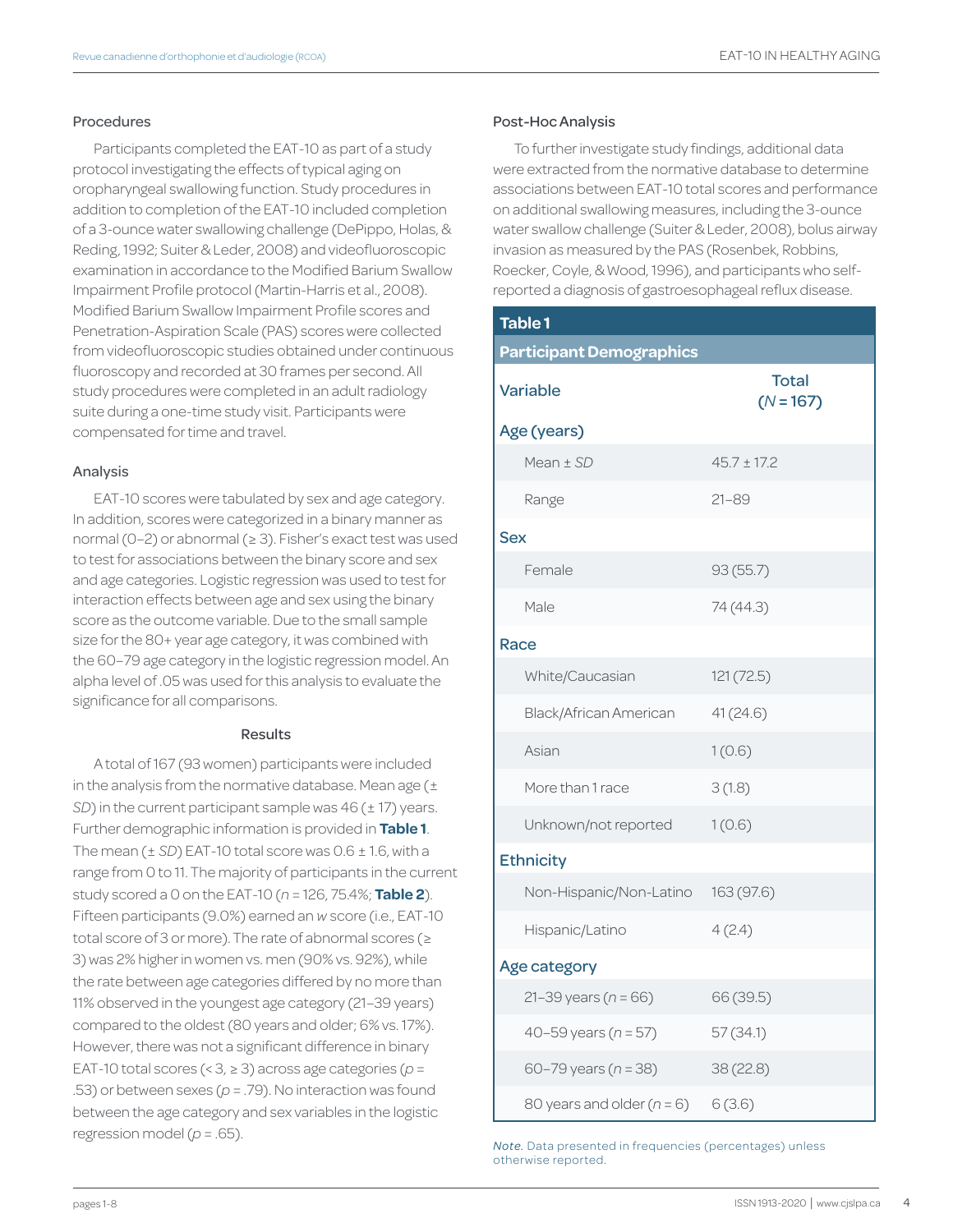# **Table 2**

|  | <b>EAT-10 Total Scores Between Sexes and Across Age Categories</b> |  |
|--|--------------------------------------------------------------------|--|

| <b>EAT-10 Total Score</b> | <b>Overall</b> | <b>Male</b> | Female  | $21 - 39$<br>years | $40 - 59$<br>years | 60-79<br>years | 80 years<br>and older |
|---------------------------|----------------|-------------|---------|--------------------|--------------------|----------------|-----------------------|
| $\bigcirc$                | 126(75)        | 58 (78)     | 68 (73) | 56 (79)            | 42(74)             | 28(74)         | 4(67)                 |
| $\mathbb{1}$              | 15(9)          | 8(11)       | 7(8)    | 6(9)               | 6(11)              | 3(8)           | O(0)                  |
| $\sqrt{2}$                | 11(7)          | 2(3)        | 9(10)   | 4(6)               | 3(5)               | 3(8)           | 1(17)                 |
| 3                         | 7(4)           | 3(4)        | 4(4)    | 3(5)               | 3(5)               | 1(3)           | O(0)                  |
| $\overline{4}$            | 5(3)           | 2(3)        | 3(3)    | 1(2)               | 2(4)               | 1(3)           | 1(17)                 |
| 5                         | O(0)           | O(0)        | O(0)    | O(0)               | O(0)               | O(0)           | O(0)                  |
| $\mathsf{6}$              | O(0)           | O(0)        | O(0)    | O(0)               | O(0)               | O(0)           | O(0)                  |
| $\overline{\phantom{a}}$  | O(0)           | O(0)        | O(0)    | O(0)               | O(0)               | O(0)           | O(0)                  |
| $\rm 8$                   | 1(1)           | 1(1)        | O(0)    | O(0)               | O(0)               | 1(3)           | O(0)                  |
| $\odot$                   | 1(1)           | O(0)        | 1(1)    | O(0)               | O(0)               | 1(3)           | O(0)                  |
| 10                        | O(0)           | O(0)        | O(0)    | O(0)               | O(0)               | O(0)           | O(0)                  |
| $11$                      | 1(<1)          | O(0)        | 1(1)    | O(0)               | 1(2)               | O(0)           | O(0)                  |
| Grouped                   |                |             |         |                    |                    |                |                       |
| $O - 2$                   | 152 (91)       | 68 (92)     | 84 (90) | 66 (94)            | 51(89)             | 34 (89)        | 5(83)                 |
| $3 - 11$                  | 15(9)          | 6(8)        | 9(10)   | 4(6)               | 6(11)              | 4(11)          | 1(17)                 |

*Note.* Data presented in frequencies (percentages) unless otherwise reported. EAT-10 = Eating Assessment Tool-10.

For the 15 participants with an abnormal EAT-10 total score of 3 or greater, each participant passed a 3-ounce water swallow challenge. Nine participants demonstrating EAT-10 total scores < 3 failed the 3-ounce water swallow challenge, including two participants with change in vocal quality and seven with throat clear/cough after administration. Despite the failed performance on the 3-ounce water swallow challenge, each of the nine participants received PAS scores of 1 across swallowing tasks observed under videofluoroscopy.

Three participants were observed during videofluoroscopy to penetrate (PAS scores of 3, 3, and 4, respectively) during self-administered sequential swallowing thin and nectar-thickened liquid tasks (**Figure 1a**). The remaining 12 participants with scores of 3 or greater were observed to have PAS scores < 3. Twelve penetration and three aspiration events were observed in participants earning an EAT-10 total score of < 3 (**Figure 1b**). Spearman's rank correlation failed, however, to reveal a significant relationship between EAT-10 total scores and worst (highest) PAS score (*r s* = -.04, *p* = .61).

To investigate potential of reflux on EAT-10 scores, participants who self-reported a diagnosis of gastroesophageal reflux disease (*n* = 28, 16 women) were also extracted from the normative database. The mean age (± *SD*) in the current participant sample who self-reported reflux was 55 (± 16) years. These scores were compared with findings from the reflux sample (*n* = 66) reported by Belafsky et al. (2008), although further demographic information was unavailable. Participants in the current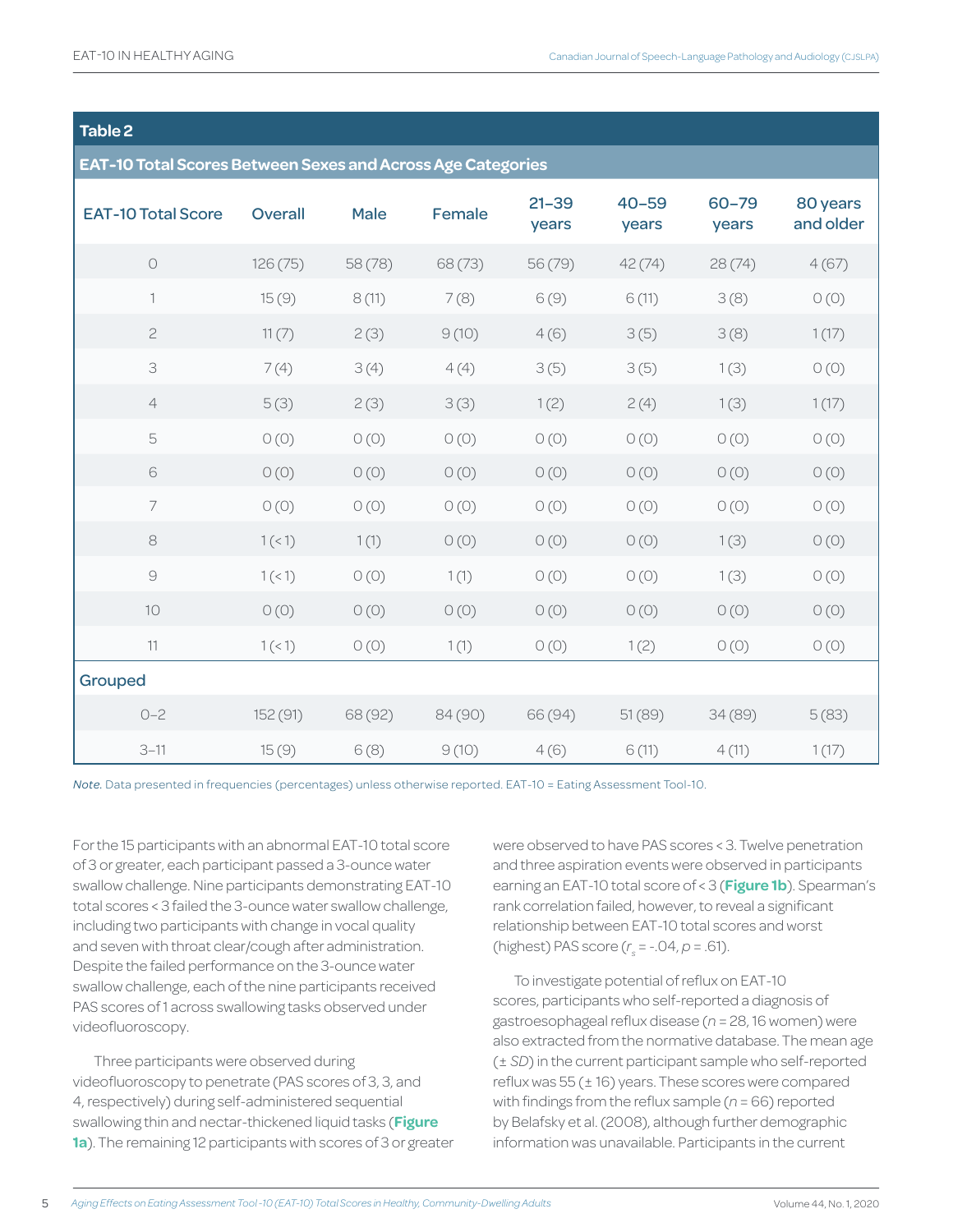#### **Figure 1**



Figure 1A-B. A) 66-year-old male participant with an Eating Assessment Tool-10 (EAT-10) total score of 8 demonstrating penetration (Penetration-Aspiration Scale [PAS] score of 3) during thin liquid sequential swallowing task. B) 48-year-old female participant with an EAT-10 total score of 0 and aspiration (PAS score of 7) during teaspoon thin liquid swallowing task. All remaining swallowing tasks received a PAS score of 1.

cohort who self-reported a history of reflux had a higher average score than participants who did not report reflux  $(1.9 \pm 3.9 \text{ vs. } 0.6 \pm 1.6)$ . However, EAT-10 total scores for participants who reported reflux in the current study had significantly lower scores than reported in the Belafsky et al. study (1.9 ± 3.9 vs. 11.7 ± 3.9; *p* < .001).

#### **Discussion**

The purpose of this study was to describe performance on the EAT-10 in a large sample of healthy, non-dysphagic and non-reflux community-dwelling adults and explore the potential influence of age and sex on total scores. The majority of individuals earned a score of 0 (75%), although variability was observed (range 0–11). However, study results failed to find age- or sex-related effects on EAT-10 total scores.

Two items from the EAT-10 that contributed to the highest percentage of participants reporting a score greater than 0 included "swallowing pills takes extra effort" (Question 5) and "when I swallow, food sticks in my throat" (Question 8). When examining previous literature, a population survey reported 40% of adults reported difficulty with swallowing pills (Harris Interactive Survey, n.d., as cited in Fields, Go, & Schulze, 2015), with similar findings reported in a study by Fields et al. (2015). Larger pills and pills without a coating were among chief complaints of adults (Harris Interactive Survey, n.d., as cited in Fields et al., 2015), although a small subset of their study population also complained of difficulty with swallowing solids. Our findings support previous studies demonstrating communitydwelling adults experience difficulty with taking pills. However, whether the reported difficulty in swallowing pills is due to fear/anxiety or true pathologic impairment has not been elucidated in previous studies. Further, the potential relationship between difficulty taking pills and solid food dysphagia is interesting and worth exploring.

Another possibility for higher scores reported for Questions 5 and 8 may relate to the presence of dry mouth or hyposalivation contributing to perceived increased effort for pills and globus sensation for solids. Polypharmacy is common among older adults, with the majority consuming at least one medication causing salivary hypofunction (Turner & Ship, 2007). Further contributing factors include systemic diseases and their treatments and other medical conditions, including dehydration. While our stringent criteria excluded medical diseases that are often associated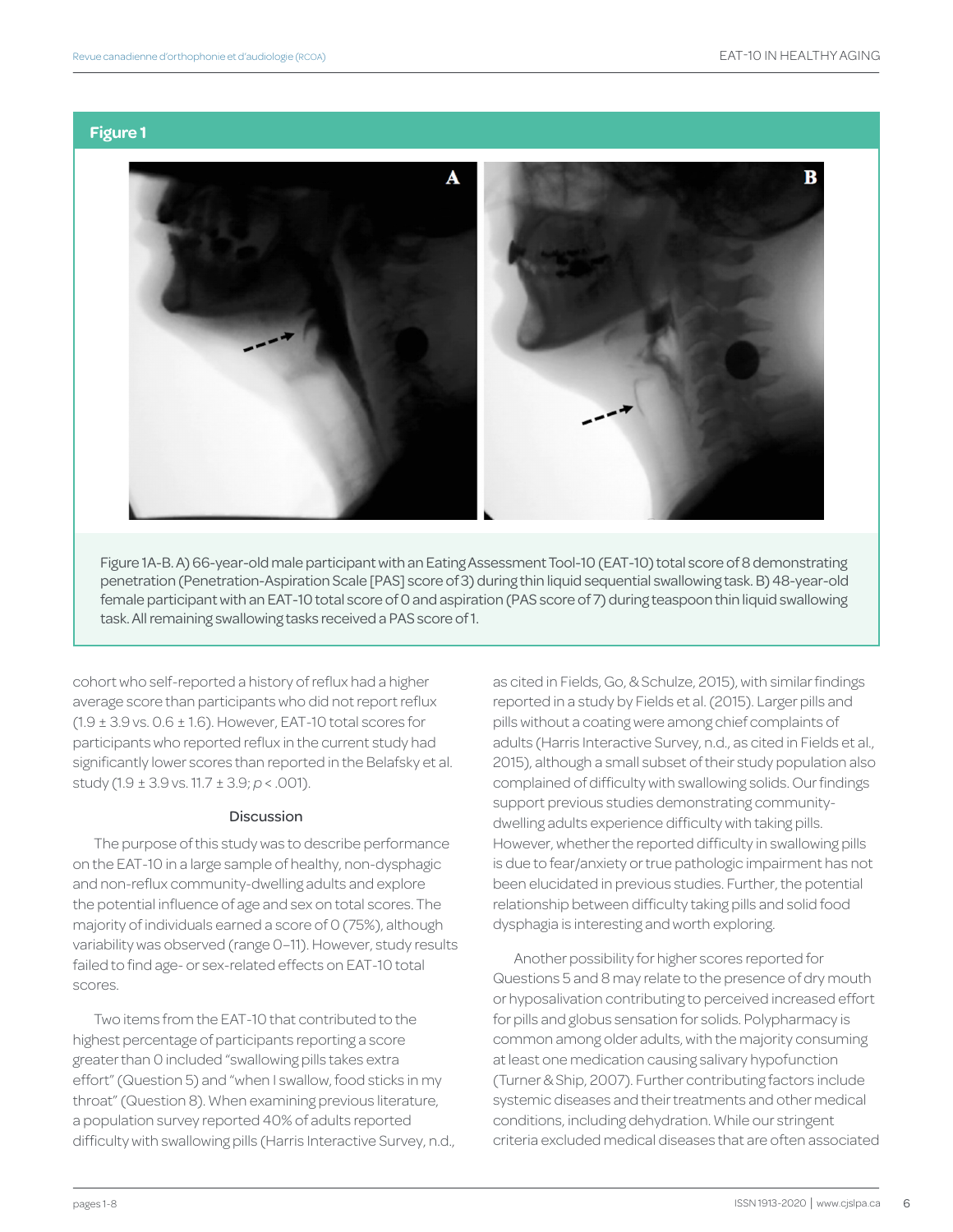with dysphagia, it may not have been an exhaustive listing to include conditions that may contribute to a salivary disorder. When comparing rates of scores greater than zero across the age groups for these two EAT-10 questions, however, no discernable differences emerged for either question, suggesting that such self-reported difficulties were represented across the adult lifespan and may not exclusively result from aging.

A critical outcome of swallowing dysfunction is entry of a bolus into the airway. Airway invasion in healthy individuals has been previously documented, particularly in healthy older individuals (Butler, Stuart, Markley, Feng, & Kritchevsky, 2018; Butler, Stuart, Markley, & Rees, 2009; Garand et al., 2019; Robbins, Coyle, Rosenbek, Roecker, & Wood, 1999). This study failed to find a significant relationship, however, between worst (highest) PAS scores and EAT-10 total scores. Further, participants without airway invasion observed during videofluoroscopy in the current study earned a median score of 3 (range 1–11), which would be considered an "abnormal" score according to the validation study by Belafsky et al. (2008). Thus, these findings suggest that airway invasion events may not impact a healthy individual's perception of swallowing difficulty and that a perceived impaired perception of swallowing function may not translate to actual airway invasion.

When examining the influence of reflux on perceived swallowing difficulty as measured by EAT-10, the current study sample reported less perceived difficulty than patients with reflux as reported by Belafsky et al. (2008). One possible explanation for the differences in EAT-10 total scores reflux findings between participants with reflux in the validation study (Belafsky et al., 2008) and our non-dysphagic cohort who self-reported reflux is the participants in the validation study were undergoing treatment for voice and swallowing disorders. Therefore, these participants may have been experiencing reflux that manifested itself in primary voice or swallowing symptoms. Further, reflux was self-reported in this study, so it remains unknown who provided the diagnosis of reflux and what assessment (if any) was completed to confirm the diagnosis.

When Belafsky et al. (2008) applied mean plus 2 *SD* to yield the upper limit of normal in their study, their data supported the use of  $\geq 3$  score as abnormal. The mean ( $\pm$ *SD*) age of the normal cohort (*n* = 100) reported by Belafsky et al. was similar to that in the current cohort (48  $\pm$  16 years vs. 46 ± 17 years, respectively). Sex distribution was also similar, with men comprising 53% and 44% of the sample in Belfasky et al. and the current study, respectively. The mean (± *SD*) EAT-10 total score for the current study was 0.6 (± 1.6). Thus, when using the mean plus 2 *SD* formula as applied in the Belafsky et al. study, the current data supports the use of a score of 4 or higher (i.e., 0.6 + 3.2 = 3.8) to be considered abnormal. This one-point difference is likely attributed to how we sampled participants since in the current study, we stratified by age category while Belafsky et al. did not. The validation study by Belafsky et al. also did not consider the implications of age on scores. Further, Rofes, Arreola, Mukherjee, and Clavé (2014) found increased sensitivity of identification of oropharyngeal dysphagia observed during videofluoroscopy when reducing the cutoff score to 2 to reduce rates of false negatives (i.e., patients with dysphagia misclassified as healthy). The sample size in the Rofes et al. study only included 14 healthy participants (8 men, 6 women), with all participants earning a total score of 0 on the EAT-10. Participants in the healthy cohort in the Rofes et al. study were younger compared to the current cohort  $(30.5 \pm 6.1$  compared to  $48 \pm 16$  in the current study). Unfortunately, age was not a variable of interest in the Rofes et al. study.

# Limitations

A primary limitation of our study includes the low number of participants in the oldest age category. When these participants were collapsed in the next youngest age category (60–79 years), differences across age categories remained non-significant. Further, a study by Cordier et al. (2017) using Rasch analysis revealed item redundancy, lack of easy/difficult items, and floor effect in the EAT-10; however, this tool is commonly reported in the literature and translated into other languages. Lastly, our healthy cohort may have occult impairments that had yet to be diagnosed, and thus, may have influenced severity of symptoms reported. Despite these limitations, this study further contributes to understanding typical swallowing in aging adults in helping to delineate typical or "normal" from true pathologic impairment. Although, overall EAT-10 scores were low in our study sample, there was a variability in scores (range 0–11). However, we failed to find any aging effects on EAT-10 scores, as well as failed to find sex effects or a significant relationship between EAT-10 total scores and PAS scores. For individuals who report perceived difficulty on EAT-10 scores, other considerations should be evaluated (e.g., influence of medications) especially in light of instrumentation revealing functional swallowing physiology.

# Future Research

Future studies that include concurrent imaging (i.e., videofluoroscopy or fiberoptic endoscopic evaluation of swallowing function) with the EAT-10 tool will provide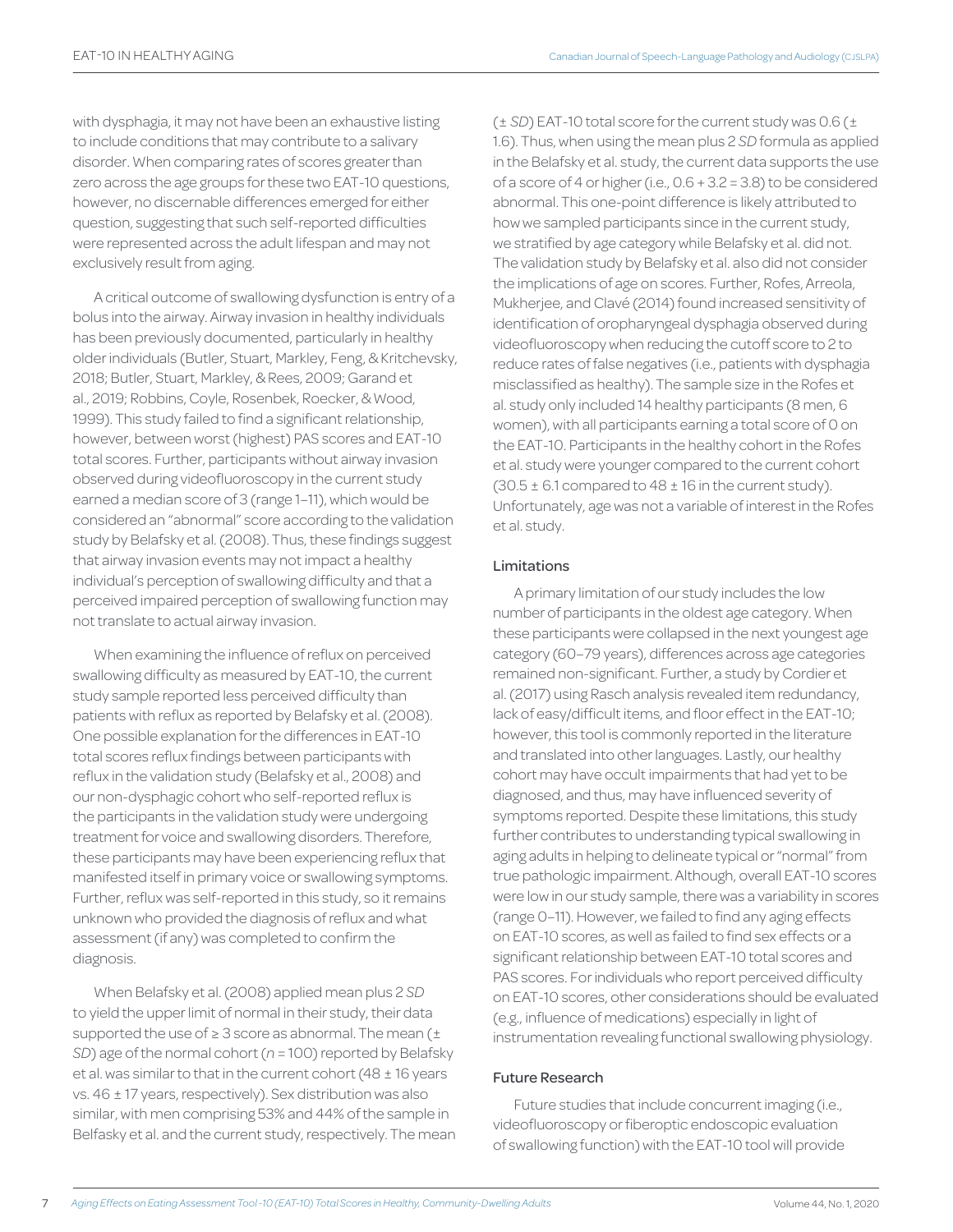increased information regarding the sensitivity and specificity of the EAT-10 with instrumental findings of swallowing function, as well as investigate potential aging influence on EAT-10 total scores in older adults (80 years and older).

#### **Conclusions**

This study described EAT-10 total scores in a large sample of healthy, non-dysphagic and non-reflux community-dwelling adults. In summary, the majority of participants earned a score of 0, although variability in scores was observed. Investigation of sex and age-related effects did not reveal significant differences in EAT-10 total scores. Post-hoc analyses also failed to find a significant relationship between EAT-10 total scores and PAS score. Findings suggest that the subacute changes in the upper aerodigestive tract occurring during healthy aging do not necessarily contribute to changes in perceived difficulty of swallowing functions. Further, perceived impairment of swallowing function as captured by the EAT-10 may not translate to occurrence of bolus airway invasion observed on videofluoroscopy.

#### References

- Baum, B. J., & Bodner, L. (1983). Aging and oral motor function: Evidence for altered performance among older persons. *Journal of Dental Research, 62,* 2–6. doi:10. 1177/00220345830620010401
- Belafsky, P. C., Mouadeb, D. A., Rees, C. J., Pryor, J. C., Postma, G. N., Allen, J., & Leonard, R. J. (2008). Validity and reliability of the Eating Assessment Tool (EAT-10). *Annals of Otolology, Rhinology, & Laryngology, 117,* 919–924. doi:10.1177/000348940811701210
- Butler S. G., Stuart A., Markley L., Feng X., & Kritchevsky S. B. (2018). Aspiration as a function of age, sex, liquid type, bolus volume, and bolus delivery across the healthy adult life span. *Annals of Otolology, Rhinology, and Laryngology, 127,* 21–32. doi:10.1177/0003489417742161
- Butler, S. G., Stuart, A., Markley, L., & Rees, C. (2009). Penetration and aspiration in healthy older adults as assessed during endoscopic evaluation of swallowing. *Annals of Otology, Rhinology, & Laryngology, 118,* 190–198. doi:10.1177/000348940911800306
- Cordier, R., Joosten, A., Clavé, P., Schindler, A., Bülow, M., Demir, N., … Speyer, R. (2017). Evaluating the psychometric properties of the Eating Assessment Tool (EAT-10) using Rasch analysis. *Dysphagia, 32,* 250–260. doi:10.1007/s00455-016-9754-2
- Crary, M. A., Carnaby Mann, G. D., & Groher, M. E. (2005). Initial psychometric assessment of a functional oral intake scale for dysphagia in stroke patients. *Archives of Physical Medicine and Rehabilitation, 86,* 1516–1520. doi:10.1016/j. apmr.2004.11.049
- DePippo, K. L., Holas, M. A., & Reding, M. J. (1992). Validation of the 3-oz water swallow test for aspiration following stroke. *Archives of Neurology, 49,* 1259–1261. doi:10.1001/archneur.1992.00530360057018
- Ekberg, O., & Feinberg, M. J. (1991). Altered swallowing function in elderly patients without dysphagia: Radiologic findings in 56 cases. *American Journal of Roentgenology, 156,* 1181–1184. doi:10.2214/ajr/156.6.2028863
- Fields, J., Go, J. T., & Schulze, K. S. (2015). Pill properties that cause dysphagia and treatment failure. *Current Therapeutic Research, 77,* 79–82. doi:10.1016/j. curtheres.2015.08.002
- Garand, K. L., Hill, E. G., Amella, E., Armeson, K., Brown, A., & Martin-Harris, B. (2019). Bolus airway invasion observed during videofluoroscopy in healthy, nondysphagic community-dwelling adults. *Annals of Otology, Rhinology, & Laryngology, 128,* 426–432. doi:10.1177/0003489419826141
- Holland, G., Jayasekeran, V., Pendleton, N., Horan, M., Jones, M., & Hamdy, S. (2011). Prevalence and symptom profiling of oropharyngeal dysphagia in a community dwelling of an elderly population: A self-reporting questionnaire survey. *Diseases of the Esophagus, 24,* 476–480. doi:10.1111/j.1442-2050.2011.01182.x
- Martin-Harris, B., Brodsky M. B., Michel, Y., Castell, D. O., Schleicher, M., Sandidge, J., … Blair, J. (2008). MBS measurement tool for swallow impairment – MBSImp: Establishing a standard. *Dysphagia, 23,* 392–405. doi:10.1007/s00455-008- 9185-9
- Mulheren, R. W., Azola, A. M., Kwiatkowski, S., Karagiogos, E., Humbert, I., Palmer, J. B., & González-Fernández, M. (2018). Swallowing changes in community-dwelling older adults. *Dysphagia, 33,* 848–856. doi:10.1007/s00455-018-9911-x
- Nasreddine, Z. S., Phillips, N. A., Bédirian, V., Charbonneau, S., Whitehead, V., Collin, I., … Chertkow, H. (2005). The Montreal Cognitive Assessment, MoCA: A brief screening tool for mild cognitive impairment. *Journal of the American Geriatrics Society, 53,* 695–699. doi:10.1111/j.1532-5415.2005.53221.x
- Robbins, J., Coyle, J., Rosenbek, J., Roecker, E., & Wood, J. (1999). Differentiation of normal and abnormal airway protection during swallowing using the penetration-aspiration scale. *Dysphagia, 14,* 228–232. doi:10.1007/PL00009610
- Robbins, J., Hamilton, J. W., Lof, G. L., & Kempster, G. B. (1992). Oropharyngeal swallowing in normal adults of different ages. *Gastroenterology, 103,* 823–829. doi:10.1016/0016-5085(92)90013-O
- Rofes, L., Arreola, V., Mukherjee, R., & Clavé, P. (2014). Sensitivity and specificity of the Eating Assessment Tool and the Volume-Viscosity Test for clinical evaluation of oropharyngeal dysphagia. *Neurogastroenterology & Motility, 26,* 1256–1265. doi:10.1111/nmo.12382
- Rosenbek, J. C., Robbins, J. A., Roecker, E. B., Coyle J. L., & Wood, J. L. (1996). A penetration-aspiration scale. *Dysphagia, 11,* 93–98. doi:10.1007/BF00417897
- Suiter, D. M., & Leder, S. B. (2008). Clinical utility of the 3-ounce water swallow test. *Dysphagia, 23,* 244–250. doi:10.1007/s00455-007-9127-y
- Turner, M. D., & Ship, J. A. (2007). Dry mouth and its effects on the oral health of elderly people. *The Journal of American Dental Association, 138,* 15S–20S. doi:10.14219/ jada.archive.2007.0358
- Yoshikawa, M., Yoshida, M., Nagasaki, T., Tanimoto, K., Tsuga, K., Akagawa, Y., & Komatsu, T. (2005). Aspects of swallowing in healthy dentage elderly persons older than 80 years. *The Journals of Gerontology: Series A, 60,* 506–509. doi:10.1093/ gerona/60.4.506

#### Authors' Note

Correspondence concerning this article should be addressed to Kendrea L. (Focht) Garand, Department of Speech Pathology and Audiology, University of South Alabama, 5721 USA Drive North, Mobile, AL USA 36688. Email: garand@southalabama.edu

#### Acknowledgments

This work was supported by the Veterans Affairs (RR&D 1IK1RX001628-01A, PI: Garand), the National Institutes of Health (NIH/NCATS TL1R000061, PI: Brady, Project PI: [Focht] Garand, and NIH/NIDCD 1K24DC12801 [PI: Martin-Harris]), and the American Speech-Language-Hearing Foundation (PI: [Focht] Garand).

#### **Disclosures**

No conflicts of interest, financial or otherwise, are declared by the authors.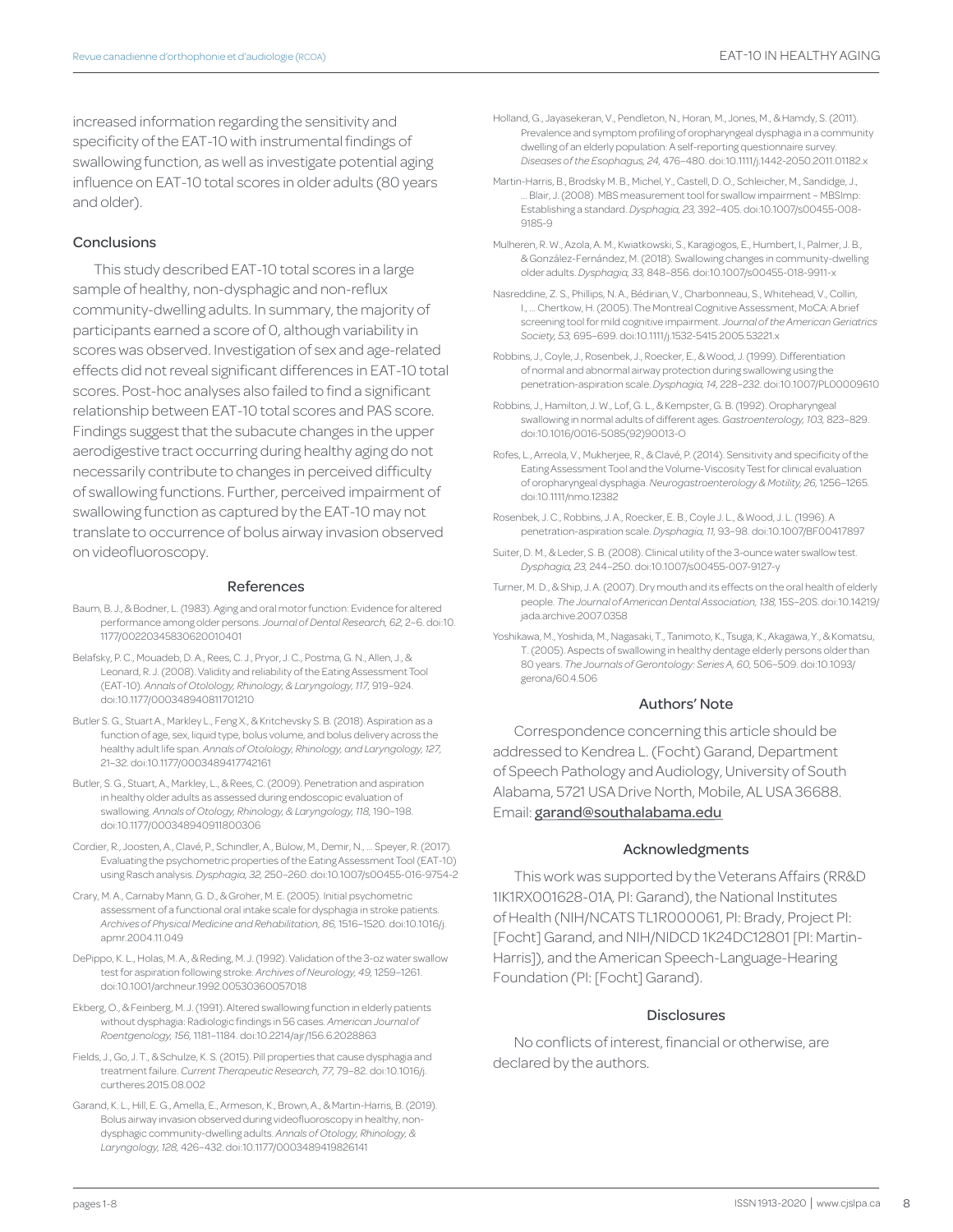Trends in Neonatal Dysphagia Research: Insights From a Text Mining Approach

Les tendances de recherche au sujet de la dysphagie chez le nouveau-né : un aperçu résultant d'une exploration de texte

#### **KEYWORDS**

SWALLOWING SWALLOWING DISORDERS DYSPHAGIA NEONATAL DYSPHAGIA TEXT MINING

Rahul Krishnamurthy, Radish Kumar Balasubramanium, Nutan Kamath, and Kamalakshi G. Bhat

Kasturba Medical College, Mangalore, Manipal Academy of Higher Education, Manipal, INDIA

Rahul Krishnamurthy Radish Kumar Balasubramanium Nutan Kamath Kamalakshi G. Bhat

#### Abstract

Meta-research is an emerging field that can provide valuable insights into research trends. This preliminary meta-research study aimed to trace and describe the research patterns in the area of neonatal dysphagia from 1970 to present using the technique of text mining. It also aimed to compare the amount of published research in the last 5 decades, identify journals that published the most research papers on neonatal dysphagia, and provide insights into the most common research topics. We utilized a combination of text mining and bibliometric–scientometrics techniques. The titles and abstracts of various scientific articles were analyzed for word frequency and relationship between them using hierarchical cluster analysis and co-occurrence network techniques. A total of 1819 research articles were published across various journals under the Scopus database. Research themes centred around feeding problems in neonates, clinical evaluation, and management, and a few studies focused on treatment outcomes. Findings of this study emphasize the need for unification of terminologies, wider adaptation of the International Classification of Functioning, Disability, and Health framework (World Health Organization, 2001), interprofessional education, and more evidence to support the practice of neonatal dysphagia.

Editor: Emily Zimmerman Editor-in-Chief: David H. McFarland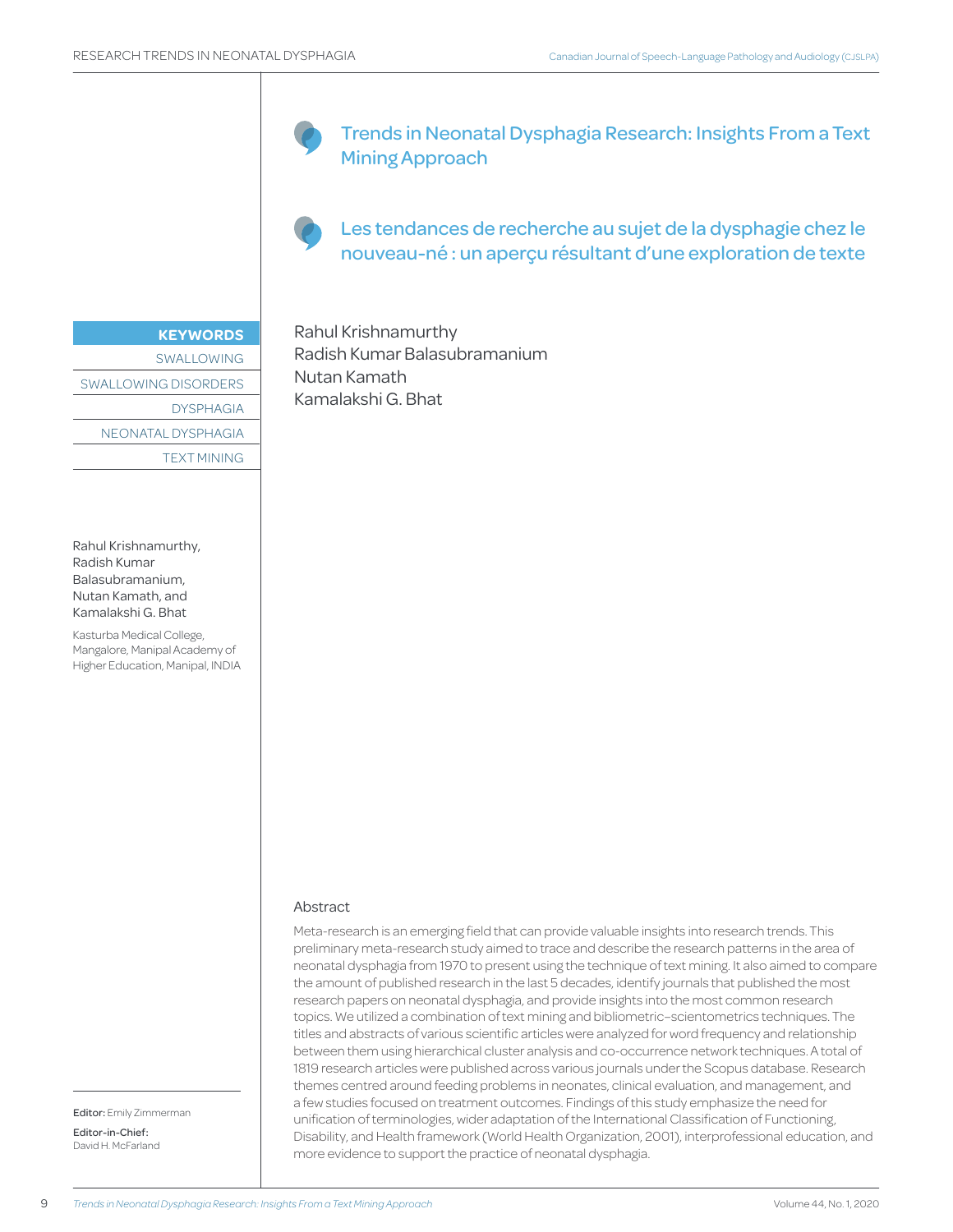#### Abrégé

La métarecherche est un domaine de recherche en émergence et pouvant fournir de précieux renseignements sur les tendances de recherche. La présente métarecherche préliminaire avait pour objectif de retracer et de décrire les tendances de recherche au sujet de la dysphagie chez le nouveau-né (depuis 1970), en utilisant une technique intitulée « exploration de texte » (*text mining*). Cette métarecherche avait également pour objectif d'examiner la quantité d'études ayant été publiées dans les cinq dernières décennies, d'identifier les revues qui ont publié le plus d'articles de recherche au sujet de la dysphagie chez le nouveau-né et de fournir un aperçu des sujets de recherche les plus fréquents. Une combinaison de techniques d'exploration de texte et de bibliométrie-scientométrie a été utilisée. La fréquence des mots, ainsi les relations entre ceux-ci, des titres et résumés d'une variété d'articles scientifiques ont été analysées à l'aide de techniques de classifications hiérarchiques et de réseaux de cooccurrence de termes. Un total de 1819 articles de recherche ont été publiés dans les diverses revues indexées dans la base de données Scopus. Les thèmes de recherche de ceux-ci étaient axés sur les problèmes d'alimentation des nouveaunés, ainsi que sur l'évaluation clinique et la prise en charge de la dysphagie. Le thème de recherche de quelques études portait également sur les effets des interventions. Les résultats de la présente étude soulignent la nécessité d'unifier les terminologies utilisées, d'adopter de façon plus généralisée le cadre proposé dans la *Classification internationale du fonctionnement, du handicap et de la santé* (World Health Organization, 2001), d'offrir des activités de formation interprofessionnelle et de disposer de davantage de données probantes pour soutenir la pratique auprès de nouveau-nés dysphagiques.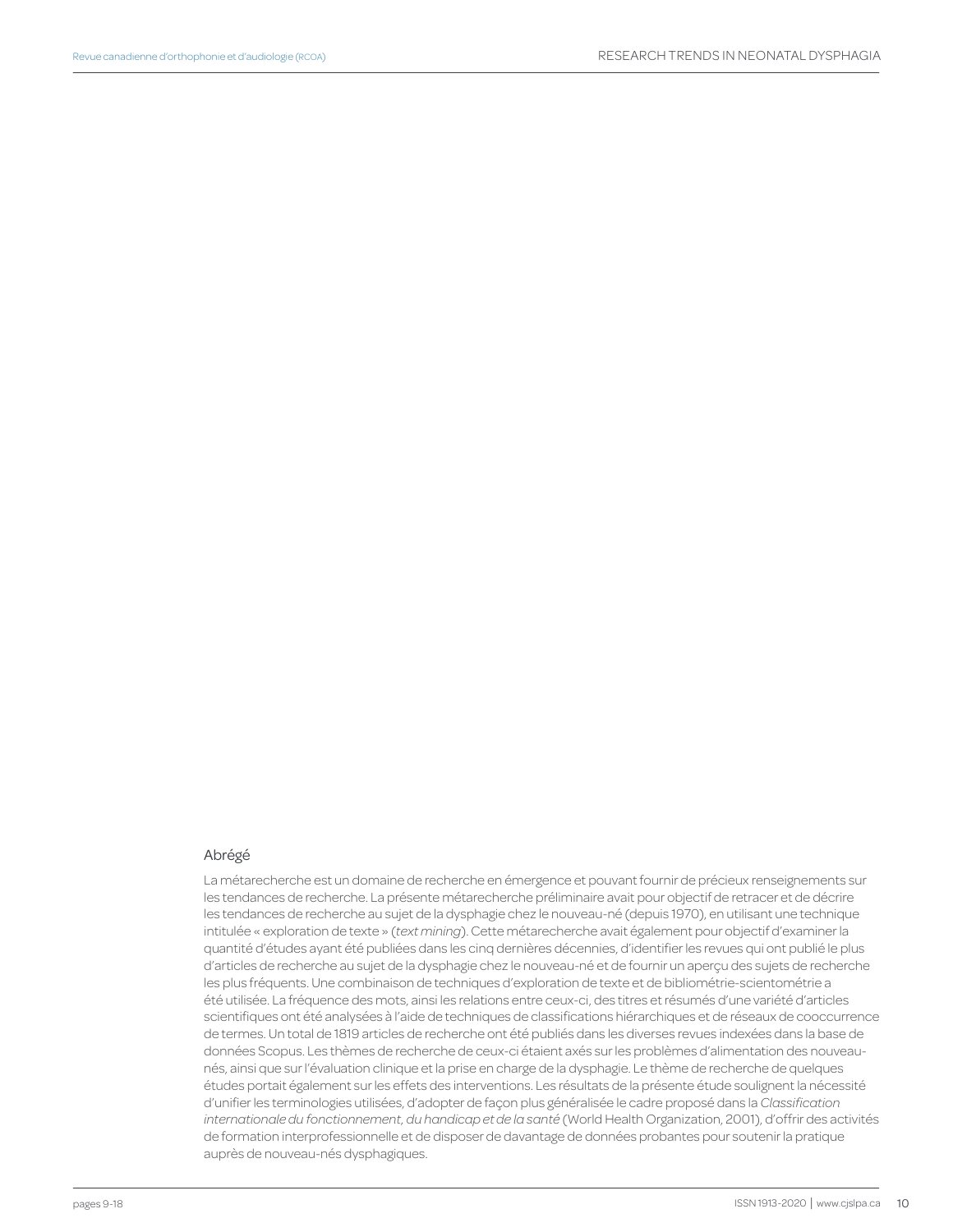The prevalence of dysphagia is estimated to range from 25% to 45% in children who are typically developing (Bryant-Waugh, Markham, Kreipe, & Walsh, 2010), 33% to 80% in children with developmental disorders (Burklow, McGrath, Valerius, & Rudolph, 2002; Field, Garland, & Williams, 2003; Linscheid, 2006; Schwarz, Corredor, Fisher-Medina, Cohen, & Rabinowitz, 2001), and about 27% among preterm infants (Zimmerman & Rosner, 2018). This rise in the prevalence of dysphagia may be because of considerable technological advances in perinatal care during the last 5 decades. These advancements have resulted in an increased survival rate among neonates with histories of low birth weight, prematurity, and a wide array of medical conditions (Hamilton et al., 2007; Martin et al., 2003; Newman, Keckley, Petersen, & Hamner, 2001; Rommel, De Meyer, Feenstra, & Veereman-Wauters, 2003). Medical and surgical advances have shifted the lower limits of viability to shorter gestational periods. This shift in viability has been associated with accelerated neonatal morbidity rates and prolonged need for mechanical ventilator support, thereby increasing the overall duration of hospitalization (Lefton-Greif & Arvedson, 2016). The most critical factor that prolongs hospitalization in neonates is dysphagia (Bakewell-Sachs, Medoff-Cooper, Escobar, Silber, & Lorch, 2009).

Speech-language pathologists (S-LPs) have played a central role in the assessment and management of infants and children with feeding and swallowing disorders for more than 5 decades (Lefton-Greif & Arvedson, 2016). For S-LPs involved in feeding and swallowing rehabilitation, this change in focus from infants and children to neonates poses a new challenge. Lefton-Greif and Arvedson (2016) have highlighted that S-LPs are underprepared to handle the high-risk practice in the area of neonatal dysphagia as there are no opportunities for formal education or uniform protocols. National governing bodies, such as the American Speech-Language-Hearing Association, have taken several steps towards addressing the issue of lack of trained workforce. The American Speech-Language-Hearing Association's (2007) technical report, "Graduate Curriculum on Swallowing and Swallowing Disorders," highlighted the need for education and training of students with knowledge and skills to evaluate and treat dysphagia across a variety of populations and settings. Even with these necessary steps, most S-LPs who did not complete a course on pediatric dysphagia reported feeling unprepared to handle this population (Zimmerman, 2016). These reports further highlight the need for formal training, focused research, and dissemination in this area.

Lefton-Greif and Arvedson (2016) have highlighted the population demographics, advances in evaluation and

management over the past decade, and future directives that might influence the practice of pediatric dysphagia. Although the gaps Lefton-Greif and Arvedson identified are appropriate, infants and neonates present with unique considerations. The present study was carried out to trace the evolution of research in neonatal dysphagia.

We believe that there exists much-hidden information in the scientific literature that cannot be studied from a purely statistical viewpoint. The technique of data mining attempts to bridge this gap by uncovering and analyzing information inaccessible to statistical treatment, especially when the magnitude of data is vast (Gaber, 2012; Gonzalez, Tahsin, Goodale, Greene, & Greene, 2015). Witten, Frank, Hall, and Pal (2017) defined the term *data mining* to be a computational process of extracting new information from existing large amounts of data. Data mining is often used as an umbrella term to refer to classification algorithms (e.g., decision trees and other classifiers), frequent pattern algorithms (e.g., association rule mining, sequential patterns mining and others), clustering algorithms, graphs, and networks (Che, Safran, & Peng, 2013; Herland, Khoshgoftaar, & Wald, 2014). Data mining also includes text mining, image mining, web mining, predictive analytics, and big data techniques (Piatetsky-Shapiro, 2012).

Text mining is a subfield of data mining that aims to extract valuable new information from existing sources of data (Feldman & Sanger, 2007). Text mining, as an interdisciplinary approach, analyzes data in natural language text through the use of specific algorithms (Cohen & Hunter, 2008; Nie & Sun, 2017). Thus, when a set of documents are given the text mining technique extrapolates unique patterns, relationships, and trends contained within the documents.

Existing databases, such as Scopus, PUBMED, and Web of Science, consist of scientific literature that is massive but also fragmented and often nontransparent. These databases consist of several important works of research and equally irrelevant attempts at replication and reduplication. An understanding of patterns among existing research is necessary to avoid wasted effort, optimize resources, and provide the right directions to prioritize research. A relatively new discipline called meta-research aims to provide a bird's eye view of current research by studying research itself. It is interdisciplinary and can benefit from better tools and methods in statistics and informatics. The present meta-research study is a combination of text mining and bibliometric techniques that will allow us to investigate the journal-wise distribution of neonatal dysphagia research over the last 5 decades to trace the evolution of research trends during this period. We believed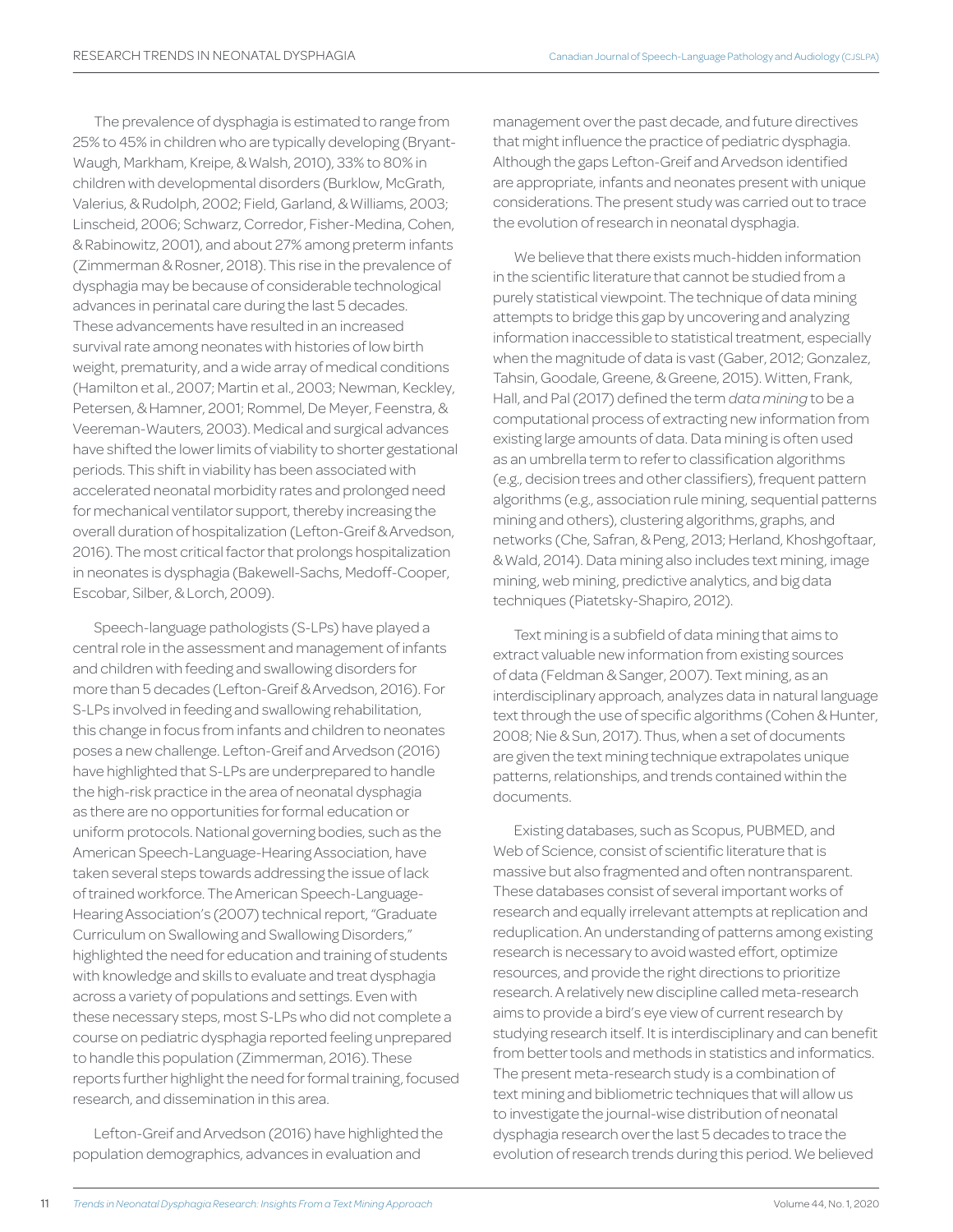that these efforts would shed light on the identification of major academic branches and trends in the area of neonatal dysphagia.

#### Method

The present study can be described as an attempt towards "research on research" in the area of neonatal dysphagia. It utilized techniques of text mining in the background of scientometric and bibliometric analyses. Given the limited space and scope of the article, the techniques of text mining are not discussed here in detail and could be found elsewhere (see Herland et al., 2014; Krishnamurthy & Balasubramanium, 2019).

#### Source Selection and Search Strategy

The authors searched the Scopus database using the keywords *neonatal, dysphagia, swallowing problems, swallowing difficulties, feeding problems, feeding difficulties,* and *feeding issues.* The Boolean operations of AND, OR, and AND NOT were used in combination with the keywords mentioned. Further, search filter settings (see Appendix) were limited to subject areas of medicine, nursing, and health professions. Other disciplines, including engineering, chemistry, and social sciences were intentionally removed to maintain the relevance of the search. A complete list of omitted disciplines is mentioned in the Appendix. The document type was restricted to articles, reviews, and articles in press. Source type was limited to journals, and only those articles in the English language were considered.

The present study aimed to investigate changes in the research trends over the past 5 decades. An initial pilot study was carried out to determine the appropriate period to analyze the trends. When a time frame of 10 years was considered, and search queries were made, the results of this pilot study revealed very few articles. Hence, a minimum time frame of 3 decades was fixed to provide better insights and to get a broader perspective of research trends. Based on this, the time frames between 1970 to the present were divided into two. The first time period was considered to be between 1970 and 2000, whereas the second time period was considered to be between 2001 and 2018.

#### Information Extraction

Search results from the Scopus database were handled in two ways. First, the information on indexation data was imported into an excel sheet (.CSV format) and the text was transformed into columns. Only information pertaining to the title, journal, year of publication, and abstract was retained. Second, data with respect to title and abstract

from the last 5 decades (1970 to 2018) were imported into a text (.txt) file.

#### Handling of Data

The first aim of the study was to investigate the journalwise distribution of research over the last 5 decades. Frequency tables were generated for journal data and published research in the area of neonatal dysphagia using SPSS, version 23.

The second aim of the study was to investigate the evolution of research trends in neonatal dysphagia. For this purpose, the text mining approach was utilized to identify and compare the predominant research themes in the last 5 decades. Data mining was carried out using K H Coder version 3, which is an open source software for computerassisted qualitative data analysis, mainly quantitative content analysis and text mining. Based on the search operations described in the earlier section, the title and abstract data retrieved from the Scopus database as text (.txt) files were fed into K H Coder for further analyses, which are described below.

A co-occurrence network for words was generated for the title and abstract data. This method of analysis provides a graphical representation of the association between the words through connected lines. Closely associated themes are colour-coded with the size of each node representing the frequency of occurrence. Sentences were considered to be the unit of analyses, and the filter edge was set to 30 words. We also used hierarchical cluster analysis. This method of text analysis examines word combinations with similar appearance and groups them into patterns, which are represented in the form of a dendrogram. Both these methods allow for the transformation of text data into a visual representation based on the nature of words.

#### Results

Results are presented under the following headings to provide better insights into the publication and research trends across the first and the second time periods.

#### Amount of Published Research

From 1970 to 2018, 1819 research articles were published across various journals in the Scopus database.

For the first period (1970 to 2000), 395 published research articles were found in the Scopus database under the search term *neonatal dysphagia* and accounted for 21.7% of the total publications. A graphical representation of publication distribution over the first time period is depicted in **Figure 1**. For the second period (2001 to 2018),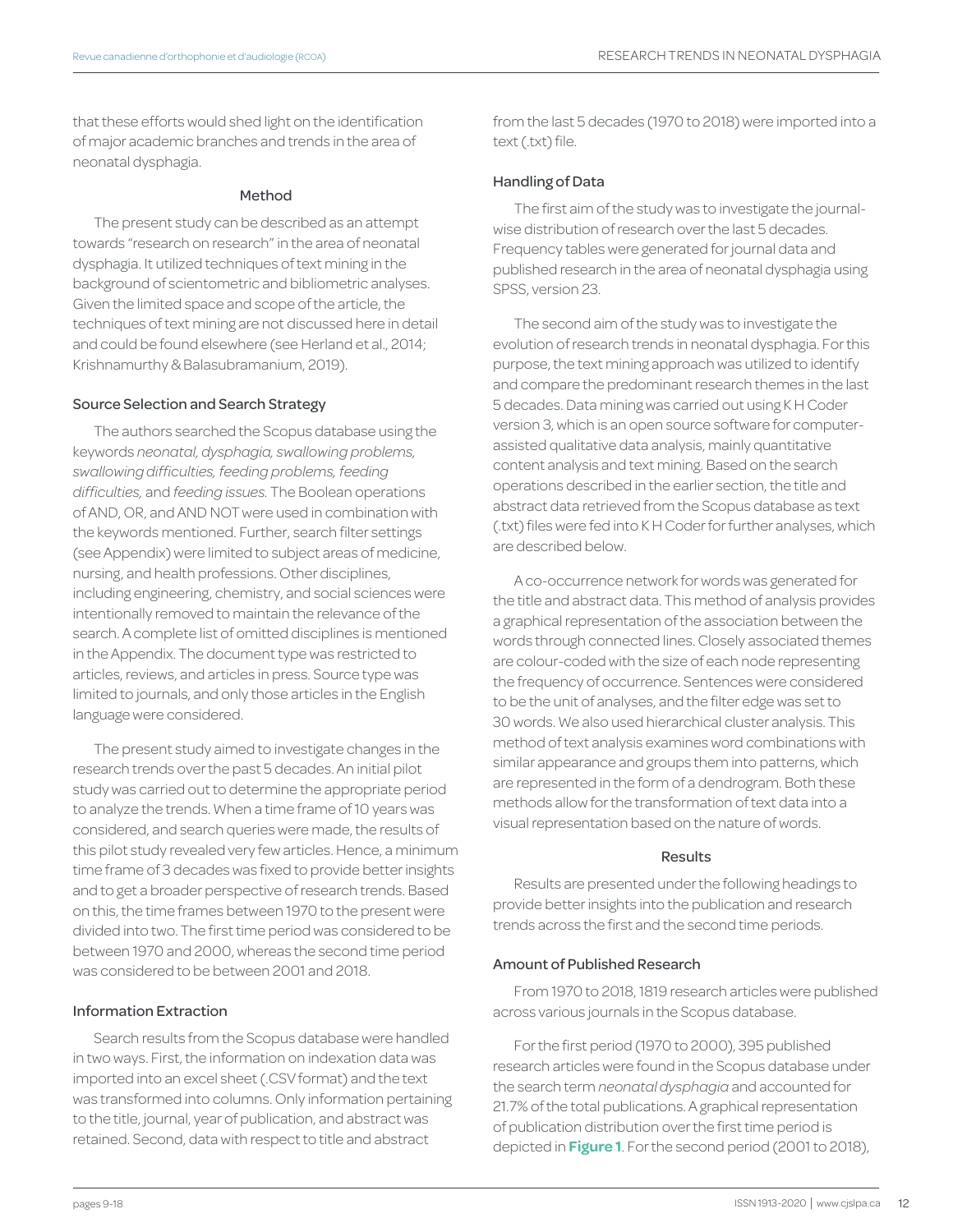1424 published research articles were found in the Scopus database and accounted for 78.3% of the total publications. A graphical representation of publication distribution over the second time period is depicted in **Figure 1**.

### Journals That Published the Most Papers

From 1970 to 2000, more than 30 journals published research studies on neonatal dysphagia. A ranking based on number of research articles published was created, and the top five research journals publishing on neonatal dysphagia are presented in **Table 1**.

From 2001 to 2018, more than 50 journals published research articles on neonatal dysphagia. A ranking based on number of research articles published was created, and the top five research journals publishing on neonatal dysphagia are presented in **Table 2**.



# **Table 1**

**Top Five Journals Publishing Research Articles on Neonatal Dysphagia During the First Time Period (1970–2000)**

| Rank          | Journal                                              | <b>Number of publications</b> | %   |
|---------------|------------------------------------------------------|-------------------------------|-----|
|               | Pediatrics                                           | 16                            | 4.7 |
| $\mathcal{P}$ | American Journal of Medical Genetics                 | 12                            | 3.5 |
| 3.            | Journal of Pediatric Surgery                         | 11                            | 3.2 |
| 4.            | American Journal of Diseases of Children             | 8                             | 2.3 |
| 5             | Journal of Obstetric, Gynecologic & Neonatal Nursing |                               |     |

*Note.* A total of 395 articles were published during the first time period.

13 Volume 44, No. 1, 2020 *Trends in Neonatal Dysphagia Research: Insights From a Text Mining Approach*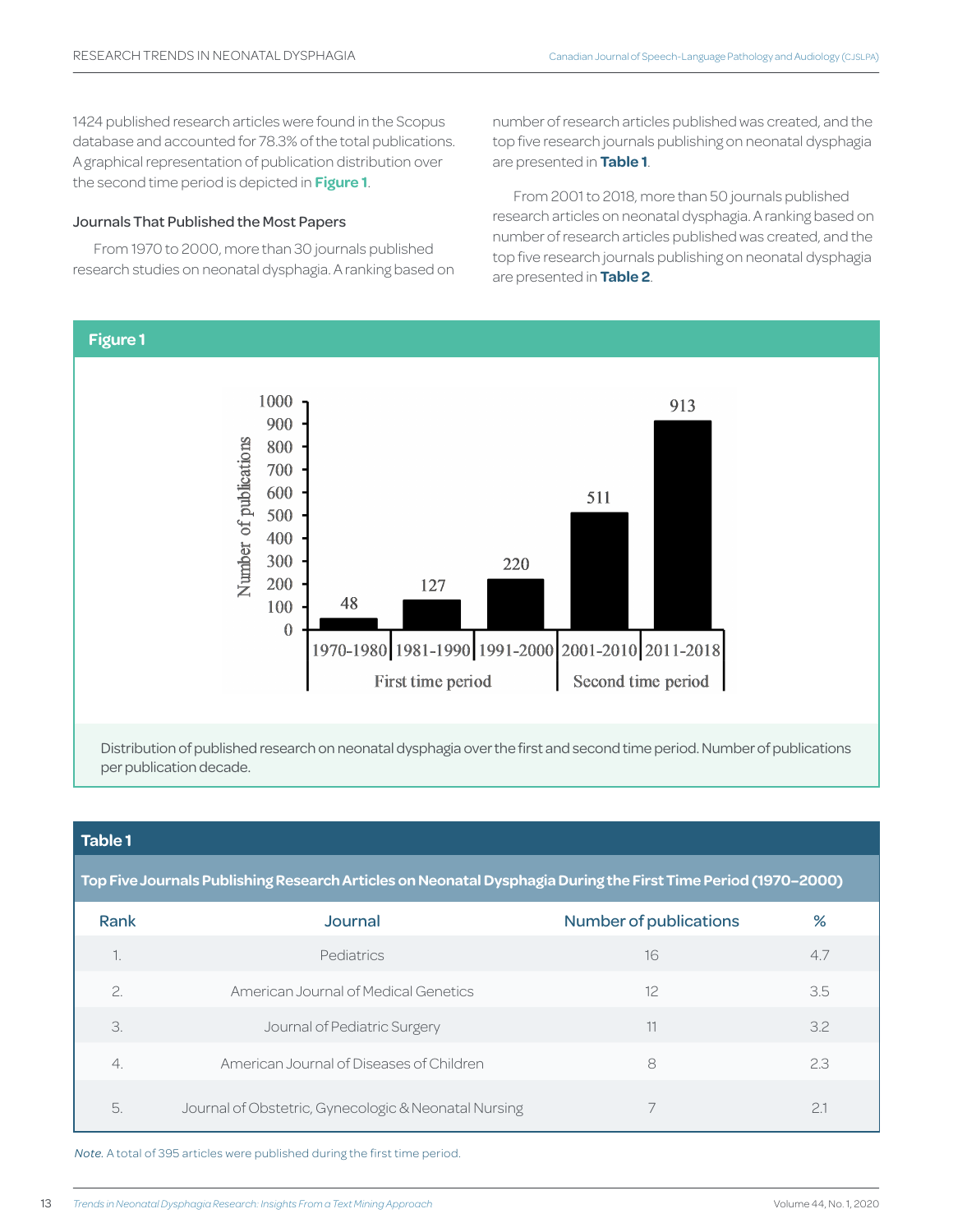# **Table 2**

### **Top Five Journals Publishing Research Articles on Neonatal Dysphagia During the Second Time Period (2001–2018)**

| Rank          | Journal                                                | <b>Number of publications</b> | %   |
|---------------|--------------------------------------------------------|-------------------------------|-----|
|               | Journal of Perinatology                                | 29                            | 2.8 |
| $\mathcal{P}$ | Advances in Neonatal Care                              | 23                            | 22  |
| 3.            | American, Journal of Medical Genetics Part A           | 23                            | 22  |
| 4.            | International Journal of Pediatric Otorhinolaryngology | 20                            | 1.9 |
| 5.            | Pediatrics                                             | 20                            | .9  |

*Note.* A total of 1424 articles were published during the second time period.

To know the specific contribution of the speech and hearing field to the study of neonatal dysphagia, we limited the search results to the *health professions* category, as speech and hearing is a subcategory within health professions in the Scopus database. A Scopus search within the subcategory of health professions for the terms mentioned earlier revealed just 24 research articles from 1984 to 2018. A ranked list of the top five journals publishing on neonatal dysphagia within the health professions category is presented in **Table 3**.

#### Most Frequently Researched Themes

To identify the most frequently researched themes, hierarchical cluster analysis and co-occurrence network analysis were used. These techniques examine the word combinations in the abstract and group them into patterns based on their association with each other while providing a graphical representation through connected lines. The hierarchical cluster analysis is a dendogram, whereas a cooccurrence network is a concentric representation of word association.

The hierarchical cluster analyses generated for the research data from 1970 until 2018 revealed six different groups, and the bars on the left-hand side of the dendrogram represent the term frequency of each word (see **Figure 2**). When these six groups were visually inspected, the highest frequency was observed for the term *infant*; hence this was considered to be the first group along with the associated words that are grouped under the same colour code. The term infant was frequently associated

# **Table 3**

**Top Five Journals Under the Health Profession Category That Published Research Articles on Neonatal Dysphagia During 1984 to 2018**

| Rank | Journal                                            | <b>Number of publications</b> | %    |
|------|----------------------------------------------------|-------------------------------|------|
| ٠.   | Dysphagia                                          | 9                             | 37.5 |
| 2.   | Seminars in Speech and Language                    | 5                             | 20.8 |
| 3.   | International Journal of Speech-Language Pathology |                               | 8.3  |
| 4.   | Physical & Occupational Therapy in Pediatrics      |                               | 8.3  |
| 5.   | Acta Radiologica                                   |                               | 4.2  |

*Note.* A total of 24 articles were published under the health professions category between 1984 and 2018.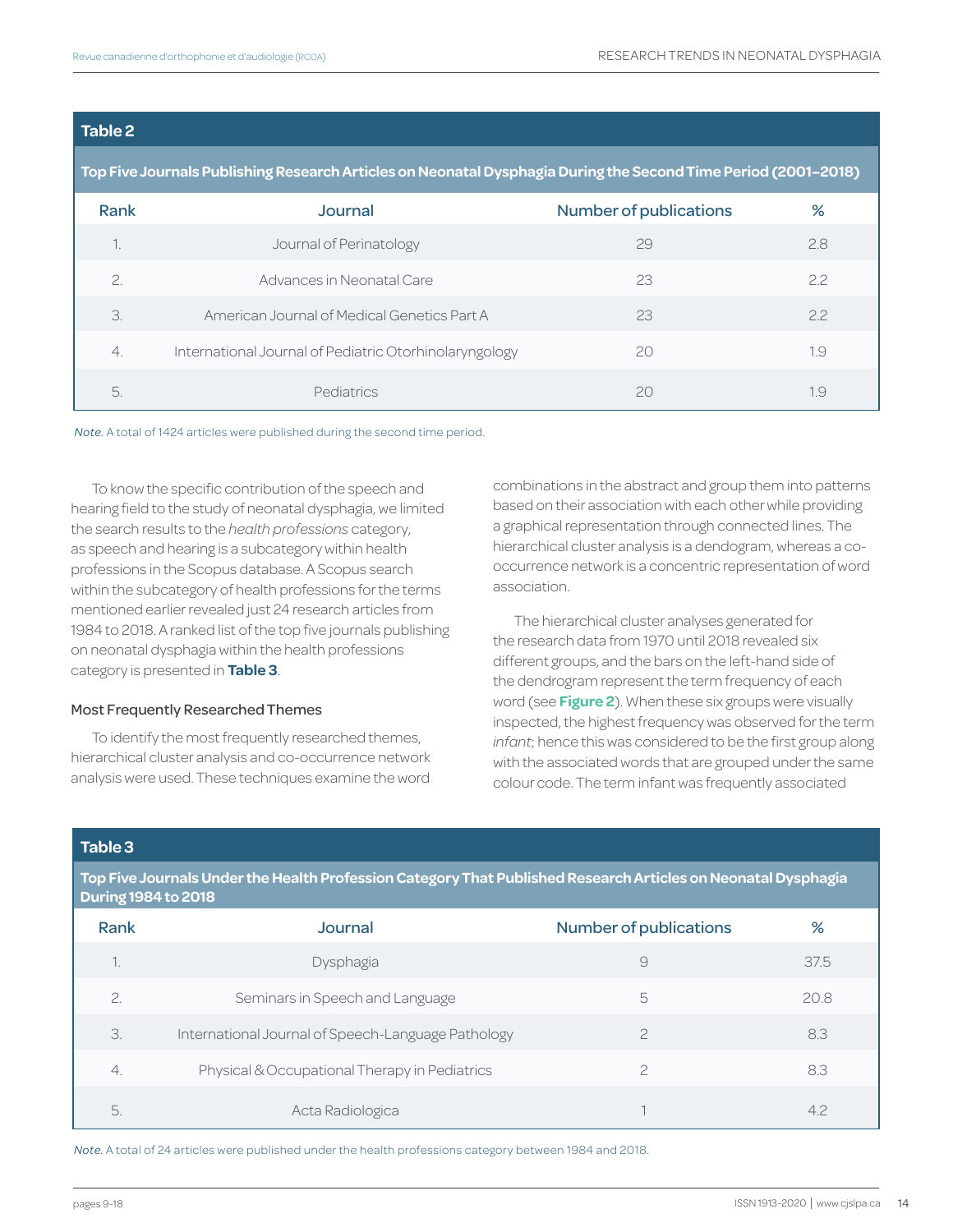with *feeding* and *problems*. Moreover, these two words are in close association with the term infant. Thus, feeding problems in infants was the first theme.

The second group was identified by the next highest frequency of word occurrence. It was found that the term *neonatal* was the second frequently occurring word and was in close association with the terms *period, unit,* and *care*. Therefore, dysphagia among neonates in the neonatal intensive care unit was considered the second theme. The third cluster showed the most frequent word *patient*, which is in close proximity with terms like *treatment, management, diagnosis, clinical,* and *outcomes*. Hence, the third major theme was identified to be evaluation and management outcomes in neonatal dysphagia. The fourth cluster was comprised of *child* and *weight*, which are in close association with the terms *intervention* and *development*. This association of word combinations gives an impression that intervention among low birth weight neonates may be the fourth theme. The terms *risk, factor, mortality,* and *rate* constituted the fifth and the sixth cluster. Therefore, the fifth and sixth themes together can be considered risk factors associated with neonate mortality.

Our co-occurrence network (**Figure 3**) showed 35 of the most frequent words in published research data from 1970 until 2018. These words were grouped into colourcoded clusters with the connecting line representing the association among them. The first cluster (represented in light green) was identified as the most prominent node, representing the highest frequency words *infant* and *feeding*. Other terms including *problems, difficulty, neonate,* and *oral* revealed a strong association with the main terms *neonate/infant feeding problems*. The yellow community was considered the second node as it had a dual connection to the first community. The terms *diagnosis, management, clinical,* and *outcome* were very close to each other. The purple community was identified as the third node and included the terms *mortality*, *rate*, and *breastfeeding*, and was in single direct connection with the term *neonate*. This combination of words gave the impression that the central theme of this cluster may be feeding and swallowing factors associated with a high rate of mortality among neonates.The red community was considered the fourth node with terms like *unit, care,*  and *health* indicating that the common theme may be dysphagia among neonates in intensive care units. The fifth community (blue) showed common appearing terms to be *disease* and *congenital*, which were connected to terms *respiration* and *feeding* through the term *severe*. This combination of words gave us the impression that the dominant theme of this community could be feeding



and respiratory problems among neonates with severe congenital anomalies.

# Discussion

An inspection of the number of publications in the area of neonatal dysphagia revealed a definite increasing trend from 1970 to 2018. This shows the increased attention that the area of neonatal dysphagia has received over the last 5 decades. Even though the present study did not aim to compare the research outputs of adult and pediatric dysphagia, an earlier study by Krishnamurthy and Balasubramanium (2019) reported a higher number of research articles in the area of adult dysphagia. While there is increased attention in the area of neonatal dysphagia, the amount of articles is significantly lower than the adult dysphagia population.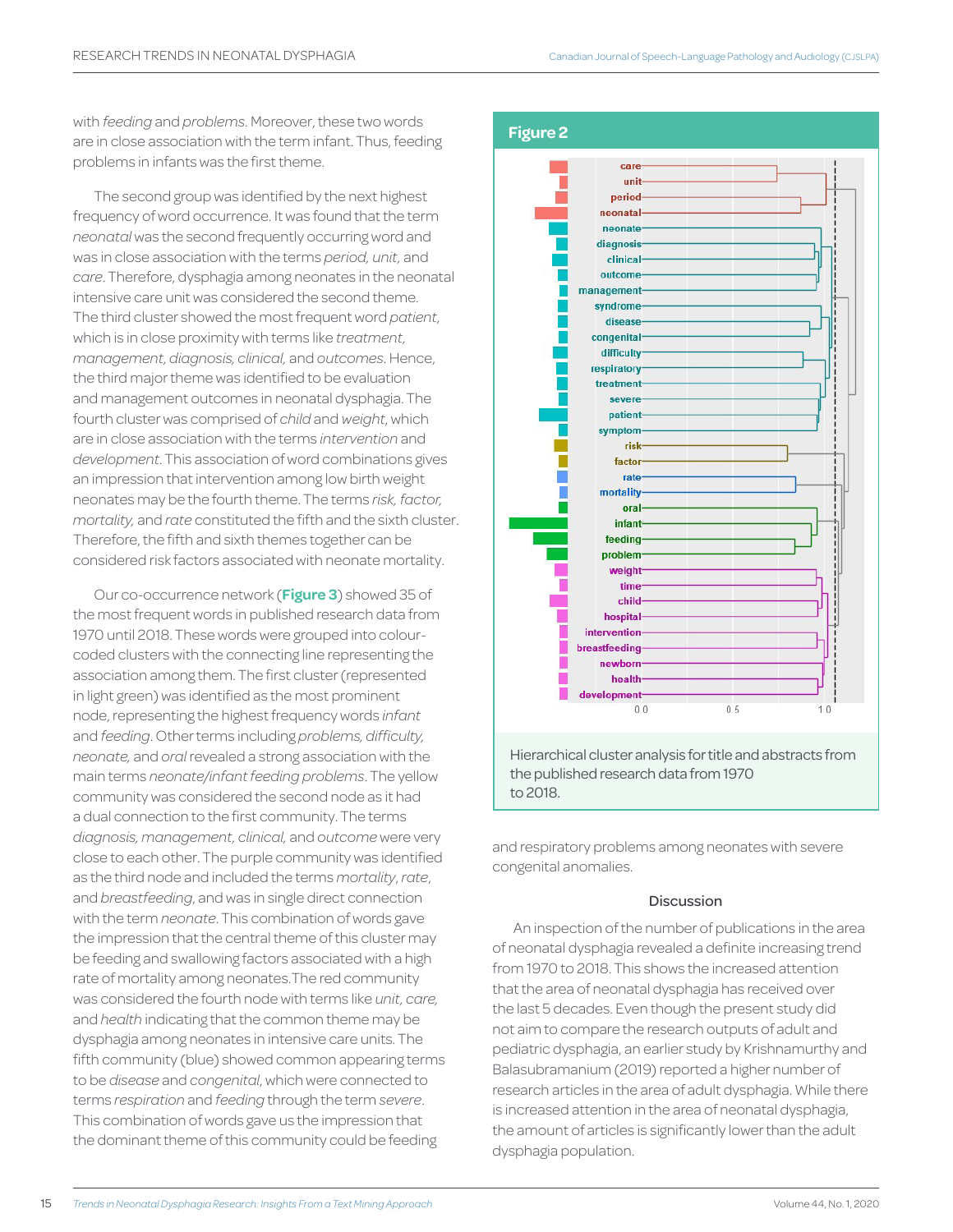



During the first time period examined in this study (i.e., 1970 to 2000), the journal *Pediatrics* published the most research articles, which accounted for 4.69% of total publications. For the second time period (i.e., 2001 to 2018), *Journal of Perinatology* published the most research articles, accounting for 2.78%. It can be observed from **Table 1** that most of the journals that published articles about neonatal dysphagia had a medical background, especially pediatric medicine and surgery. For the second time period, even though journals from pediatric medicine and surgery remained prominent, we observed other specialties, such as neonatology, nursing, and otorhinolaryngology, contributing a significant share. This trend can be interpreted as a paradigm shift in medical care from the first to the second time period. During the first period, pediatric medicine and surgery was the predominant profession to be involved in neonatal dysphagia; whereas for the second time period, a wide variety of professionals ranging from nurses to S-LPs to gastroenterologists could be seen involved in neonatal dysphagia research. Also, it is possible that the nature of the approach used towards patient care has evolved to be multi-disciplinary with various professionals serving patients' needs.

Hierarchical cluster analysis and co-occurrence network analysis examine word combinations with similar appearance and group them into patterns while providing a graphical representation of the association among the words through connected lines. The results of the present study revealed five important research themes in the area of neonatal dysphagia since 1970. These themes centred around feeding problems in neonates, clinical evaluation, and management, and a few studies focused on treatment outcomes. We believe this limited output may be due to two reasons that are described in-depth below.

First, there are naming differences within the S-LP field and terminologies used during dissemination. Often, *feeding* is used rather than *pediatric dysphagia* to indicate the array of swallowing difficulties exhibited by infants and children. Even though we have included the terms like *feeding*, the results from the present study signify a strong need for unification of terminologies to enhance dissemination. Despite the apparent increase in the number of research articles, due to the lack of unified terminology there exists fragmentation of research output for the scientific literature on neonatal/pediatric dysphagia. These factors may be responsible for clinicians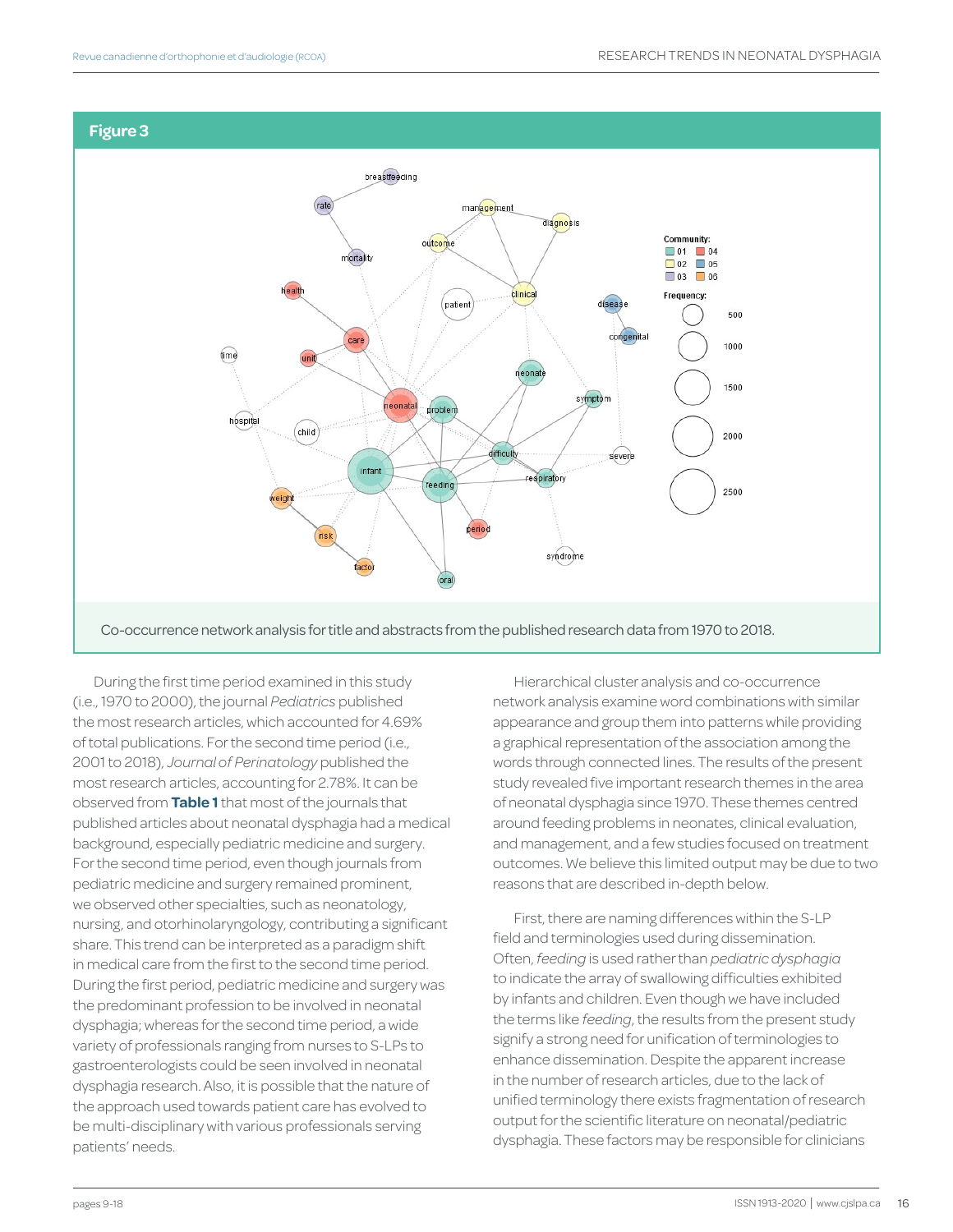and researchers not looking in correct journals for these articles, and therefore, not obtaining this critical scientific literature. A possible solution to this issue could be the uniform implementation of the International Classification of Functioning, Disability, and Health (ICF) framework, developed by the World Health Organization (2001). Lefton-Greif and Arvedson (2007) suggested that the ICF framework may provide a common context for establishing a standardized language for describing and studying health and health-related domains. In relation to the trends revealed in the present study, there is a need for better sensitization and broader adoption of the ICF framework by clinicians and researchers. Uniform implementation of the ICF framework may help in developing and evaluating outcomes for interventions, predict health care delivery needs, and influence policies and allocation of essential resources towards the area of neonatal dysphagia.

Second, as shown in **Table 3**, there were only 24 research articles under the *speech and hearing* subcategory of the Scopus database. This low number may be because most S-LPs involved in neonatal intensive care units are predominantly practicing clinicians—not researchers—and time constraints hinder these S-LPs from playing an active role of clinician–researchers. In addition, it might be the case that speech and hearing journals are not prioritizing pediatric dysphagia articles resulting in fewer accepted manuscripts within this subcategory.

The cluster analysis and co-occurrence network consist of terms like *respiratory, congenital, syndrome, preterm, low birth weight,* and all these terms are in close association with the term *feeding*. This combination of terms suggests that existing studies have focused on feeding/swallowing problems commonly occurring in settings of medical, health, and developmental conditions. However, terms like *randomized control trials*, which indicate high-quality research studies, did not appear among our co-occurrence network analysis or hierarchical cluster analysis. This finding suggests that there may be fewer or no randomized control trial studies in the area of neonatal dysphagia. Evidencebased practices in pediatric/neonatal dysphagia have not kept pace with the recognition of these problems. Highquality investigations are needed to identify the best clinical practices for optimal outcomes in this population.

The findings of the present study also revealed that several disciplines, such as nursing, neonatology, pediatrics, and speech language pathology, are emerging to be involved in the practice of neonatal dysphagia; this calls for an emphasis on interprofessional education among practicing S-LPs. Introducing interprofessional education as part of the graduate curriculum would prepare future S-LPs to function

as full members of interprofessional collaborative practice and demonstrate the added value contributed by S-LPs. Current practices in the evaluation and management of pediatric/neonatal dysphagia may immensely benefit from the interprofessional collaborative practice.

### Limitations and Future Directions

The present study is a preliminary report that summarizes the research in pediatric dysphagia from 1970 to 2018. The authors limited their search only to the Scopus database; further studies could include databases such as PubMed and Web of Science. Even though the present authors have rigorously and carefully examined the articles before their inclusion in the study, a selection bias may persist. The discipline of dentistry was omitted and can be considered a drawback. Some of the reported topics can appear out of its original context and may induce interpretation errors. Further research should consider stringent selection criteria using the same methodology. A similar methodology could be used to investigate the funding trends for pediatric/neonatal dysphagia using the National Institutes of Health reporter. It would be interesting to investigate if these trends carry over for research funding support.

# **Conclusions**

The present study summarizes the research that has been carried out from 1970 to 2018 in the area of neonatal dysphagia using the text-mining technique. Findings emphasize the need for unification of terminologies, wider adaptation of the ICF framework, and interprofessional education. There is a pressing need for evidence-based practice in the area of neonatal dysphagia. It is essential that we become proactive in both clinical practice and research domains as we lay a foundation for S-LPs' involvement with neonates and infants who have a wide range of feeding and swallowing difficulties.

#### References

- American Speech-Language-Hearing Association. (2007). *Graduate curriculum on swallowing and swallowing disorders (Adult and pediatric dysphagia)* [Technical report]. Retrieved from https://www.asha.org/policy/TR2007- 00280/
- Bakewell-Sachs, S., Medoff-Cooper, B., Escobar, G. J., Silber, J. H., & Lorch, S. A. (2009). Infant functional status: The timing of physiologic maturation of premature infants. *Pediatrics, 123,* e878–e886. doi:10.1542/peds.2008-2568
- Bryant-Waugh, R., Markham, L., Kreipe, R. E., & Walsh, B. T. (2010). Feeding and eating disorders in childhood. *International Journal of Eating Disorders, 43,* 98–111. doi:10.1002/eat.20795
- Burklow, K. A., McGrath, A. M., Valerius, K. S., & Rudolph, C. (2002). Relationship between feeding difficulties, medical complexity, and gestational age. *Nutrition in Clinical Practice, 17,* 373–378. doi:10.1177/0115426502017006373
- Che, D., Safran, M., & Peng, Z. (2013). From big data to big data mining: Challenges, issues, and opportunities. In B. Hong, X. Meng, L. Chen, W. Winiwarter, & W. Song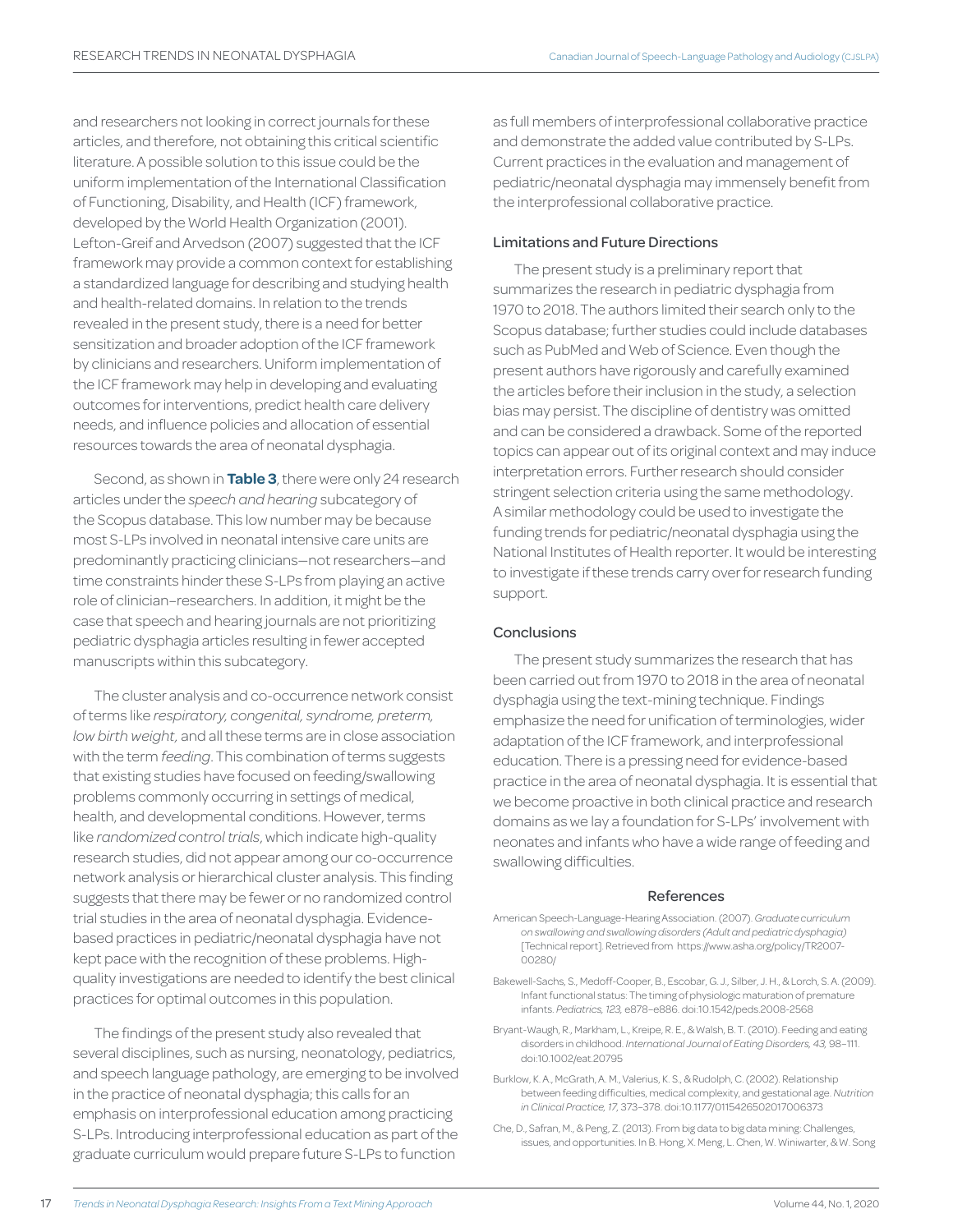(Eds.), *Lecture notes in computer science: Vol. 7827. Database systems for advanced applications* (pp. 1–15). doi:10.1007/978-3-642-40270-8

- Cohen, K. B., & Hunter, L. (2008). Getting started in text mining. *PLoS Computational Biology, 4,* 0001–0003. doi:10.1371/journal.pcbi.0040020
- Feldman, R., & Sanger, J. (2007). *The text mining handbook: Advanced approaches in analyzing unstructured data.* New York, NY: Cambridge University Press.
- Field, D., Garland, M., & Williams, K. (2003). Correlates of specific childhood feeding problems. *Journal of Paediatrics and Child Health, 39,* 299–304. doi:10.1046/ j.1440-1754.2003.00151.x
- Gaber, M. M. (2012). *Journeys to data mining: Experiences from 15 renowned researchers.* New York, NY: Springer.
- Gonzalez, G. H., Tahsin, T., Goodale, B. C., Greene, A. C., & Greene, C. S. (2015). Recent advances and emerging applications in text and data mining for biomedical discovery. *Briefings in Bioinformatics, 17,* 33–42. doi:10.1093/bib/bbv087
- Hamilton, B. E., Miniño, A. M., Martin, J. A., Kochanek, K. D., Strobino, D. M., & Guyer, B. (2007). Annual summary of vital statistics: 2005. *Pediatrics, 119,* 345–360. doi:10.1542/peds.2006-3226
- Herland, M., Khoshgoftaar, T. M., & Wald, R. (2014). A review of data mining using big data in health informatics. *Journal of Big Data, 1,* 1–35. doi:10.1186/2196-1115-1-2
- Krishnamurthy, R., & Balasubramanium, R. K. (2019). Using text mining to identify trends in oropharyngeal dysphagia research: A proof of concept. *Communication Sciences & Disorders, 24,* 234–243. doi:10.12963/csd.19579
- Lefton-Greif, M. A., & Arvedson, J. C. (2007). Pediatric feeding and swallowing disorders: State of health, population trends, and application of the international classification of functioning, disability, and health. *Seminars in Speech and Language, 28,* 161–165. doi:10.1055/s-2007-984722
- Lefton-Greif, M. A., & Arvedson, J. C. (2016). Pediatric feeding/swallowing: Yesterday, today, and tomorrow. *Seminars in Speech and Language, 37,* 298–309. doi:10.1055/s-0036-1587702
- Linscheid, T. R. (2006). Behavioral treatments for pediatric feeding disorders. *Behavior Modification, 30,* 6–23. doi:10.1177/0145445505282165
- Martin, J. A., Hamilton, B. E., Sutton, P. D., Ventura, S. J., Menacker, F., & Munson, M. L. (2003). Births: Final data for 2002. *National Vital Statistics Reports, 52*(10), 1–113.
- Newman, L. A., Keckley, C., Petersen, M. C., & Hamner, A. (2001). Swallowing function and medical diagnoses in infants suspected of dysphagia. *Pediatrics, 108,* 1–4. doi:10.1542/peds.108.6.e106
- Nie, B., & Sun, S. (2017). Using text mining techniques to identify research trends: A case study of design research. *Applied Sciences, 7,* 1–21. doi:10.3390/ app7040401
- Piatetsky-Shapiro, G. (2012). The journey of knowledge discovery. In M. M. Gaber (Ed.), *Journeys to data mining: Experiences from 15 renowned researchers* (pp. 173–196). New York, NY: Springer.
- Rommel, N., De Meyer, A.-M., Feenstra, L., & Veereman-Wauters, G. (2003). The complexity of feeding problems in 700 infants and young children presenting to a tertiary care institution. *Journal of Pediatric Gastroenterology and Nutrition, 37,* 75–84. doi:10.1097/00005176-200307000-00014
- Schwarz, S. M., Corredor, J., Fisher-Medina, J., Cohen, J., & Rabinowitz, S. (2001). Diagnosis and treatment of feeding disorders in children with developmental disabilities. *Pediatrics, 108,* 671–676. doi:10.1542/peds.108.3.671
- Witten, I. H., Frank, E., Hall, M. A., & Pal, C. J. (2017). *Data mining: Practical machine learning tools and techniques* (4th ed.). Cambridge, MA: Morgan Kaufmann.
- World Health Organization. (2001). *International classification of functioning, disability, and health.* Geneva, Switzerland: Author.
- Zimmerman, E. (2016). Pediatric dysphagia: A rise in preterm infants and a need for more formal training for speech-language pathologists. *International Journal of Gynecology, Obstetrics and Neonatal Care, 3,* 15–20. doi:10.15379/2408- 9761.2016.03.01.03
- Zimmerman, E., & Rosner, A. (2018). Feeding swallowing difficulties in the first three years of life: A preterm and full-term infant comparison. *Journal of Neonatal Nursing, 24,* 331–335. doi:10.1016/j.jnn.2018.07.003

#### Authors' Note

Correspondence concerning this article should be addressed to Rahul Krishnamurthy, Department of Audiology and Speech-Language Pathology, Kasturba Medical College, Light House Hill Road, Hampankatta, Mangalore – 575001, Karnataka, India. Email: rahul.k@ manipal.edu

#### **Disclosures**

No conflicts of interest, financial or otherwise, are declared by the authors.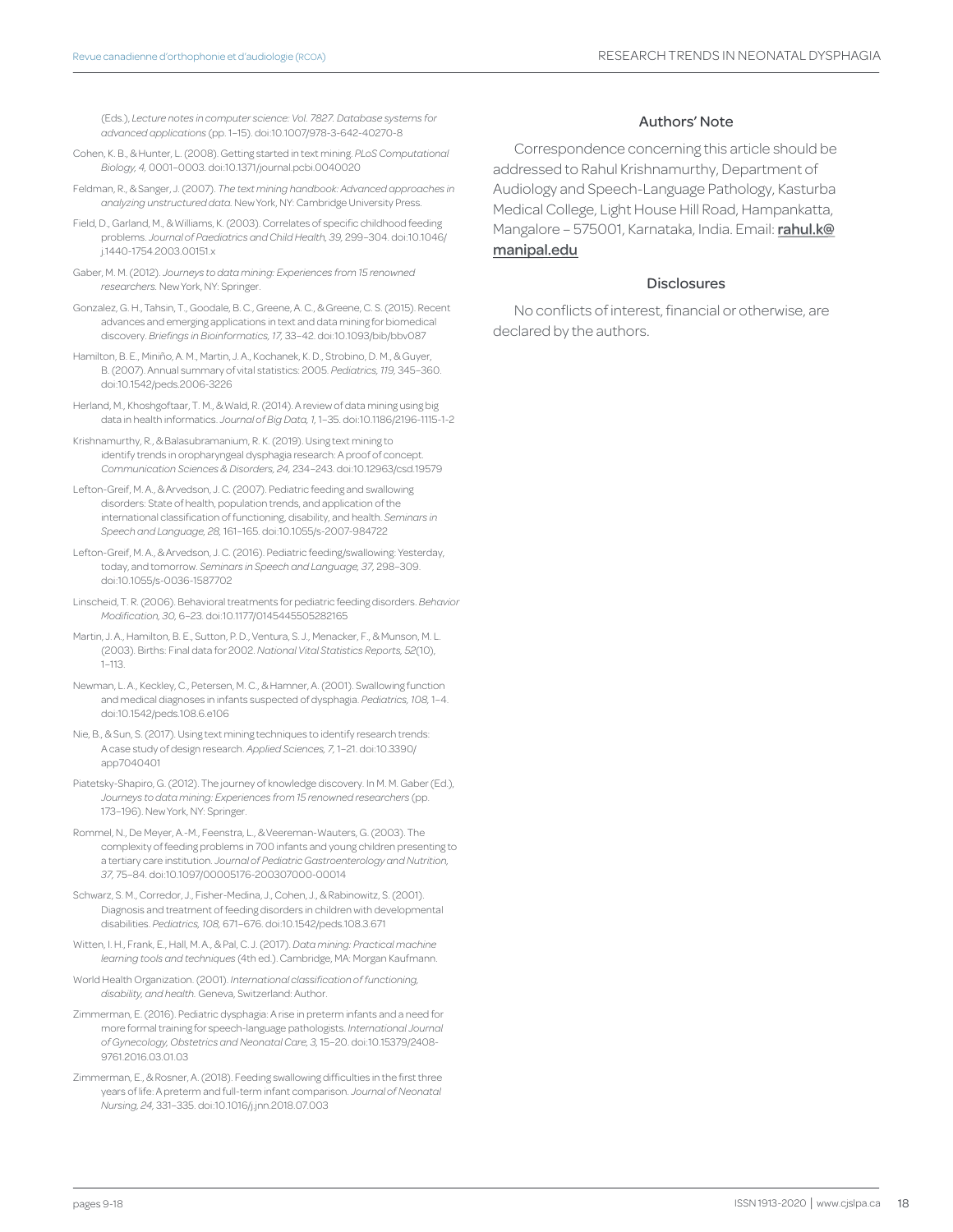**KEYWORDS**

DIFFICULTIES DEVELOPMENTAL LANGUAGE DISORDERS

> CROSS-SYSTEM INTERACTIONS CHILDREN

**QUESTIONNAIRE** 

FEEDING–SWALLOWING

Development and Preliminary Application of a Caregiver Directed Questionnaire to Identify Feeding–Swallowing Difficulties in Young Children

Développement et application préliminaire d'un questionnaire parental pour identifier les difficultés d'alimentation-déglutition de jeunes enfants

David H. McFarland Simone Poulin Natacha Trudeau Annie Joëlle Fortin Kathy Malas Julie Groulx-Houde

# David H. McFarland

Université de Montréal, Montréal, QC, CANADA

McGill University, Montréal, QC, CANADA

Centre de recherche du Centre Hospitalier Universitaire Sainte-Justine, Montréal, QC, CANADA

Simone Poulin

Université de Montréal, Montréal, QC, CANADA

#### Natacha Trudeau

Université de Montréal, Montréal, QC, CANADA

Centre de recherche interdisciplinaire en réadaptation du Montréal métropolitain, Montréal, QC, CANADA

Centre de recherche du Centre Hospitalier Universitaire Sainte-Justine, Montréal, QC, CANADA

#### Annie Joëlle Fortin

Centre Hospitalier Universitaire Sainte-Justine, Montréal, QC, CANADA

Université de Montréal, Montréal, QC, CANADA

#### Kathy Malas

Centre Hospitalier de l'Université de Montréal, Montréal, QC, CANADA

#### Julie Groulx-Houde

Université de Montréal, Montréal, QC, CANADA

Editor: Emily Zimmerman

#### Abstract

The present clinical focus article was designed to explain the development and preliminary application of a questionnaire to query parents/caregivers about the feeding–swallowing difficulties of their children. The overall goal of this questionnaire is to provide a tool for the identification of feeding– swallowing difficulties we found retrospectively to be associated with developmental language disorders (Malas, Trudeau, Chagnon, & McFarland, 2015; Malas et al., 2017), which might eventually aid in early diagnosis and intervention for these disorders. Our working hypotheses were that the questionnaire would provide a useful/feasible method to query for feeding–swallowing difficulties and that specific indicators of feeding–swallowing difficulties would occur more frequently in our all comers and developmental language-disordered samples. The questionnaire contains 30 Likert-type questions querying for indicators of feeding–swallowing difficulties from the four general categories of difficulties in sucking, food transition difficulties, food selectivity, and salivary control issues. We sent it to parents from an all comers population and to parents from a smaller sample of children with developmental language disorders; 97 and 9 questionnaires were analysed from these two samples, respectively. Preliminary results suggest that the questionnaire might be a useful tool in identifying feeding–swallowing difficulties via parent-directed questions in young children and that indicators of the general categories of difficulties in sucking and food selectivity were the most frequently observed in both samples. Ongoing work in our lab is directed at the refinement and further validation of the tool to increase its utility in identifying feeding–swallowing difficulties in children with later occurring developmental language disorders.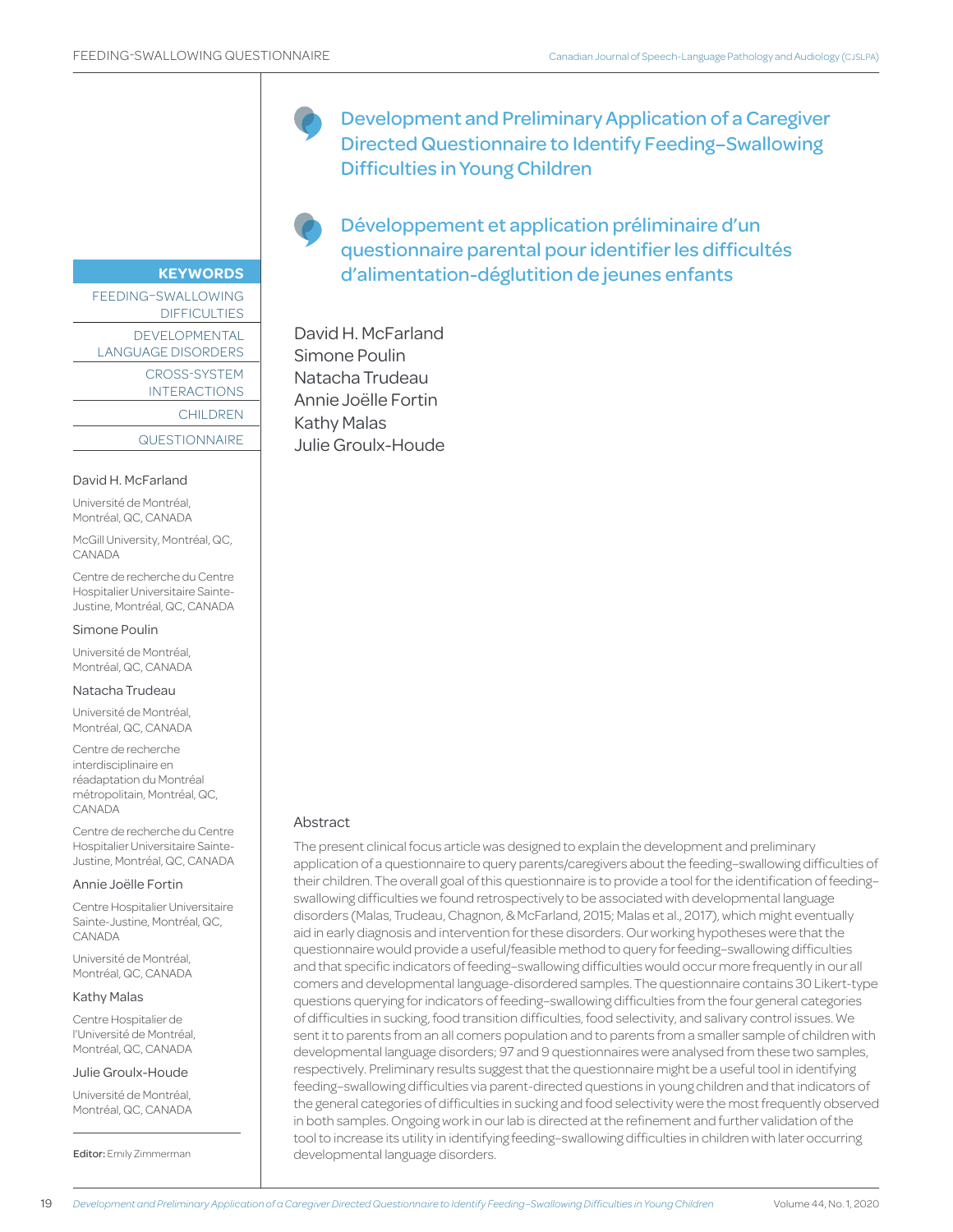### Abrégé

Le présent article clinique a été conçu pour rapporter/décrire le développement et l'application préliminaire d'un questionnaire parental recueillant des informations sur les difficultés d'alimentation-déglutition de jeunes enfants. L'objectif général de ce questionnaire est de fournir un outil permettant l'identification de difficultés d'alimentationdéglutition ayant été montrées comme étant rétrospectivement associées au trouble développemental du langage (Malas, Trudeau, Chagnon et McFarland, 2015; Malas et al., 2017), ce qui pourrait éventuellement aider à l'identification et l'intervention précoce auprès des enfants atteints de ce trouble. Nos hypothèses étaient que le questionnaire serait une méthode utile/faisable pour recueillir des informations sur les difficultés d'alimentationdéglutition et que des indicateurs spécifiques de difficultés d'alimentation-déglutition apparaîtraient comme plus fréquents dans nos échantillons d'enfants tout-venant et ayant un trouble développemental du langage. Le questionnaire contient 30 questions recueillant des informations à propos d'indicateurs de difficultés d'alimentation-déglutition provenant de quatre catégories générales : difficultés de succion, difficultés de transition vers les solides, sélectivité alimentaire et difficultés de contrôle salivaire. Nous l'avons envoyé à des parents d'une population d'enfants tout-venant et d'un petit échantillon d'enfants ayant un trouble développemental du langage. Les réponses de 97 et 9 questionnaires, provenant respectivement de ces deux échantillons, ont été analysées. Les résultats préliminaires suggèrent que le questionnaire pourrait s'avérer un outil utile pour identifier les difficultés d'alimentation-déglutition de jeunes enfants, et ce, directement auprès de leurs parents. Les résultats suggèrent également que des indicateurs de difficultés de succion et de sélectivité alimentaire étaient les plus fréquents dans les deux échantillons. Les projets de recherche actuels de notre laboratoire sont dirigés vers le raffinement et la poursuite des travaux de validation de cet outil afin d'augmenter son utilité dans le processus d'identification des difficultés d'alimentation-déglutition des enfants ayant un trouble développemental du langage.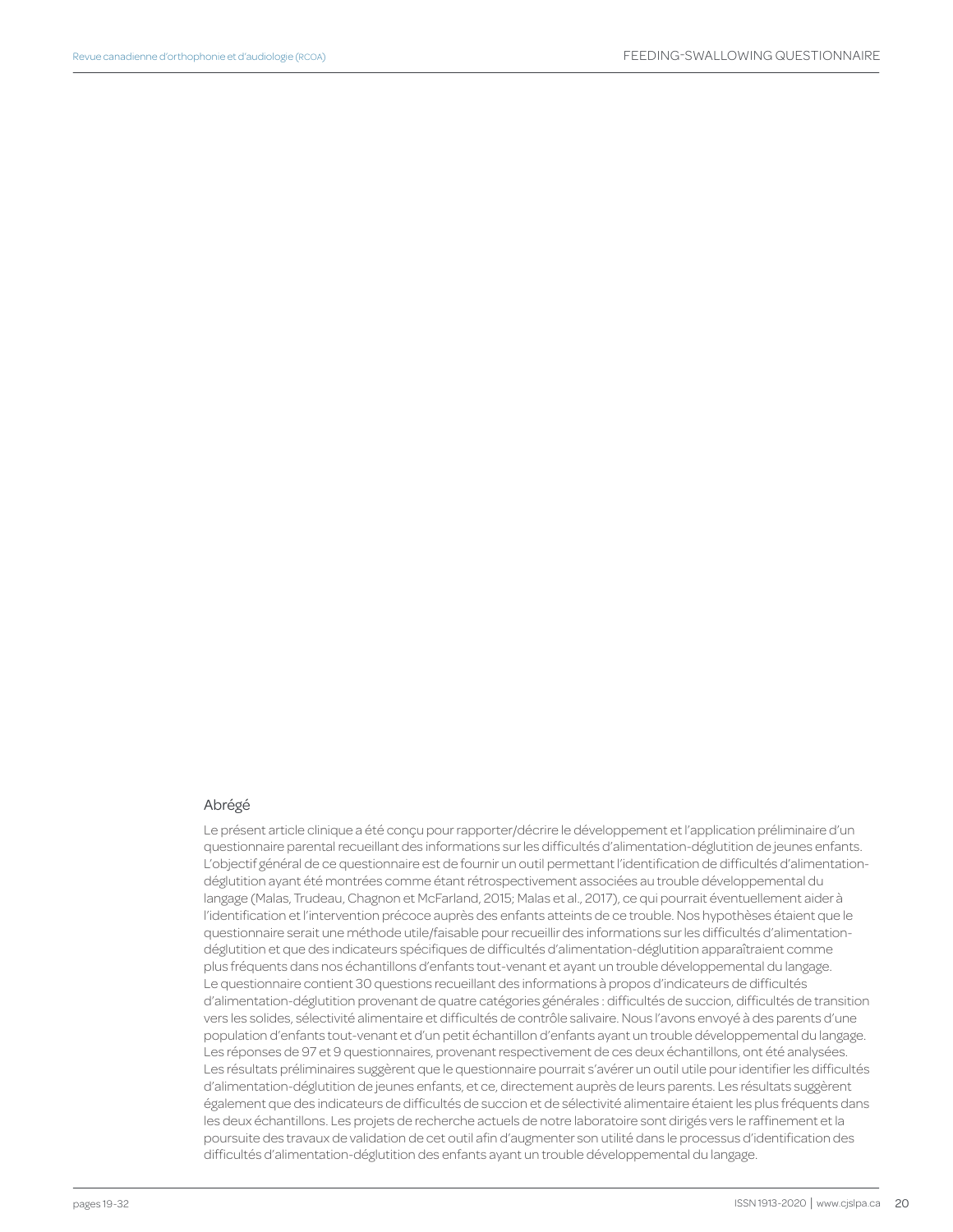A long-standing research interest in our laboratory has been to examine potential relationships between feeding–swallowing and speech-language behaviours in both children and adults (i.e., Lapointe & McFarland, 2004; Malas, Trudeau, Chagnon, & McFarland, 2015; Malas et al., 2017; McFarland & Tremblay, 2006). This work is intended to expand our theoretical understanding of interactions between these seemingly diverse behaviours but also, and of potential relevance to the current study, to eventually improve the clinical services offered to patients with underlying pathologies or neurological injuries impacting feeding–swallowing and speech-language (e.g., Flowers, Silver, Fang, Rochon, & Martino, 2013; Martin & Corlew, 1990; Stipancic, Borders, Brates, & Thibeault, 2019).

We recently focused our experimental attention on how feeding–swallowing difficulties might characterize children with developmental language disorders (i.e., Malas et al., 2015, 2017). We carried out two retrospective case-file analyses to quantify and characterize prior history of feeding–swallowing difficulties in children with language disorders without other co-occurring neurodevelopmental deficits or history of prematurity. Specific indicators of feeding–swallowing difficulties from the four general categories of difficulties in sucking, food transition difficulties, food selectivity, and salivary control issues were selected based on clinical experience and previous literature (e.g., Adams-Chapman, Bann, Vaucher, & Stoll, 2013; Delaney & Arvedson, 2008; Lindberg, Bohlin, & Hagekull, 1991; Motion, Northstone, Emond, Stucke, & Golding, 2002). Results revealed that children with developmental language disorders had significantly higher percentages of history of feeding–swallowing difficulties when compared to the general population estimate of Lindberg et al. (1991). Indicators of food transition difficulties (e.g., late or difficult introduction of solids, increased mealtime duration, poor or reduced appetite, choking, difficulty in oral or pharyngeal phase of swallowing) and food selectivity (e.g., food rigidity, food refusal) were the most frequently occurring in the samples of children with developmental language disorders in these previous studies.

These retrospective data indicated a potential developmental relationship between feeding–swallowing and language competence. It is clear that feeding– swallowing and speech-language production share a common anatomy (McFarland, 2016; McFarland & Tremblay, 2006), and we have previously hypothesized that co-occurrence of difficulties in these seemingly diverse behaviours may result from underlying deficits and distributed effects across feeding–swallowing and

speech-language systems (Hill, 2001; McFarland & Tremblay, 2006; Nip, Green, & Marx, 2011). We also hypothesized that mealtimes are important learning contexts for speech and language (Zimmerman, Connaghan, Hoover, Alu, & Peters, 2019) and that the presence of feeding–swallowing difficulties—and/or parental frustration related to these difficulties (Faith, Storey, Kral, & Pietrobelli, 2008)—may disrupt caregiver–infant interactions and language stimulation during feeding (Harding, Wade, & Harrison, 2013).

During the course of these previous studies, it became apparent that we needed a method to directly query caregivers about the feeding–swallowing abilities of their children to supplement case-files and/or to prospectively assess feeding–swallowing progression. We set about, therefore, to develop a parent-directed questionnaire using the rigorous procedures detailed in Streiner and Norman (2008).

A parent-directed questionnaire was selected for several reasons. First, parents are reliable sources of information about their children's feeding–swallowing (Bortolus et al., 2002) and they are sensitive to feeding–swallowing difficulties (Barkmeier-Kraemer et al., 2017). Further, homebased, as contrasted to laboratory-based, judgments have been shown to provide ecologically valid indicators of feeding–swallowing difficulties (Sanchez, Spittle, Allinson, & Morgan, 2015). Lastly, a parent-directed questionnaire may eventually provide an efficient and economical tool for identification and referral of children for further assessments of both feeding–swallowing difficulties and speech-language difficulties (Bricker & Squires, 1989; Centre Hospitalier Universitaire Sainte-Justine, 2017; Sanchez et al., 2015; Thoyre et al., 2014), one of our ultimate goals in this line of research.

Although there are several standardized and nonstandardized parental questionnaires to document feeding–swallowing abilities in children (e.g., Arts-Rodas & Benoit, 1998; Barkmeier-Kraemer et al., 2017; da Costa, van den Engel-Hoek, & Bos, 2008; de Lauzon-Guillain et al., 2012; Howe, Lin, Fu, Su, & Hsieh, 2008; Jaafar, Othman, Majid, Harith, & Zabidi-Hussin, 2019; Ramsay, Martel, Porporino, & Zygmuntowicz, 2011; Sanchez et al., 2015; Seiverling, Hendy, & Williams, 2011; Thoyre et al., 2014), none met our experimental/clinical needs of highlighting *feeding– swallowing difficulties* occurring between birth and 2 years of age by sampling all indicators we found retrospectively to be associated with developmental language disorders (Malas et al., 2015, 2017). For example, several of the existing questionnaires primarily aimed at distinguishing children with and without *feeding–swallowing disorders* (e.g., the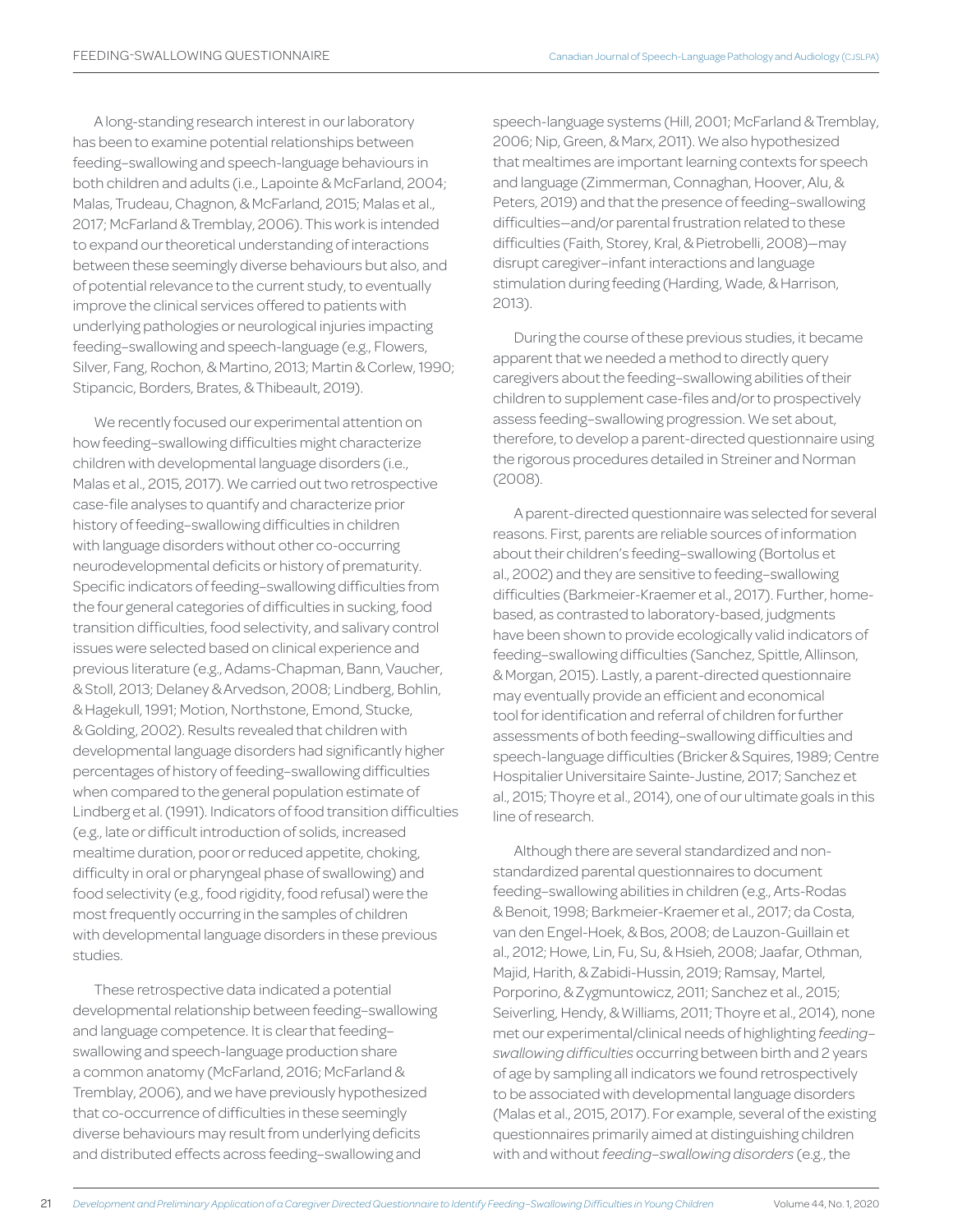Behavioral Pediatrics Feeding Assessment Scale by Crist & Napier-Phillips, 2001; the Montreal Children's Hospital Feeding Scale by Ramsay et al., 2011; and the Pediatric Eating Assessment Tool by Thoyre et al., 2014) and would not have been useful to characterize early feeding– swallowing difficulties that would be less clinically apparent. Other questionnaires query parents only about difficulties with breast- or bottle-feeding (e.g., the Baby Eating Behavior Questionnaire by Llewellyn, van Jaarsveld, Johnson, Carnell, & Wardle, 2011; the Infant Breastfeeding Assessment Tool by Matthews, 1988) and thus would not have provided the more complete profile of feeding–swallowing difficulties we needed.

We therefore embarked on the development of a new parent-directed questionnaire to identify the presence of feeding–swallowing difficulties in children between birth and 2 years of age. It should be emphasized that the goal of this questionnaire *is not the clinical identification of feeding–swallowing disorders,* but rather the presence of more subtly represented *feeding–swallowing difficulties* that have been shown previously to be associated with developmental language disorders (Malas et al., 2015, 2017). Based on the consensus statement provided in Goday et al. (2019), pediatric feeding disorders can be defined as age inappropriate impairments in oral intake that have significant medical, nutritional, and/or psychosocial consequences to an infant's health and well-being. This is in contrast with difficulties, that are usually clinically subthreshold, often signalled by parents, and typically without serious medical or nutritional consequences.

The goals of the present clinical focus article, therefore, were (a) to explain the development of the questionnaire and (b) to provide preliminary retrospective data on its application with children from an all comers sample and children with developmental language disorders. In terms of the second objective, we were specifically interested in determining the feasibility of the questionnaire to sample early feeding–swallowing difficulties and to highlight the characteristics of those feeding–swallowing difficulties in our all comers and developmental language-disordered samples.

These objectives led to the following working hypotheses: (a) the parent-directed questionnaire will be a feasible method, as measured by rate of return of parental responses and rate of missing responses, and (b) specific indicators of feeding–swallowing difficulties will emerge as more frequently occurring in our all comers and developmental language-disordered samples. In terms of this last experimental objective, we are eventually interested in not only providing a more complete profile

of feeding–swallowing difficulties as provided by the questionnaire, but also in determining the "quickest" clinical route for identifying feeding–swallowing difficulties that may eventually provide clinical indicators of later developmental language disorders.

#### Method

All experimental procedures were approved by the research ethics board of the Centre Hospitalier Universitaire Sainte-Justine (file number: 3786).

#### Feeding–Swallowing Questionnaire

As explained above, no previously published questionnaires met our research needs. We therefore developed and content-validated a series of parentdirected questions in French to sample indicators of the four categories of feeding–swallowing difficulties used in our previous studies (i.e., Malas et al., 2015, 2017) and by applying the guidelines for creation of health measurement scales outlined in Streiner and Norman (2008). As illustrated in **Figure 1**, this process involved (1) the determination of experimental/clinical needs, (2) a thorough appraisal of existing feeding–swallowing questionnaires, (3) rigorous question development, (4) content validation by the research team, (5) content validation by a clinician/ professor expert not familiar with research objectives and method, and (6) content validation by three elementary school teachers and three parents of young children not familiar with the research study to ensure that the questions selected and the language used were appropriate to our research objectives, free from jargon, and at a level that was comprehensible to French-speaking parents with at least a Grade 6 reading level.

The questionnaire in its current form consists of 30 Likert-type questions querying indicators of feeding– swallowing difficulties occurring between birth and 2 years of age that can be grouped into general categories of difficulties in sucking, food transition, food selectivity, and salivary control difficulties (Malas et al., 2015, 2017) and 3 Likert-type questions assessing food appreciation, general mealtime behaviours, and parental concerns. A 5-point Likert scale from 1 (*very rarely, not at all*) to 5 (*very often, absolutely*) was used to provide a range of responses (Streiner & Norman, 2008), and as suggested by Streiner and Norman (2008), we used an inverted response scale for 11 of the questions distributed randomly to discourage "yea-saying" biases. We also included two open-ended questions asking parents whether they observed other feeding–swallowing difficulties in their child, and/or whether they had additional comments to share about their child's feeding between birth and 2 years of age. The entire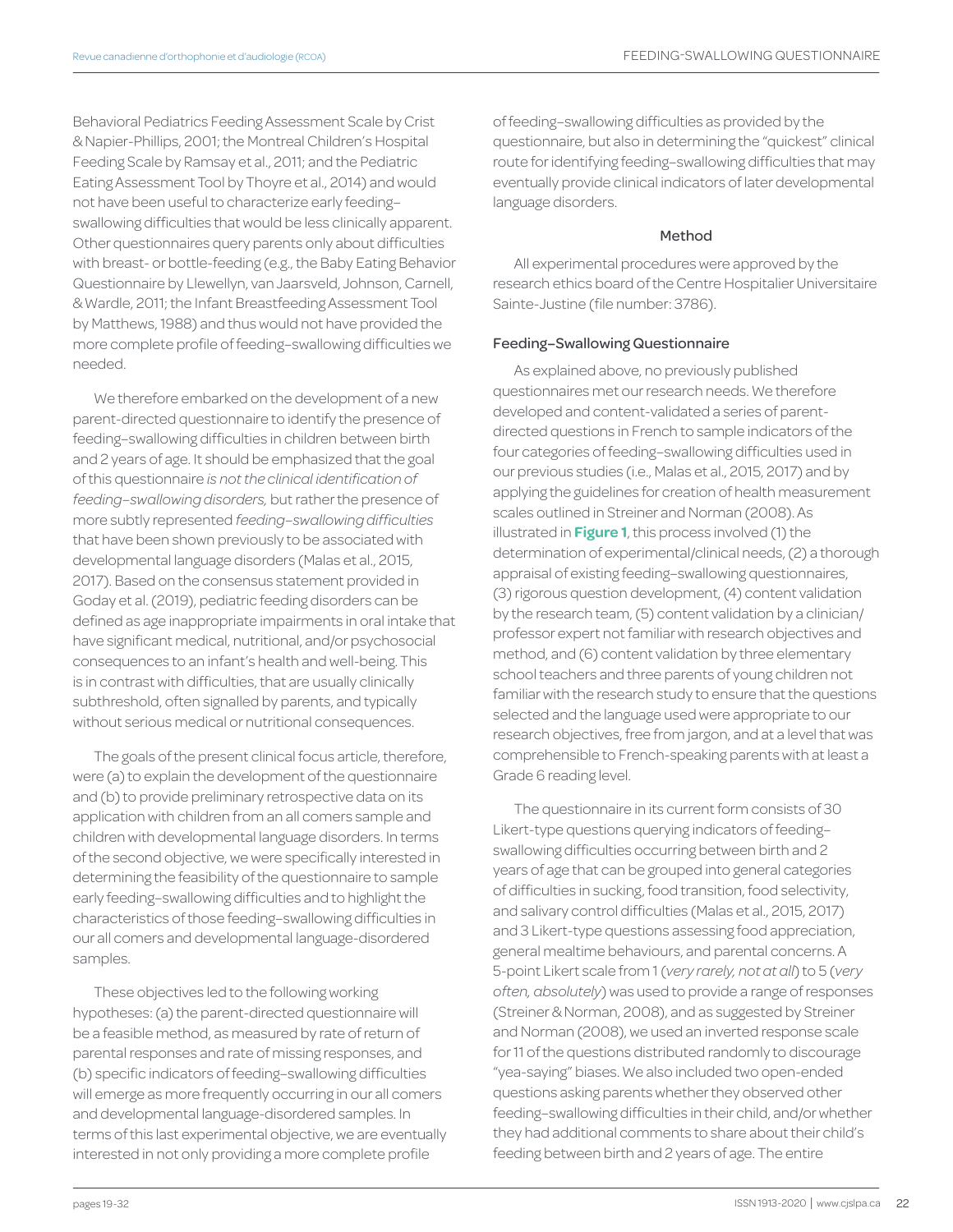

Flowchart of the process used to develop the feeding–swallowing questionnaire based on the guidelines for creation of health measurement scales outlined in Streiner and Norman (2008).

questionnaire takes parents approximately 15 minutes to complete. For the purposes of the present report, we focus only on the responses to the 30 questions of specific indicators presented in **Table 1**. It is important to note that the questionnaire was developed and tested in French as it is the language used in the authors' research and clinical environment, and the English translation is provided as a convenience for the non-French-speaking readership.

# Participants

Parents of children from the all comers sample. We advertised the study in preschools identified through the childcare establishment locator website of the Gouvernement du Québec (https://www.mfa.gouv. qc.ca/fr/services-de-garde/parents/localisateur/Pages/

index\_en.aspx) and other places frequented by parents with young children and among the family and the social network of the research team. We targeted children from 2 to 7 years of age to be consistent with the age range used in our previous publications (i.e., Malas et al., 2015, 2017). Based on this outreach, 125 questionnaires and selfaddressed stamped return envelopes were sent to parents that expressed interest. Given that one of the eventual goals of our research is to "detect" feeding–swallowing difficulties that may signal later language disorders in the general population, no attempt was made to screen for birth status (e.g., premature), neurodevelopmental or language development of the children, nor their socioeconomic nor health status. It should be emphasized, therefore, that it is highly likely that this questionnaire was directed to parents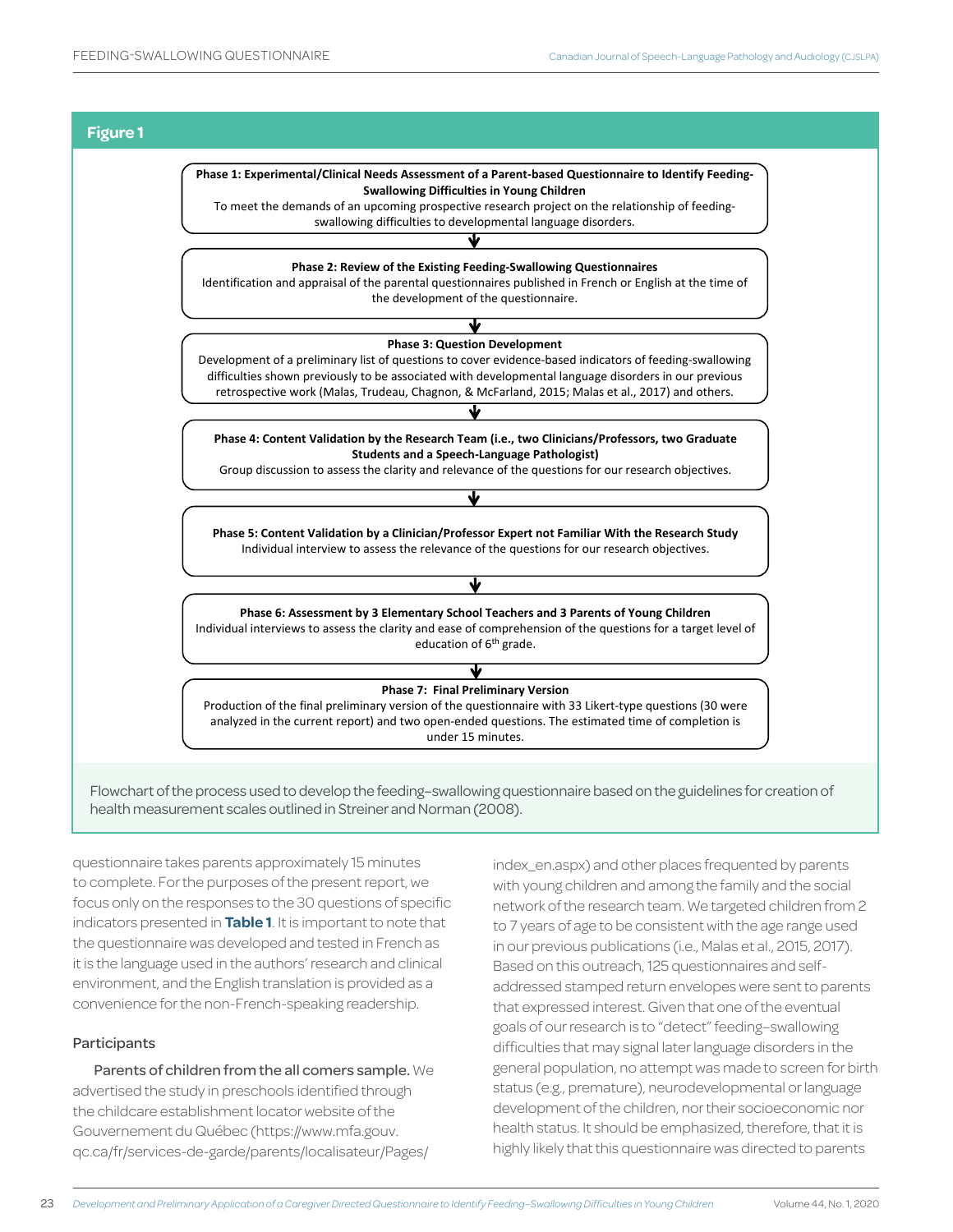# **Table 1**

# **Feeding–Swallowing Questions**

|                                                              | <b>Original French Question</b>                                                                                    | <b>English Translation</b>                                                                        |  |  |  |  |
|--------------------------------------------------------------|--------------------------------------------------------------------------------------------------------------------|---------------------------------------------------------------------------------------------------|--|--|--|--|
| Questions querying for indicators of difficulties in sucking |                                                                                                                    |                                                                                                   |  |  |  |  |
| Introductory statement:                                      | En général, lors de l'allaitement ou du boire au<br>biberon                                                        | [In general, during breast- or bottle-<br>feeding]                                                |  |  |  |  |
| Question 1:                                                  | Mon enfant prenait le sein ou la tétine du biberon<br>correctement.                                                | [My child correctly latched on to the<br>breast or nipple.]                                       |  |  |  |  |
| Question 2:                                                  | La succion (tétée) de mon enfant était forte.                                                                      | [My child had a strong suck.]                                                                     |  |  |  |  |
| Question 3:                                                  | Pendant un boire, la succion (tétée) de mon enfant<br>était constante.                                             | [My child's sucking was constant during a<br>feed.]                                               |  |  |  |  |
| Question 4:                                                  | Mon enfant vomissait ou régurgitait (par la bouche<br>ou par le nez).                                              | [My child vomited or regurgitated<br>(through the mouth or nose).]                                |  |  |  |  |
| Question 5:                                                  | Mon enfant s'étouffait.                                                                                            | [My child choked.]                                                                                |  |  |  |  |
| Question 6:                                                  | Mon enfant avalait facilement.                                                                                     | [My child swallowed easily.]                                                                      |  |  |  |  |
| Question 7:                                                  | Mon enfant terminait un boire dans un temps<br>raisonnable.                                                        | [My child finished a feed within a<br>reasonable time.]                                           |  |  |  |  |
| Question 8:                                                  | Mon enfant avait de la facilité à compléter un boire.                                                              | [My child finished a feed easily.]                                                                |  |  |  |  |
| Question 9:                                                  | Mon enfant avait un bon appétit.                                                                                   | [My child had a good appetite.]                                                                   |  |  |  |  |
| Question 10:                                                 | Le poids de mon enfant était trop faible pour son<br>âge, ou son poids diminuait.                                  | [My child was low weight for his/her age or<br>his/her weight was diminishing.]                   |  |  |  |  |
|                                                              | Questions querying for indicators of food transition difficulties                                                  |                                                                                                   |  |  |  |  |
| Introductory statement                                       | En général, lors d'un repas (purées ou aliments<br>solides)                                                        | [In general, during mealtime (purees or<br>solid foods)]                                          |  |  |  |  |
| Question 11:                                                 | L'introduction des purées a été difficile.                                                                         | [Introduction of purees was difficult.]                                                           |  |  |  |  |
| Question 12:                                                 | L'introduction des aliments en morceaux a été<br>difficile.                                                        | [Introduction of pieces of food was<br>difficult.]                                                |  |  |  |  |
| Question 13:                                                 | Mon enfant vomissait ou régurgitait (par la bouche<br>ou par le nez).                                              | [My child vomited or regurgitated<br>(through the mouth or nose).]                                |  |  |  |  |
| Question 14:                                                 | Mon enfant avait des nausées (« haut-le-cœur »).                                                                   | [My child gagged.]                                                                                |  |  |  |  |
| Question 15:                                                 | Mon enfant s'étouffait.                                                                                            | [My child choked.]                                                                                |  |  |  |  |
| Question 16:                                                 | Mon enfant avait de la difficulté à mastiquer<br>(mâcher) les aliments.                                            | [My child had difficulties masticating<br>(chewing).]                                             |  |  |  |  |
| Question 17:                                                 | Mon enfant avalait tout rond, sans bien mastiquer<br>(mâcher).                                                     | [My child swallowed food whole without<br>chewing well.]                                          |  |  |  |  |
| Question 18:                                                 | Mon enfant gardait de la nourriture ou des liquides<br>dans sa bouche sans avaler (pendant plus de 5<br>secondes). | [My child held food or liquids in his/her<br>mouth prior to swallowing (more than 5<br>seconds).] |  |  |  |  |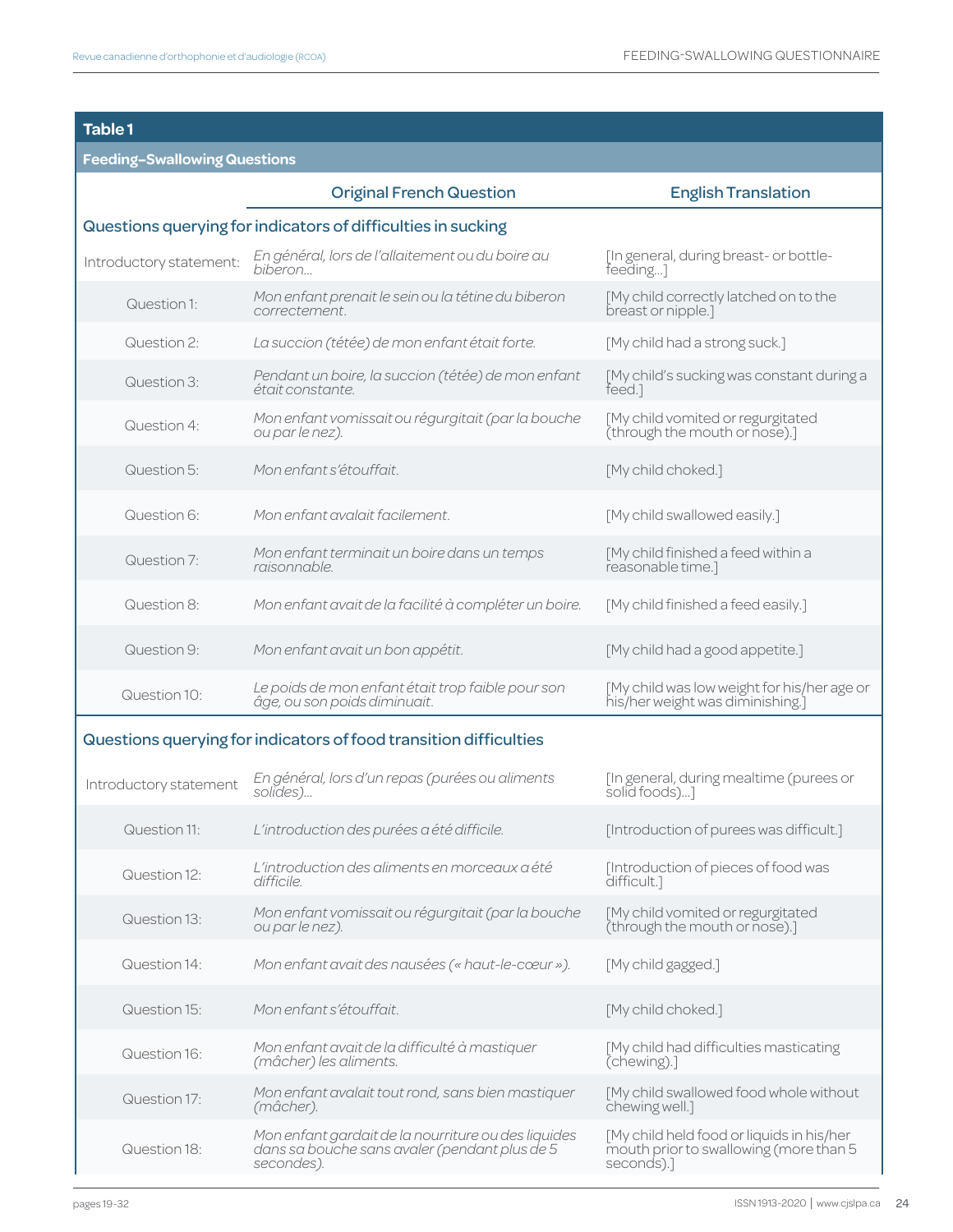| Question 19:                       | Mon enfant mangeait trop lentement.                                               | [My child was eating too slowly.]                                               |
|------------------------------------|-----------------------------------------------------------------------------------|---------------------------------------------------------------------------------|
| Question 20:                       | Mon enfant avait un bon appétit.                                                  | [My child had a good appetite.]                                                 |
| Question 21:                       | Mon enfant mangeait comme les autres enfants de<br>son âge.                       | [My child was eating like other child his/<br>her age.]                         |
| Question 22:                       | Le poids de mon enfant était trop faible pour son<br>âge, ou son poids diminuait. | [My child was low weight for his/her age or<br>his/her weight was diminishing.] |
|                                    | Questions querying for indicators of food selectivity                             |                                                                                 |
| Introductory statement:            | En général, lors d'un repas                                                       | [In general, during mealtime]                                                   |
| Question 23:                       | Mon enfant était difficile (concernant ses goûts<br>alimentaires).                | [My child was a picky eater.]                                                   |
| Question 24 <sup>.</sup>           | Mon enfant était sensible à la température ou à la<br>texture des aliments.       | [My child was sensitive to food<br>temperature or texture.]                     |
| Question 25:                       | Mon enfant mangeait seulement des aliments en<br>purée ou hachés.                 | [My child only ate pureed or ground food.]                                      |
| Question 26:                       | Mon enfant refusait de goûter à des nouveaux<br>aliments.                         | [My child refused to taste new food.]                                           |
| Question 27:                       | Mon enfant recrachait de la nourriture.                                           | [My child spit up food.]                                                        |
|                                    | Questions querying for indicators of salivary control issues                      |                                                                                 |
| Introductory statement: En général |                                                                                   | [In general]                                                                    |
| Question 28:                       | De la salive s'écoulait à l'extérieur de la bouche de<br>mon enfant.              | [My child drooled.]                                                             |
| Question 29:                       | Mon enfant avait beaucoup de salive dans sa<br>bouche.                            | [My child had a lot of saliva in his/her<br>mouth.1                             |
| Question 30:                       | Mon enfant avait de la difficulté à contrôler sa salive.                          | [My child had difficulty controlling his/her                                    |

*Note.* Parental responses to questions 1 to 9, 13 to 20, and 26 to 30 were collected using a Likert response scale ranging from 1 (*très rarement* [very rarely]) to 5 (*très souvent* [very often]), and parental responses to questions 10 to 12 and 21 to 25 were collected using a Likert response scale ranging from 1 (*pas du tout* [not at all]) to 5 (*tout à fait* [absolutely]). An inverted response scale was used for questions 1 to 3, 6 to 9, 20, and 21.

of children that had feeding–swallowing difficulties and/or current or future speech-language difficulties given current population estimates (Lindberg et al., 1991; Tomblin et al., 1997). Of these 125 questionnaires, 106 were completed and returned. From this base, we excluded nine questionnaires because parents reported their child's age as outside of the target range. The demographics of the 97 remaining children are provided in **Table 2**. These children ranged from 2 years 0 months to 6 years 11 months (*Mage* = 3;11, *SD* = 1;4) at the time the caregivers completed the questionnaires.

Parents of children with developmental language disorders. These participants were recruited from the

medical files of the 131 children seen between April 2011 and March 2012 for a suspicion of a language disorder in the outpatient speech-language pathology clinic of the Centre Hospitalier Universitaire Sainte-Justine, a large Montréal-based pediatric hospital. These 131 medical files went through an initial screening to eliminate children with cognitive, sensory, visual, hearing, or motor impairments or global developmental delay (*n* = 8); epilepsy, neurological, or genetic problems (*n* = 4); autistic spectrum disorders or other pervasive developmental deficit (*n* = 7); oral or craniofacial abnormalities (*n* = 2); childhood apraxia of speech (*n* = 35); and prematurity (*n* = 11). Questionnaires and self-addressed stamped return envelopes were sent

saliva.]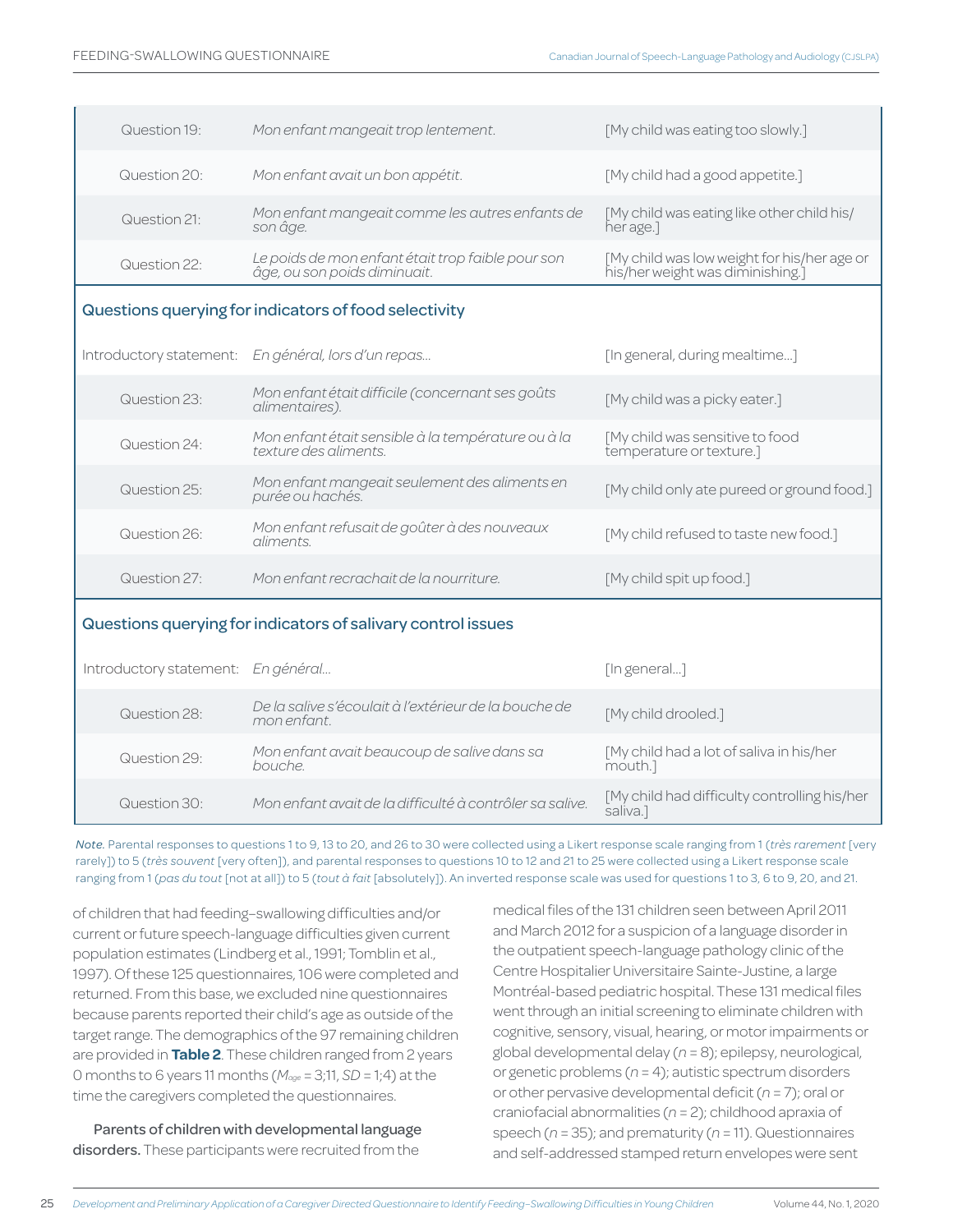to the parents of the remaining 64 children and 23 were returned.

A second round of screening removed from further consideration questionnaires from children with acquired cerebral lesion (*n* = 1) or stuttering (*n* = 1) and normal (*n* = 7) or delayed language (*n* = 5). This resulted in a small sample of nine questionnaires from parents of children that received a clinical diagnosis of receptive and/or expressive developmental language disorders (see Malas et al., 2017, for

| Table 2                                    |                                 |                                 |  |  |  |
|--------------------------------------------|---------------------------------|---------------------------------|--|--|--|
| <b>Demographics of Participants</b>        |                                 |                                 |  |  |  |
|                                            | AC sample $(n = 97)$<br>$n$ (%) | DLD sample $(n = 9)$<br>$n(\%)$ |  |  |  |
| Person(s) that completed the questionnaire |                                 |                                 |  |  |  |
| Mother                                     | 89 (92)                         | 8(89)                           |  |  |  |
| Father                                     | 4(4)                            | 1(11)                           |  |  |  |
| Both parents                               | 3(3)                            | O(0)                            |  |  |  |
| Mother and sister                          | 1(1)                            | O(0)                            |  |  |  |
| Child's gender                             |                                 |                                 |  |  |  |
| Male                                       | 47(48)                          | 6(67)                           |  |  |  |
| Female                                     | 50(52)                          | 3(33)                           |  |  |  |
| Premature birth (< 37 weeks)               |                                 |                                 |  |  |  |
| Yes                                        | 10(10)                          | O(0)                            |  |  |  |
| Adoption                                   |                                 |                                 |  |  |  |
| Adopted child                              | 2(2)                            | 1(11)                           |  |  |  |
| <b>Family size</b>                         |                                 |                                 |  |  |  |
| 1 child                                    | 12(12)                          | O(0)                            |  |  |  |
| 2 or more children                         | 85 (88)                         | 9(100)                          |  |  |  |
| <b>Birth order</b>                         |                                 |                                 |  |  |  |
| First                                      | 57(59)                          | 6(67)                           |  |  |  |
| Other(s)                                   | 40(41)                          | 3(33)                           |  |  |  |
| <b>Children speaking</b>                   |                                 |                                 |  |  |  |
| One language                               | 86 (89)                         | 6(67)                           |  |  |  |
| Two or more languages                      | 11(11)                          | 3(33)                           |  |  |  |
| <b>Children understanding</b>              |                                 |                                 |  |  |  |
| One language                               | 81(84)                          | 4(44)                           |  |  |  |
| Two or more languages                      | 16(16)                          | 5(56)                           |  |  |  |
| Best spoken and understood language(s)     |                                 |                                 |  |  |  |
| French                                     | 95 (98)                         | 7(78)                           |  |  |  |
| English                                    | 2(2)                            | O(0)                            |  |  |  |
| French and English                         | O(0)                            | 2(22)                           |  |  |  |

*Note.* AC = all comers; DLD = developmental language disorder.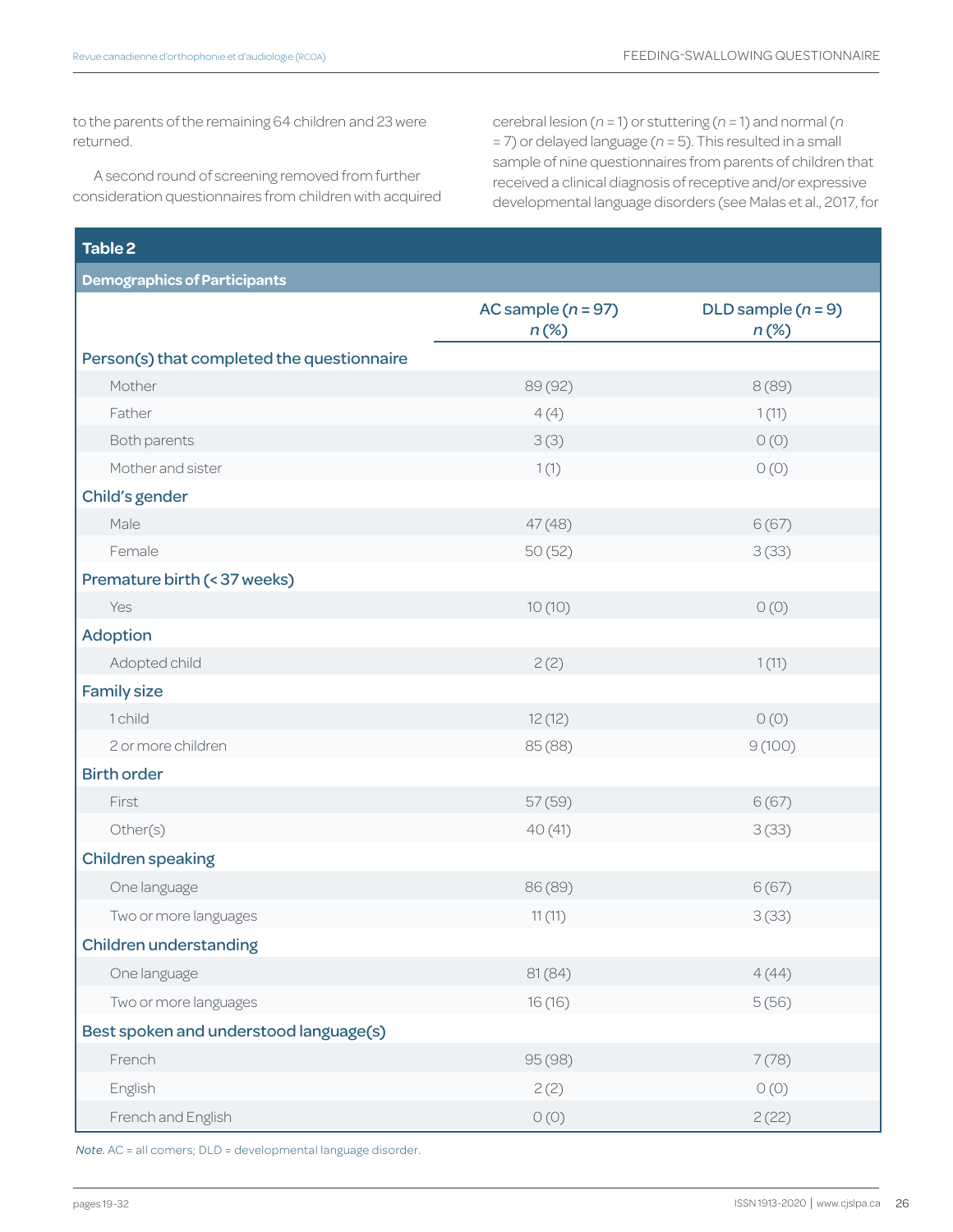a detailed explanation of language assessment procedures used at the Centre Hospitalier Universitaire Sainte-Justine in 2011–2012) and who ranged in age from 6 years 10 months to 9 years 1 month at the time of the completion of the questionnaires (*Mage* = 7;11, *SD* = 0;10). Note that although the average age of the children in this sample is higher than the all comers sample, no comparisons are made between these two groups. The demographic and language characteristics of these children are presented in **Tables 2 and 3**, respectively.

#### Analyses

As stated previously, parental responses to the 30 questions querying feeding–swallowing difficulties were collected using a Likert scale ranging from 1 (*very rarely, not at all*) to 5 (*very often, absolutely*). These responses were gathered in an Excel file and the scores from the inverted scale questions converted back to the non-inverted scale.

#### Feasibility.

*Percentage of returned questionnaires*. As a first indicator of feasibility of the questionnaire, we calculated individually for both samples the percentage of completed questionnaires that were returned. Based on published guidelines (i.e., Streiner & Norman, 2008) and results from previous studies that have used the percentage of returned questionnaires as an indicator of feasibility (e.g., Seid, Sobo, Gelhard, & Varni, 2004; Troude, Squires, Foix L'Hélias, Bouyer, & de La Rochebrochard, 2011), we operationally defined a high response rate as 80% or more.

*Percentage of missing responses.* As a second indicator of feasibility of the questionnaire, we calculated for both samples the number of responses that were left blank, and this was converted to a percentage of the total number of possible responses. Based on published guidelines (i.e., Streiner & Norman, 2008) and previous studies that have used percentages of missing responses as an indicator of feasibility (e.g., Bouwmans et al., 2013; Seid et al., 2004), we operationally defined a low rate of missing responses as 5% or less.

#### Characterizing parental responses to the

questionnaire. In order to address our second experimental objective and to determine whether specific indicators of

# **Table 3**

**Language Characteristics and Diagnosis of DLD**

|                | Age of diagnosis of DLD<br>(Years; Months) | Expressive (E) and/or<br>receptive (R) language<br>difficulties |           | Presence of standardized testing<br>contributing to the DLD<br>diagnosis<br>(Percentile)* |
|----------------|--------------------------------------------|-----------------------------------------------------------------|-----------|-------------------------------------------------------------------------------------------|
|                | 3;7                                        | E&R                                                             | Yes:      | E(VIP(6)                                                                                  |
| $\overline{c}$ | 4;10                                       | E&R                                                             | Yes:      | $ÉVIP(32)$ , EOWPVT-R $(1)$                                                               |
| 3              | 4;3                                        | E&R                                                             | Yes:      | ÉVIP (47), CELF-BC (16)                                                                   |
| $\overline{4}$ | 5;2                                        | E&R                                                             | Yes:      | E(VIP(4)                                                                                  |
| 5              | 4;8                                        | E&R                                                             | Yes:      | E(VIP(45))                                                                                |
| 6              | 3;11                                       | E                                                               | <b>No</b> |                                                                                           |
| 7              | 4:7                                        | E&R                                                             | Yes:      | ÉVIP (8), CELF-CFD (9),<br>CELF-NR (9)                                                    |
| 8              | 5;9                                        | E&R                                                             | Yes:      | CELF-CFD (1), CELF-SS (2),<br>EOWPVT-R (6)                                                |
| 9              | 5;2                                        | E                                                               | <b>No</b> |                                                                                           |

*Note.* \*Cut-offs used when standardized testing contributed to the DLD diagnosis: ÉVIP = 50th percentile (Elin Thordardottir et al., 2011); Clinical Evaluation of Language Fundamentals [CELF]–Canadian French version (all subtests) = 16th percentile (Elin Thordardottir et al., 2011); EOWPVT-R = 16th percentile (Groupe coopératif en orthophonie–Région Laval, Laurentides, Lanaudière, 1995). CELF-BC = basic concepts; CELF-CFD = concepts and following directions; CELF-NR = number repetition; CELF-SS = sentence structure; DLD = developmental language disorder; EOWPTV-R = Expressive One-Word Picture Vocabulary Test-Revised; ÉVIP = Échelle de vocabulaire en image Peabody [French version of Peabody Picture Vocabulary Test].

27 Development and Preliminary Application of a Caregiver Directed Questionnaire to Identify Feeding-Swallowing Difficulties in Young Children Volume 44, No. 1, 2020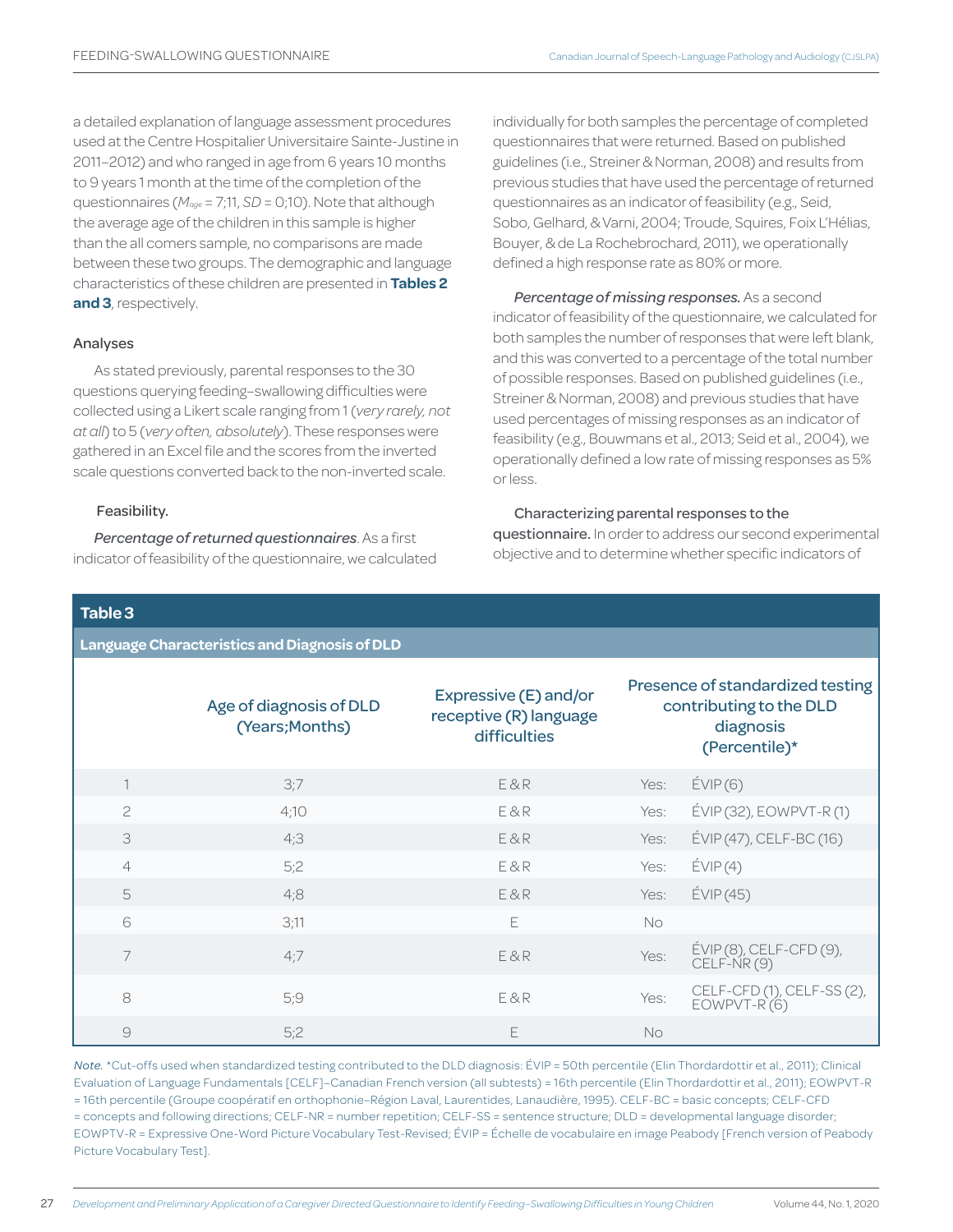feeding–swallowing difficulties emerged as more frequently occurring in our two samples, we compared the individual responses to questions in our two samples. Recall that each question queried for a specific indicator of feeding– swallowing difficulty (see Method above). A question was judged to be indicative of a feeding–swallowing difficulty if the parental response on the 5-point Likert scale was 4 or above. A similar cut-off has been used in the past for identifying and characterizing questionnaire-based feeding– swallowing difficulties in samples of children from the general population and with neurodevelopmental disorders (e.g., Hubbard, Anderson, Curtin, Must, & Bandini, 2014; Schmitt, Heiss, & Campbell, 2008; Toyama & Agras, 2016).

In order to determine which indicators of feeding– swallowing difficulties emerged as most frequently occurring in our all comers and developmental languagedisordered samples, we identified those questions with the highest percentage of parental responses exceeding the Likert-scale cut-off. No attempt was made to statistically compare the data between our two samples given (a) the large differences in age of the children, (b) the large differences in sample size, (c) the fact that the samples were collected under very different experimental conditions, and (d) it was not an experimental goal of the current work.

#### Results

#### Percentages of Returned Questionnaires and Missing Responses

All comers sample. As mentioned, 106 of the 125

questionnaires sent to parents of children from the all comers sample before additional exclusion criteria were applied were returned. This gave rise to an overall returned questionnaire rate of 85%. Of the 2910 possible responses on the questionnaire (97 questionnaires multiplied by 30 questions per questionnaire), only six were left blank which gave rise to a missing response rate of less than 1%. There was also one questionnaire in which the parent indicated two responses for three single questions. These responses were eliminated from further consideration.

Sample of children with developmental language disorders. As mentioned, 23 of the 64 questionnaires sent to the parents of children before additional screening was applied were returned. This gave rise to an overall returned questionnaire rate of 36%. Of the 270 possible responses on the questionnaire (9 questionnaires multiplied by 30 questions per questionnaire), none were left blank. This gave rise to a missing response rate of 0%.

#### Characterizing Parental Response to the Questionnaire

Presented in **Figures 2 and 3** are the percentages of above cut-off responses per question for the all comers and developmental language-disordered samples, respectively. Data are colour coded to represent the general categories of the feeding–swallowing difficulties that are queried by the specific questions/indicators.

As illustrated in **Figure 2**, for the all comers sample the three questions with the highest percentages of above cut-off responses were Questions 8 (29%), 4 (26%), and 24 (20%). Questions 4 and 8 queried for sucking difficulties,



Percentages of responses ≥ 4 on the 5-point Likert scale per question for the children from the all comers sample. Colours represent our general categories of feeding–swallowing difficulties (Green = difficulties in sucking; Purple = food transition difficulties; Red = food selectivity; Blue = salivary control issues).

**Figure 2**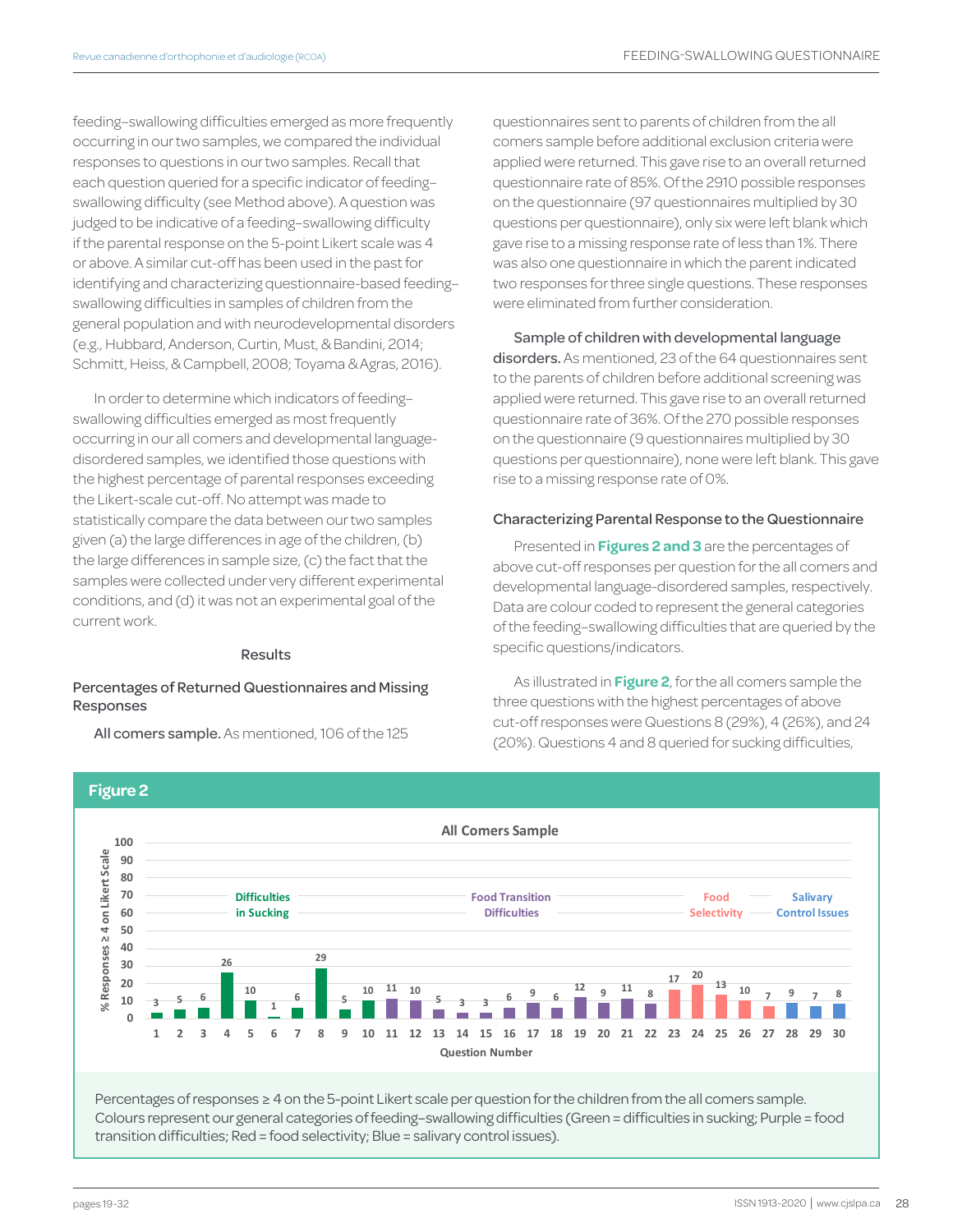#### **Figure 3**



sucking; Purple = food transition difficulties; Red = food selectivity; Blue = salivary control issues).

while Question 24 queried for food selectivity difficulties. As illustrated in **Figure 3**, for the sample of children with developmental language disorders the three questions with the highest percentages of responses above cut-off were Questions 4 (33%), 24 (33%), and 25 (33%). Question 4 queried sucking difficulties, and Questions 24 and 25, food selectivity.

#### **Discussion**

The present work was designed to explore the potential utility of a parent-directed questionnaire to sample feeding–swallowing difficulties in young children and to complement our previous retrospective findings looking at the relationship between feeding–swallowing difficulties and later language disorder (Malas et al., 2015, 2017). The questionnaire passed through rigorous content development and validation and was at a point where preliminary data were needed prior to explore its clinical/ research application.

We had two related hypotheses/predictions, one that the questionnaire would be a feasible method of sampling feeding–swallowing difficulties in young children, and two, that specific indicators of feeding–swallowing difficulties might emerge as most frequently occurring in the developmental language-disordered and all comers samples. The potential feasibility of our questionnaire was confirmed with the high rate of return of the questionnaire for the all comers sample (Seid et al., 2004; Streiner & Norman, 2008; Troude et al., 2011) and the low rate of missing responses for both samples (Bouwmans et al., 2013; Seid et al., 2004; Streiner & Norman, 2008). This, combined

with the relatively short time of completion, suggests the tool might be a feasible tool for future research applications. The rate of return from the all comers sample is particularly encouraging as our overall research and clinical goal is to be able to sample feeding–swallowing difficulties in the general population of French speaking parents/children and begin to identify early indicators of later language disorders based on feeding–swallowing difficulties.

The fact that the rate of response from the developmental language-disordered sample is much lower than that from the all comers sample is perhaps not surprising given that the parents of children with developmental language disorders did not indicate a desire to participate in the study prior to receiving the questionnaire. Further, there was a relatively large time lapse from the target age of the questionnaire to the time of the completion of the questionnaire. Recall that the average age of the children from the language-disordered sample at the time of the completion of the questionnaire was 7 years 11 months. Given this, the 36% return rate for this sample appears acceptable and is comparable with the response rate for previous unsolicited questionnaires sent to parents of children with neurodevelopmental disorders (e.g., Allison et al., 2008; Hastings, Allen, McDermott, & Still, 2002). Given that at least a subset of parents of the children in the developmental language-disordered sample were willing to recall previous history of feeding–swallowing difficulties and return the questionnaire despite being asked to recall events several years earlier may be due to the fact that feeding–swallowing difficulties (Barkmeier-Kraemer et al., 2017; Sanchez et al., 2015) and/or the frustration of parents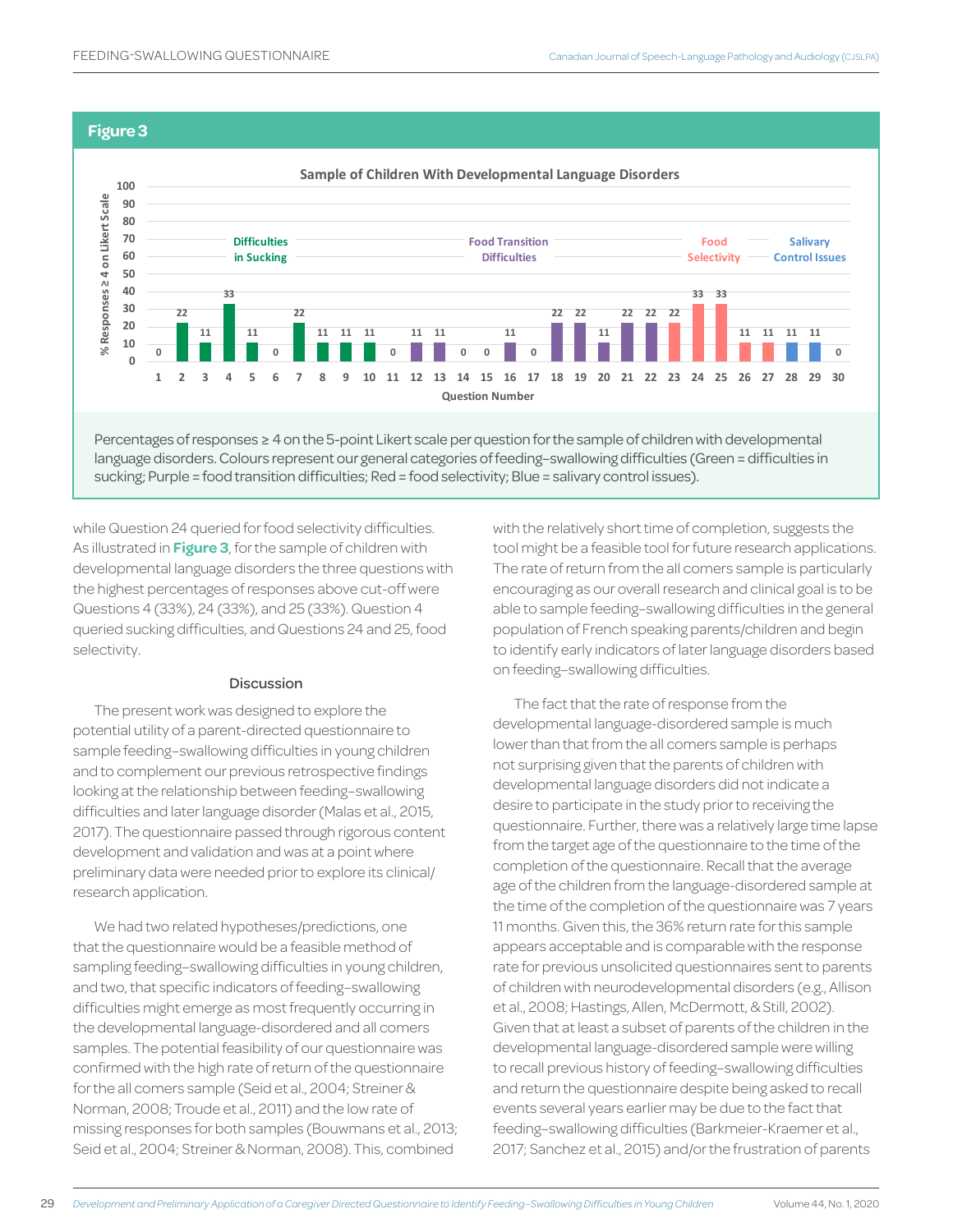related to those difficulties are highly salient to caregivers. These data are encouraging for our current prospective work in which we are sampling parental responses during the development of their children and during times when feeding–swallowing difficulties would be present in their children.

Regarding our second experimental hypothesis that certain feeding–swallowing difficulties would be more common in our two samples, we found that difficulties in sucking and food selectivity were most frequently indicated in the questionnaires from both the all comers and developmental language-disordered samples. Although statistical comparisons among the response categories between these two samples were neither planned nor possible, the fact that similar indicators were present in both experimental samples is perhaps not surprising. Our all comers sample included children born prematurely and most probably included infants that would later have language and potentially other neurodevelopmental difficulties/disorders considering a 12%–16% prevalence of neurodevelopmental disorders in the general population of children within the target age range of the current study (Boyle et al., 2011; McGuire, Tian, Yeargin-Allsopp, Dowling, & Christensen, 2019). Our more frequently occurring categories of sucking and selectivity difficulties were also more frequently observed in the retrospective, questionnaire-based study of Lindberg et al. (1991). And, previous investigations have demonstrated that problems in sucking and/or food selectivity are common in children born prematurely or in young children with neurodevelopmental difficulties (e.g., Cerro, Zeunert, Simmer, & Daniels, 2002; Emond, Emmett, Steer, & Golding, 2010; Field, Garland, & Williams, 2003; Hawdon, Beauregard, Slattery, & Kennedy, 2000; Malas et al., 2015; Mizuno & Ueda, 2005; Motion et al., 2002; van den Engel-Hoek, Harding, van Gerven, & Cockerill, 2017; Zimmerman & Rosner, 2018).

Although the present work suggests the potential utility of the parent-directed questionnaire, there are some obvious limitations in this preliminary work that include the small sample size of children with developmental language disorders and the potential limitation of parents' abilities to recall events several years prior. Historical developmental data are, however, regularly collected by clinicians to have a more thorough developmental profile and parents can recall prior feeding–swallowing difficulties of their children years later (Wenar & Coulter, 1962). Results from the current study combined with our previous retrospective work (i.e., Malas et al., 2015, 2017) provide insights on the potential utility of collecting prior history of feeding–swallowing difficulties in the identification process of developmental language disorders.

The use of parent-directed questionnaires to look at developmentally based feeding–swallowing difficulties, as mentioned previously, is crucial as "parents have more experience with their children, over a longer time, and in many more situations than do professional examiners" (Diamond & Squires, 1993, p. 109). They are therefore more likely to be able to provide ecologically-valid information about their child's feeding–swallowing behaviours than what would be captured during mealtime observations in laboratory or clinical settings (Sanchez et al., 2015). Pediatric healthcare establishments are moving towards professional–patient partnerships in care, which include greater participation of caregivers in the identification of early developmental difficulties (e.g., Barkmeier-Kraemer et al., 2017; Centre Hospitalier Universitaire Sainte-Justine, 2017; Guevara et al., 2013; Schonwald, Huntington, Chan, Risko, & Bridgemohan, 2009). Parent-directed questionnaires have also been shown to be time- and cost-effective (Bricker & Squire, 1989; Centre Hospitalier Universitaire Sainte-Justine, 2017).

Future directions include the application of the questionnaire in an ongoing large-scale, prospective investigation using parents as primary informants, combined with a language questionnaire and clinical measures of language and feeding–swallowing. The goal of this work is to further validate the questionnaire beyond content validation and the present initial step and to provide a more in-depth assessment of potential interactions between feeding–swallowing and speech-language development in young children. With this study, we intend to (a) investigate whether and when in the developmental trajectory feeding–swallowing difficulties might be used as predictors of concurrent and/or later language difficulties and (b) confirm whether individual questions and/or response categories, such as those querying for sucking and/or food selectivity issues, might be used by speech-language pathologists to identify children at risk for developmental language disorders. In this regard, it will be interesting to determine whether certain questions/ indicators emerge or whether the persistence of difficulty over developmental stages might be a differentiating factor in identifying feeding–swallowing difficulties signalling later language disorders (Motion, Northstone, Emond, & ALSPAC Study Team, 2001).

#### References

- Adams-Chapman, I., Bann, C. M., Vaucher, Y. E., & Stoll, B. J. (2013). Association between feeding difficulties and language delay in preterm infants using Bayley Scales of Infant Development-Third Edition. *The Journal of Pediatrics, 163*, 680–685.e3. doi:10.1016/j.jpeds.2013.03.006
- Allison, C., Baron-Cohen, S., Wheelwright, S., Charman, T., Richler, J., Pasco, G., & Brayne, C. (2008). The Q-CHAT (Quantitative CHecklist for Autism in Toddlers): A normally distributed quantitative measure of autistic traits at 18–24 months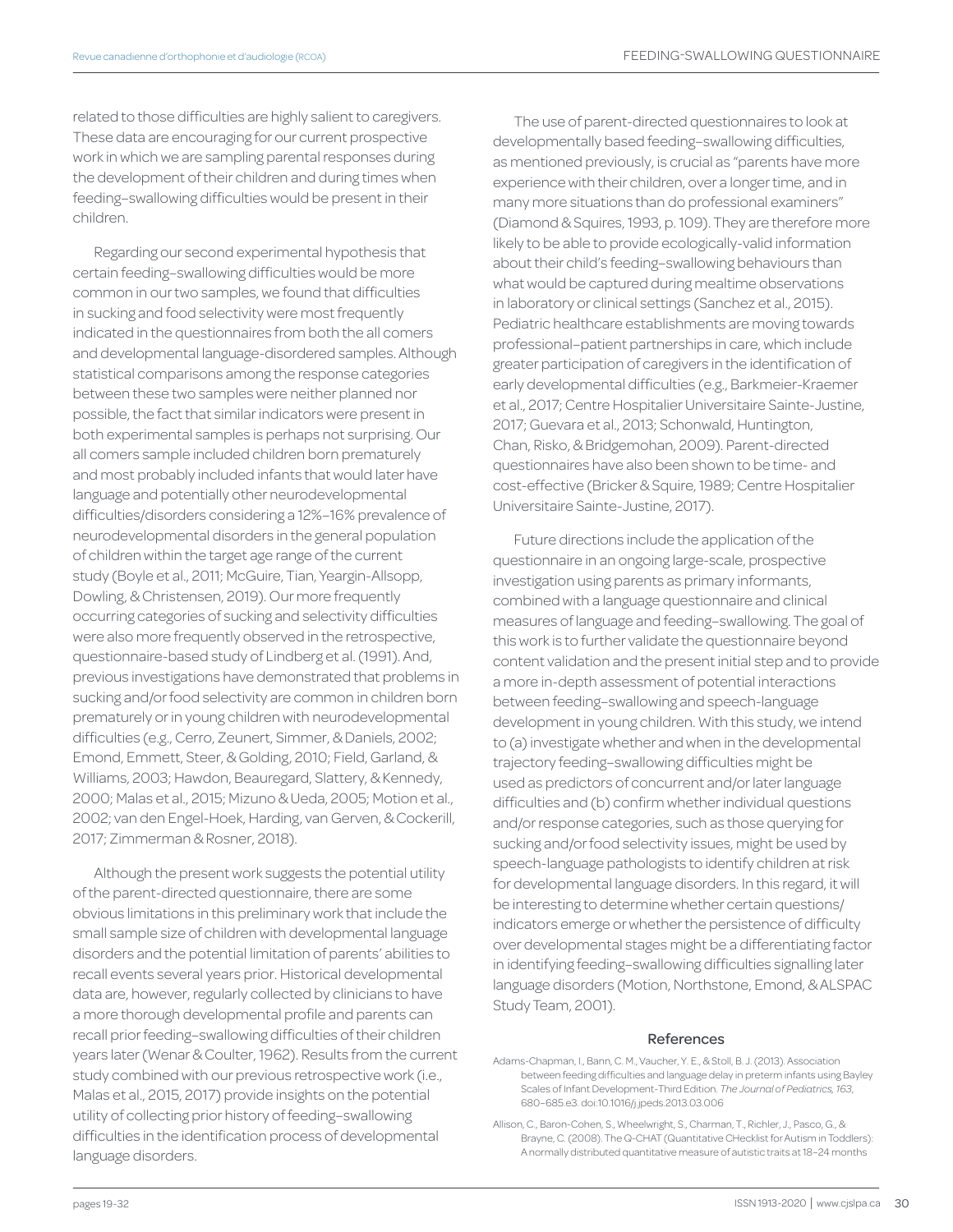of age: Preliminary report. *Journal of Autism and Developmental Disorders, 38,* 1414–1425. doi:10.1007/s10803-007-0509-7

- Arts-Rodas, D., & Benoit, D. (1998). Feeding problems in infancy and early childhood: Identification and management. *Paediatrics & Child Health, 3*, 21–27. doi:10.1093/pch/3.1.21
- Barkmeier-Kraemer, J. M., Linn, C., Thompson, H. L., Byrd, R. S., Steinfeld, M. B., Hoffmann, R. G., & Silverman, A. H. (2017). Preliminary study of a caregiverbased infant and child feeding and swallowing screening tool. *Journal of Pediatric Gastroenterology and Nutrition, 64,* 979–983. doi:10.1097/ MPG.0000000000001442
- Bortolus, R., Parazzini, F., Trevisanuto, D., Cipriani, S., Ferrarese, P., Zanardo, V., & Gruppo di Studio Metodologie nei Follow-up Pediatrici. (2002). Developmental assessment of preterm and term children at 18 months: Reproducibility and validity of a postal questionnaire to parents. *Acta Paediatrica, 91,* 1101–1107. doi:10.1111/j.1651-2227.2002.tb00106.x
- Bouwmans, C., De Jong, K., Timman, R., Zijlstra-Vlasveld, M., Van der Feltz-Cornelis, C., Swan Tan, S., & Hakkaart-van Roijen, L. (2013). Feasibility, reliability and validity of a questionnaire on healthcare consumption and productivity loss in patients with psychiatric disorder (TiC-P). *BMC Health Services Research, 13,* 1–9. doi:10.1186/1472-6963-13-217
- Boyle, C. A., Boulet, S., Schieve, L. A., Cohen, R. A., Blumberg, S. J., Yeargin-Allsopp, M., . Kogan, M. D. (2011). Trends in the prevalence of developmental disabilities in US children, 1997–2008. *Pediatrics, 127,* 1034–1042. doi:10.1542/peds.2010-2989
- Bricker, D., & Squires, J. (1989). The effectiveness of parental screening of at-risk infants: The infant monitoring questionnaires. *Topics in Early Childhood Special Education, 9*(3), 67–85. doi:10.1177/027112148900900306
- Centre Hospitalier Universitaire Sainte-Justine. (2017). *CIRENE : Centre intégré du réseau en neurodéveloppement de l'enfant.* Retrieved from https://www. chusj.org/en/a-propos/documentation-corpo/rapports-annuels/2015-2016/ Ameliorer/Un-Centre-dedie-au-neurodeveloppement-de-l-enfant
- Cerro, N., Zeunert, S., Simmer, K. N., & Daniels, L. A. (2002). Eating behaviour of children 1.5–3.5 years born preterm: Parents' perceptions. *Journal of Paediatrics and Child Health, 38,* 72–78. doi:10.1046/j.1440-1754.2002.00728.x
- Crist, W., & Napier-Phillips, A. (2001). Mealtime behaviors of young children: A comparison of normative and clinical data. *Journal of Developmental & Behavioral Pediatrics, 22,* 279–286.
- da Costa, S. P., van den Engel–Hoek, L., & Bos, A. F. (2008). Sucking and swallowing in infants and diagnostic tools. *Journal of Perinatology, 28*, 247–257. doi:10.1038/ sj.jp.7211924
- de Lauzon-Guillain, B., Oliveira, A., Charles, M. A., Grammatikaki, E., Jones, L., Rigal, N., ... Monnery-Patris, S. (2012). A review of methods to assess parental feeding practices and preschool children's eating behavior: The need for further development of tools. *Journal of the Academy of Nutrition and Dietetics, 112,*  1578–1602.e8. doi:10.1016/j.jand.2012.06.356
- Delaney, A. L., & Arvedson, J. C. (2008). Development of swallowing and feeding: Prenatal through first year of life. *Developmental Disabilities Research Reviews, 14,* 105–117. doi:10.1002/ddrr.16
- Diamond, K. E., & Squires, J. (1993). The role of parental report in the screening and assessment of young children. *Journal of Early Intervention, 17,* 107–115. doi:10.1177/105381519301700203
- Ellin Thordardottir, Kehayia, E., Mazer, B., Lessard, N., Majnemer, A., Sutton, A., ... Chilingaryan, G. (2011). Sensitivity and specificity of French language and processing measures for the identification of primary language impairment at age 5. *Journal of Speech, Language, and Hearing Research, 54,* 580–597. doi:10.1044/1092-4388(2010/09-0196)
- Emond, A., Emmett, P., Steer, C., & Golding, J. (2010). Feeding symptoms, dietary patterns, and growth in young children with autism spectrum disorders. *Pediatrics, 126,* e337–e342. doi:10.1542/peds.2009-2391
- Faith, M. S., Storey, M., Kral, T. V. E., & Pietrobelli, A. (2008). The feeding demands questionnaire: Assessment of parental demand cognitions concerning parentchild feeding relations. *Journal of the American Dietetic Association, 108,*  624–630. doi:10.1016/j.jada.2008.01.007
- Field, D., Garland, M., & Williams, K. (2003). Correlates of specific childhood feeding problems. *Journal of Paediatrics and Child Health, 39,* 299–304. doi:10.1046/ j.1440-1754.2003.00151.x
- Flowers, H. L., Silver, F. L., Fang, J., Rochon, E., & Martino, R. (2013). The incidence, cooccurrence, and predictors of dysphagia, dysarthria, and aphasia after first-ever acute ischemic stroke. *Journal of Communication Disorders, 46,* 238–248. doi:10.1016/j.jcomdis.2013.04.001
- Goday, P. S., Huh, S. Y., Silverman, A., Lukens, C. T., Dodrill, P., Cohen, S. S., … Phalen, J. A. (2019). Pediatric feeding disorder—Consensus definition and conceptual framework. *Journal of Pediatric Gastroenterology and Nutrition, 68,* 124–129. doi:10.1097/MPG.0000000000002188
- Groupe coopératif en orthophonie–Région Laval, Laurentides, Lanaudière. (1995). *Test de dénomination EOWPVT-R de Gardner, adaptation française du Expressive One-Word Picture Vocabulary Test-R.* Montréal, Canada: Ordre des orthophonistes et des audiologistes du Québec.
- Guevara, J. P., Gerdes, M., Localio, R., Huang, Y. V., Pinto-Martin, J., Minkovitz, … Pati, S. (2013). Effectiveness of developmental screening in an urban setting. *Pediatrics, 131,* 30–37. doi:10.1542/peds.2012-0765
- Harding, C., Wade, C., & Harrison, K. (2013). Communication between children and carers during mealtimes. *Journal of Research in Special Educational Needs, 13,* 242–250. doi:10.1111/j.1471-3802.2012.01261.x
- Hastings, R. P., Allen, R., McDermott, K., & Still, D. (2002). Factors related to positive perceptions in mothers of children with intellectual disabilities. *Journal of Applied Research in Intellectual Disabilities, 15,* 269–275. doi:10.1046/j.1468- 3148.2002.00104.x
- Hawdon, J. M., Beauregard, N., Slattery, J., & Kennedy, G. (2000). Identification of neonates at risk of developing feeding problems in infancy. *Developmental Medicine & Child Neurology, 42,* 235–239. doi:10.1111/j.1469-8749.2000. tb00078.x
- Hill, E. L. (2001). Non-specific nature of specific language impairment: A review of the literature with regard to concomitant motor impairments. *International Journal of Language & Communication Disorders, 36,* 149–171. doi:10.1080/13682820010019874
- Howe, T.-H., Lin, K.-C., Fu, C.-P., Su, C.-T., & Hsieh, C.-L. (2008). A review of psychometric properties of feeding assessment tools used in neonates. *Journal of Obstetric, Gynecologic & Neonatal Nursing, 37,* 338–349. doi:10.1111/j.1552- 6909.2008.00240.x
- Hubbard, K. L., Anderson, S. E., Curtin, C., Must, A., & Bandini, L. G. (2014). A comparison of food refusal related to characteristics of food in children with autism spectrum disorder and typically developing children. *Journal of the Academy of Nutrition and Dietetics, 114,* 1981–1987. doi:10.1016/j.jand.2014.04.017
- Jaafar, N. H., Othman, A., Majid, N. A., Harith, S., & Zabidi-Hussin, Z. (2019). Parentreport instruments for assessing feeding difficulties in children with neurological impairments: A systematic review. *Developmental Medicine & Child Neurology, 61,* 135–144. doi:10.1111/dmcn.13986
- Lapointe, J., & McFarland, D. H. (2004). Pourquoi les orthophonistes devraient-ils s'intéresser à la dysphagie. *Fréquences, 16*(3), 22–25.
- Lindberg, L., Bohlin, G., & Hagekull, B. (1991). Early feeding problems in a normal population. *International Journal of Eating Disorders, 10,* 395–405. doi:10.1002/1098-108X(199107)10:4<395::AID-EAT2260100404>3.0.CO;2-A
- Llewellyn, C. H., van Jaarsveld, C. H. M., Johnson, L., Carnell, S., & Wardle, J. (2011). Development and factor structure of the Baby Eating Behaviour Questionnaire in the Gemini birth cohort. *Appetite, 57,* 388–396. doi:10.1016/j. appet.2011.05.324
- Malas, K., Trudeau, N., Chagnon, M., & McFarland, D. H. (2015). Feeding–swallowing difficulties in children later diagnosed with language impairment. *Developmental Medicine & Child Neurology, 57,* 872–879. doi:10.1111/dmcn.12749
- Malas, K., Trudeau, N., Giroux, M.-C., Gauthier, L., Poulin, S., & McFarland, D. H. (2017). Prior history of feeding–swallowing difficulties in children with language impairment. *American Journal of Speech-Language Pathology, 26,* 138–145. doi:10.1044/2016\_AJSLP-15-017
- Martin, B. J. W., & Corlew, M. M. (1990). The incidence of communication disorders in dysphagic patients. *Journal of Speech and Hearing Disorders, 55,* 28–32. doi:10.1044/jshd.5501.28
- Matthews, M. K. (1988). Developing an instrument to assess infant breastfeeding behaviour in the early neonatal period. *Midwifery, 4,* 154–165. doi10.1016/S0266- 6138(88)80071-8
- McFarland, D. H. (2016). L'anatomie en orthophonie. *Parole, déglutition et audition*  (3rd ed.). Issy-les-Moulineaux, France: Elsevier Masson.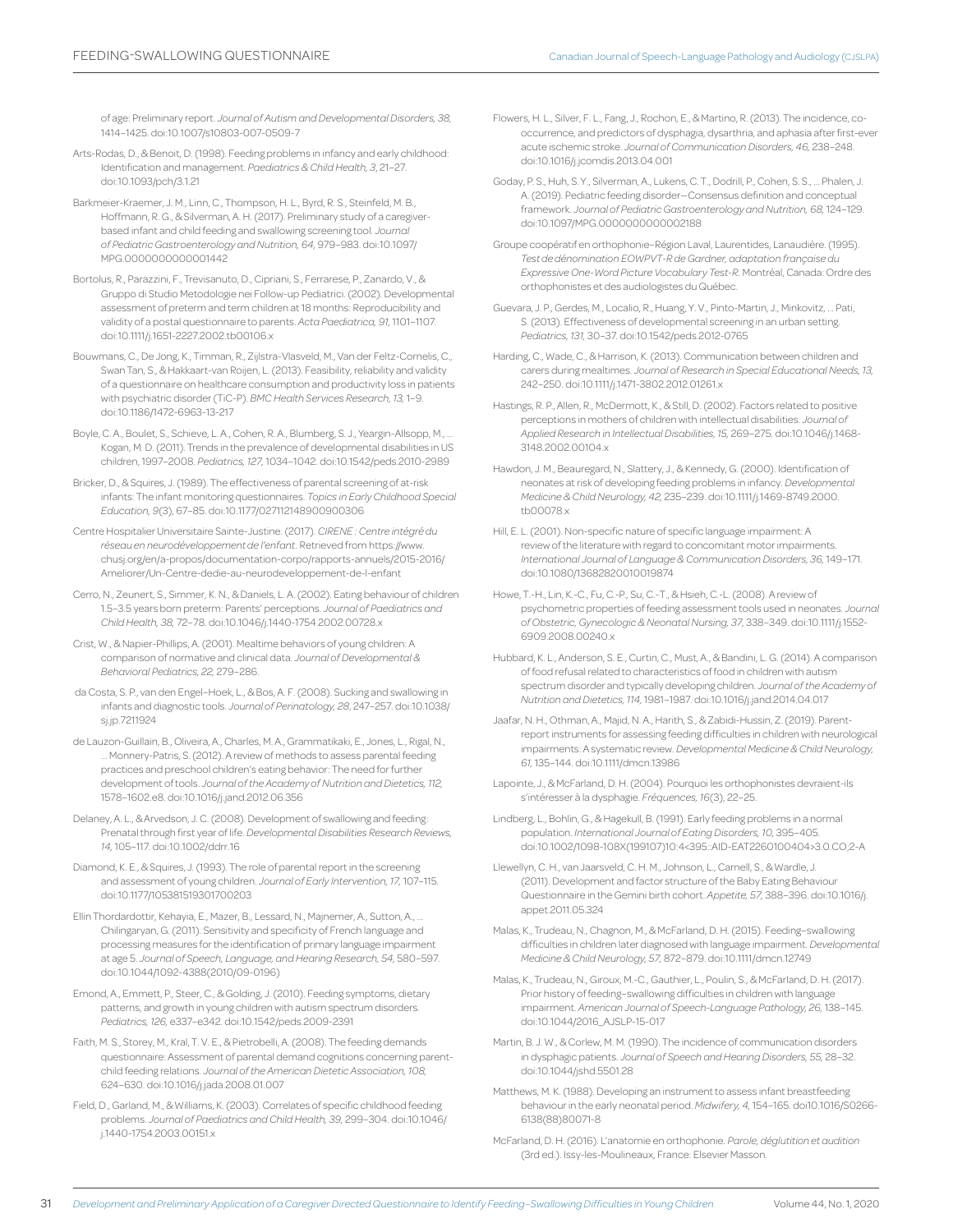- McFarland, D. H., & Tremblay, P. (2006). Clinical implications of cross-system interactions. *Seminars in Speech and Language, 27,* 300–309. doi:10.1055/s-2006-955119
- McGuire, D. O., Tian, L. H., Yeargin-Allsopp, M., Dowling, N. F., & Christensen, D. L. (2019). Prevalence of cerebral palsy, intellectual disability, hearing loss, and blindness, National Health Interview Survey, 2009–2016. *Disability and Health Journal, 12,*  443–451. doi:10.1016/j.dhjo.2019.01.005
- Mizuno, K., & Ueda, A. (2005). Neonatal feeding performance as a predictor of neurodevelopmental outcome at 18 months. *Developmental Medicine & Child Neurology, 47,* 299–304. doi:10.1111/j.1469-8749.2005.tb01140.x
- Motion, S., Northstone, K., Emond, A., & ALSPAC Study Team. (2001). Persistent early feeding difficulties and subsequent growth and developmental outcomes. *Ambulatory Child Health, 7,* 231–237. doi:10.1046/j.1467-0658.2001.00139.x
- Motion, S., Northstone, K., Emond, A., Stucke, S., & Golding, J. (2002). Early feeding problems in children with cerebral palsy: Weight and neuro-developmental outcomes. *Developmental Medicine & Child Neurology, 44,* 40–43. doi:10.1111/j.1469-8749.2002.tb00257.x
- Nip, I. S. B., Green, J. R., & Marx, D. B. (2011). The co-emergence of cognition, language, and speech motor control in early development: A longitudinal correlation study. *Journal of Communication Disorders, 44,* 149–160. doi:10.1016/j. jcomdis.2010.08.002
- Ramsay, M., Martel, C., Porporino, M., & Zygmuntowicz, C. (2011). The Montreal Children's Hospital Feeding Scale: A brief bilingual screening tool for identifying feeding problems. *Paediatrics & Child Health, 16,* 147–e17. doi:10.1093/ pch/16.3.147
- Sanchez, K., Spittle, A. J., Allinson, L., & Morgan, A. (2015). Parent questionnaires measuring feeding disorders in preschool children: A systematic review. *Developmental Medicine & Child Neurology, 57,* 798–807. doi:10.1111/ dmcn.12748f
- Schmitt, L., Heiss, C. J., & Campbell, E. E. (2008). A comparison of nutrient intake and eating behaviors of boys with and without autism. *Topics in Clinical Nutrition, 23,*  23–31. doi:10.1097/01.TIN.0000312077.45953.6c
- Schonwald, A., Huntington, N., Chan, E., Risko, W., & Bridgemohan, C. (2009). Routine developmental screening implemented in urban primary care settings: More evidence of feasibility and effectiveness. *Pediatrics, 123,* 660–668. doi:10.1542/ peds.2007-2798
- Seid, M., Sobo, E. J., Gelhard, L. R., & Varni, J. M. (2004). Parents' reports of barriers to care for children with special health care needs: Development and validation of the Barriers to Care Questionnaire. *Ambulatory Pediatrics, 4,* 323–331. doi:10.1367/A03-198R.1
- Seiverling, L., Hendy, H. M., & Williams, K. (2011). The Screening Tool of Feeding Problems applied to children (STEP-CHILD): Psychometric characteristics and associations with child and parent variables. *Research in Developmental Disabilities, 32,* 1122–1129. doi:10.1016/j.ridd.2011.01.012
- Stipancic, K. L., Borders, J. C., Brates, D., & Thibeault, S. L. (2019). Prospective investigation of incidence and co-occurrence of dysphagia, dysarthria, and aphasia following ischemic stroke. *American Journal of Speech-Language Pathology, 28,* 188–194. doi:10.1044/2018\_AJSLP-18-0136
- Streiner, D. L., & Norman, G. R. (2008). *Health measurement scales. A practical guide to their development and use* (4th ed.). New York, NY: Oxford University Press.
- Thoyre, S. M., Pados, B. F., Park, J., Estrem, H., Hodges, E. A., McComish, C., ... Murdoch, K. (2014). Development and content validation of the pediatric eating assessment tool (Pedi-EAT). *American Journal of Speech-Language Pathology, 23,* 46–59. doi:10.1044/1058-0360(2013/12-0069)
- Tomblin, J. B., Records, N. L., Buckwalter, P., Zhang, X., Smith, E., & O'Brien, M. (1997). Prevalence of specific language impairment in kindergarten children. *Journal of Speech, Language, and Hearing Research, 40,* 1245–1260. doi:10.1044/ jslhr.4006.1245
- Toyama, H., & Agras, W. S. (2016). A test to identify persistent picky eaters. *Eating Behaviors, 23,* 66–69. doi:10.1016/j.eatbeh.2016.07.003
- Troude, P., Squires, J., Foix L'Hélias, L., Bouyer, J., & de La Rochebrochard, E. (2011). Ages and stages questionnaires: Feasibility of postal surveys for child follow-up. *Early Human Development, 87,* 671–676. doi:10.1016/j.earlhumdev.2011.05.007
- van den Engel-Hoek, L., Harding, C., van Gerven, M., & Cockerill, H. (2017). Pediatric feeding and swallowing rehabilitation: An overview. *Journal of Pediatric Rehabilitation Medicine, 10,* 95–105. doi:10.3233/PRM-170435
- Wenar, C., & Coulter, J. B. (1962). A reliability study of developmental histories. *Child Development, 33,* 453–462.
- Zimmerman, E., Connaghan, K., Hoover, J., Alu, D., & Peters, J. (2019). Is feeding the new play? Examination of the maternal language and prosody used during infant feeding. *Infant Behavior and Development, 54,* 120–132. doi:10.1016/j. infbeh.2019.01.005
- Zimmerman, E., & Rosner, A. (2018). Feeding-swallowing difficulties in the first three years of life: A preterm and full-term infant comparison. *Journal of Neonatal Nursing, 24,* 331–335. doi:10.1016/j.jnn.2018.07.003

#### Authors' Note

Correspondence concerning this article should be addressed to David H. McFarland, École d'orthophonie et d'audiologie, Faculté de médecine, Université de Montréal, C.P. 6128 succursale Centre-ville, Montréal, QC, H3C 3J7, Canada. Email: david.mcfarland@umontreal.ca or david. mcfarland@mcgill.ca

#### Acknowledgments

The authors would like to thank Vanessa Blouin and Marie Collette for their contributions to data collection. Thanks also to Dr. Emily Zimmerman and three anonymous reviewers for their constructive criticisms.

#### Disclosures

No conflict of interest, financial or otherwise, are declared by the authors.